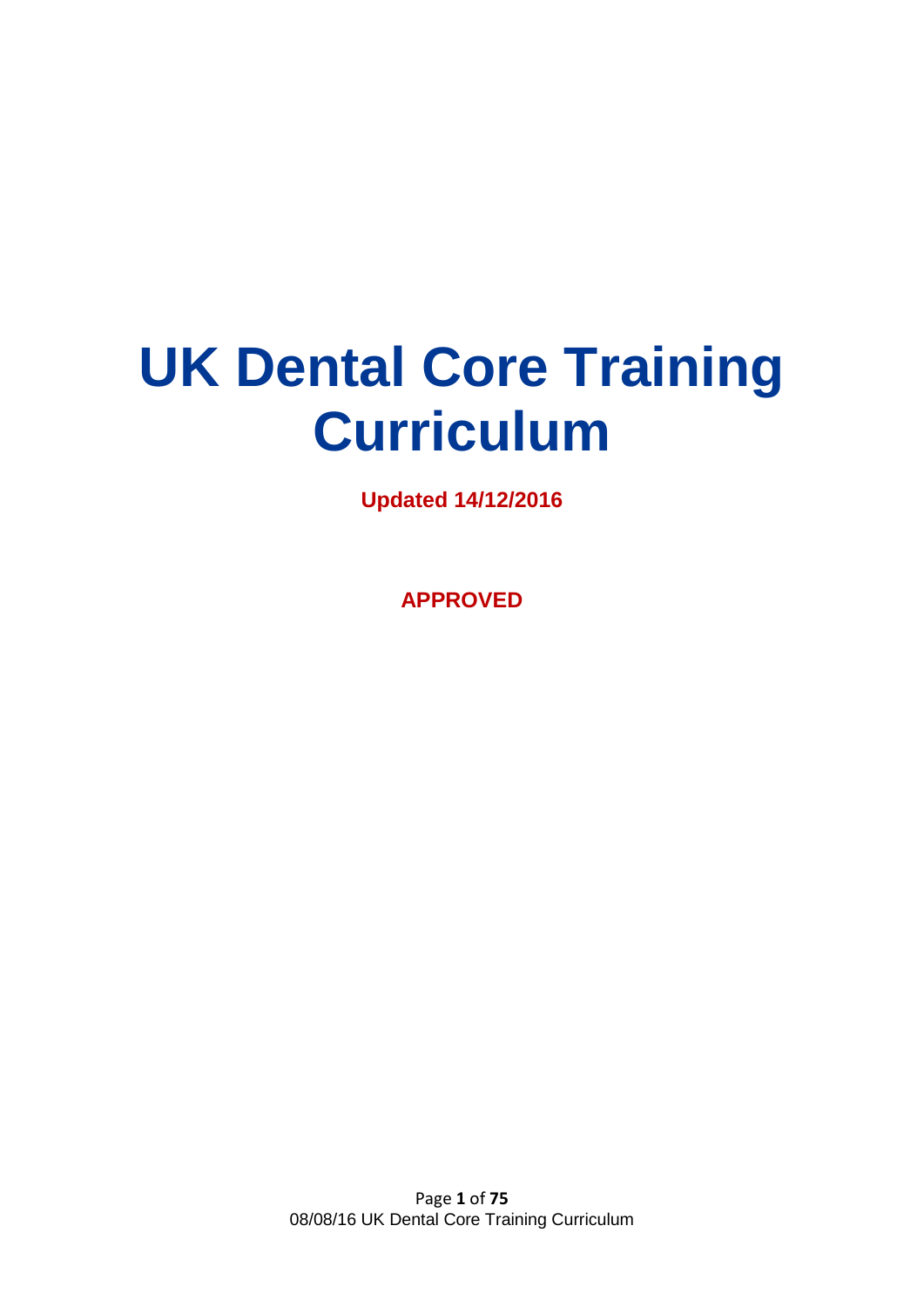# **Version Control**

| <b>Version updated</b> | <b>Description of update</b>                                                                                                      | Update made by and new file<br>name         |
|------------------------|-----------------------------------------------------------------------------------------------------------------------------------|---------------------------------------------|
| 2016 08 08             | P61 - Outcome descriptors<br>numbered<br>Stakeholder approval received<br>October 2016 - subject to<br>approval statement removed | Karen Elley<br>2016 12 14 UK DCT Curriculum |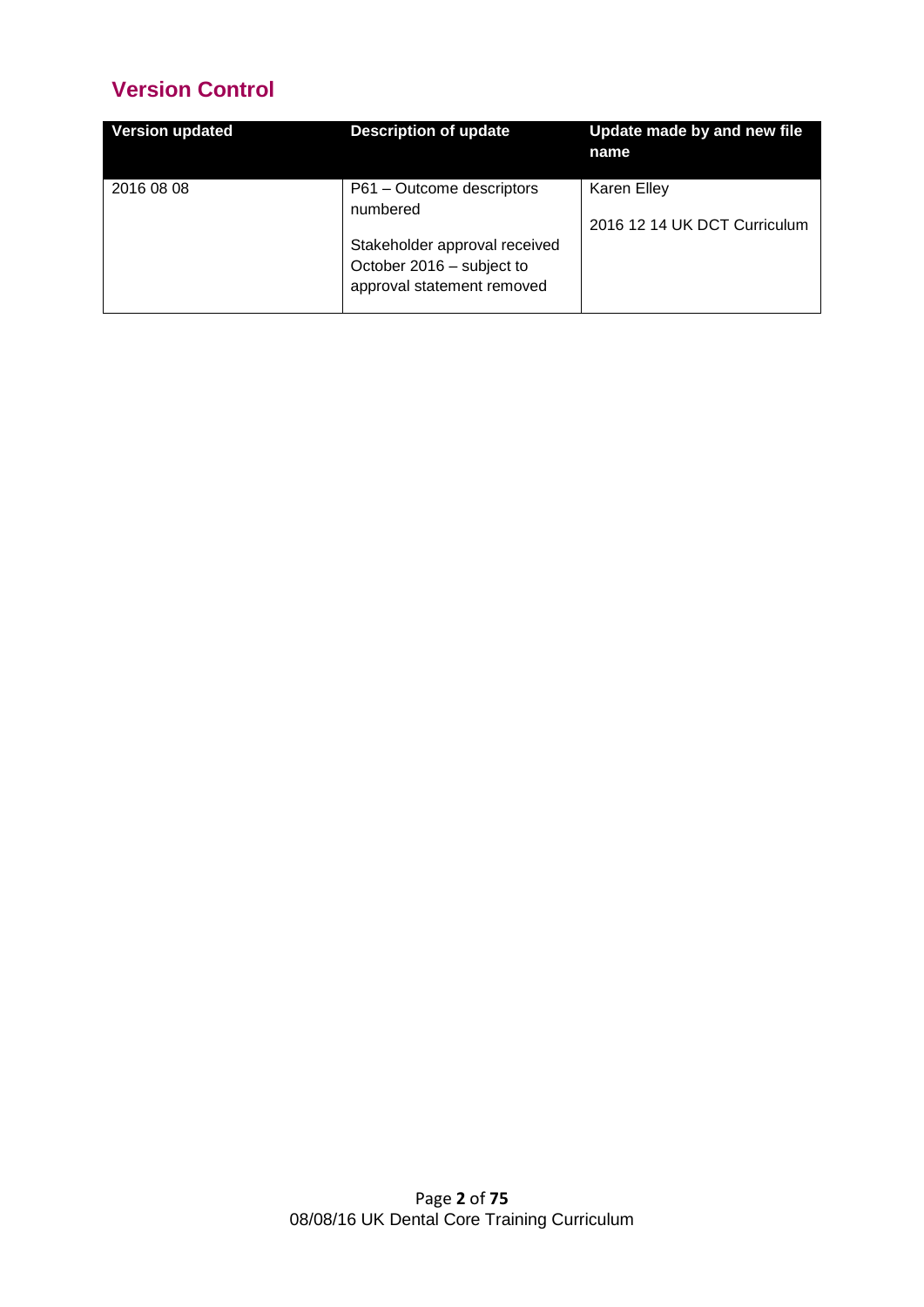# **Contents**

| <b>Development of DCT Curriculum and acknowledgments</b>                                                                                                                                                                                                          | 4                          |
|-------------------------------------------------------------------------------------------------------------------------------------------------------------------------------------------------------------------------------------------------------------------|----------------------------|
| <b>Executive Summary</b>                                                                                                                                                                                                                                          | 5                          |
| <b>Section 1: Background</b><br>1.1 Background and Justification<br>1.2 Purpose of Dental Core Training<br>1.3 NHS Values and commitment to patient safety                                                                                                        | 6<br>6<br>8<br>10          |
| <b>Section 2: Overview of the Curriculum</b><br>2.1 How to use the Curriculum<br>2.2 Key outcomes of Dental Core Training                                                                                                                                         | 11<br>11<br>14             |
| <b>Section 3: Mandatory Outcomes</b><br>A. The Core Dental Trainee as a developing professional<br>Domain 1. Professional behaviour and trust<br>$\bullet$<br>• Domain 2. Communication, team working and leadership<br>• Domain 3. Clinical safety and quality   | 16<br>16<br>16<br>18<br>19 |
| B. The Dental Core Trainee as a safe and effective practitioner<br>Domain 4, Good Clinical Care<br>$\bullet$                                                                                                                                                      | 20<br>20                   |
| C. Specialty specific outcomes                                                                                                                                                                                                                                    | 21                         |
| <b>Section 4: Competence Descriptors</b><br>A. The Dental Core Trainee as a developing professional<br>Domain 1. Profession behaviour and trust<br>$\bullet$<br>• Domain 2. Communication, team working and leadership<br>• Domain 3. Clinical safety and quality | 25<br>26<br>26<br>34<br>36 |
| B. The Dental Core Trainee as a safe and effective practitioner<br>Domain 4, Good Clinical Care<br>$\bullet$                                                                                                                                                      | 40<br>40                   |
| C: Specialty specific competence descriptors<br>OPTIONAL OUTCOMES (agreed at the beginning of a training year in PDP)                                                                                                                                             | 45                         |
| <b>Section 5: The Assessment of the Dental Core Trainee</b><br>5.1 Learning in the workplace<br>5.2 Mandatory outcomes for DCT training with links to assessment types                                                                                            | 58<br>58<br>63             |
| Appendix 1 - Routes Out of Dental Core Training – A selection of case studies<br>Appendix 2 – Abbreviations and acronyms<br>Appendix 3 - Glossary<br>Appendix 4 - Quality Management                                                                              | 69<br>71<br>73<br>75       |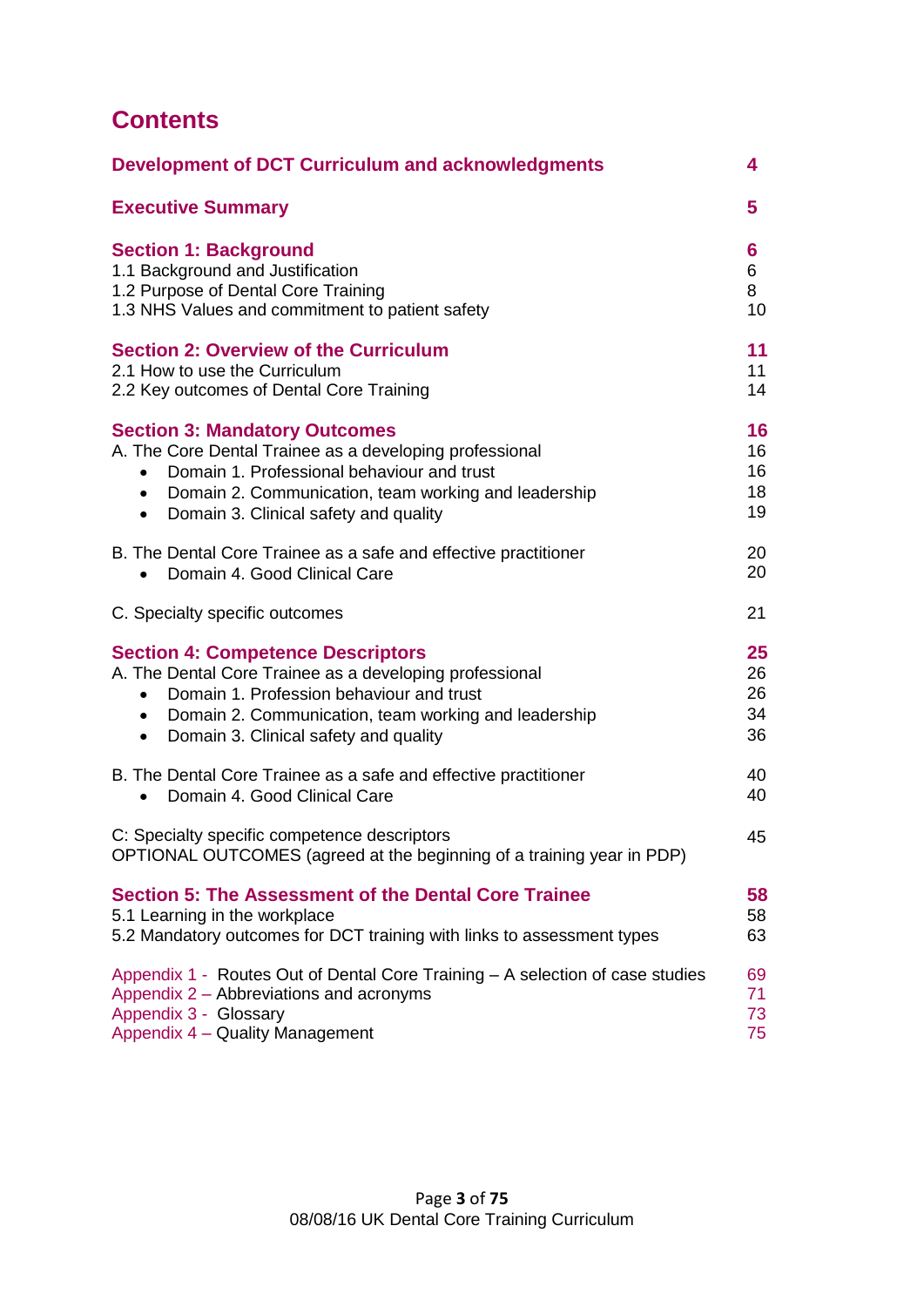# Development of the Dental Core Training Curriculum and acknowledgments

This curriculum has been developed by a UK wide working group with collaboration within UK Committee of Postgraduate Deans and Directors (COPDEND). There has been widespread involvement of dental stakeholders and a period of formal consultation with many valuable responses which have heavily influenced the final version. Financial support was provided by Health Education England (HEE), Health & Social Care Services in Northern Ireland (HSCNI), NHS Education for Scotland (NES) and Wales Deanery. This curriculum covers the whole of the UK. Consequently due to different NHS organisational arrangements and bodies that apply in the constituent countries some items are specified as "where they apply". This needs to be interpreted as these will apply in the countries where those bodies exist.

The development of this curriculum has built on similar developments in medicine in particular the UK (medical) Foundation Programme curriculum.

Particular acknowledgment goes to Julie Browne, Senior Lecturer in Academic Practice, Cardiff University Medical School who has provided valued medical education advice and guidance.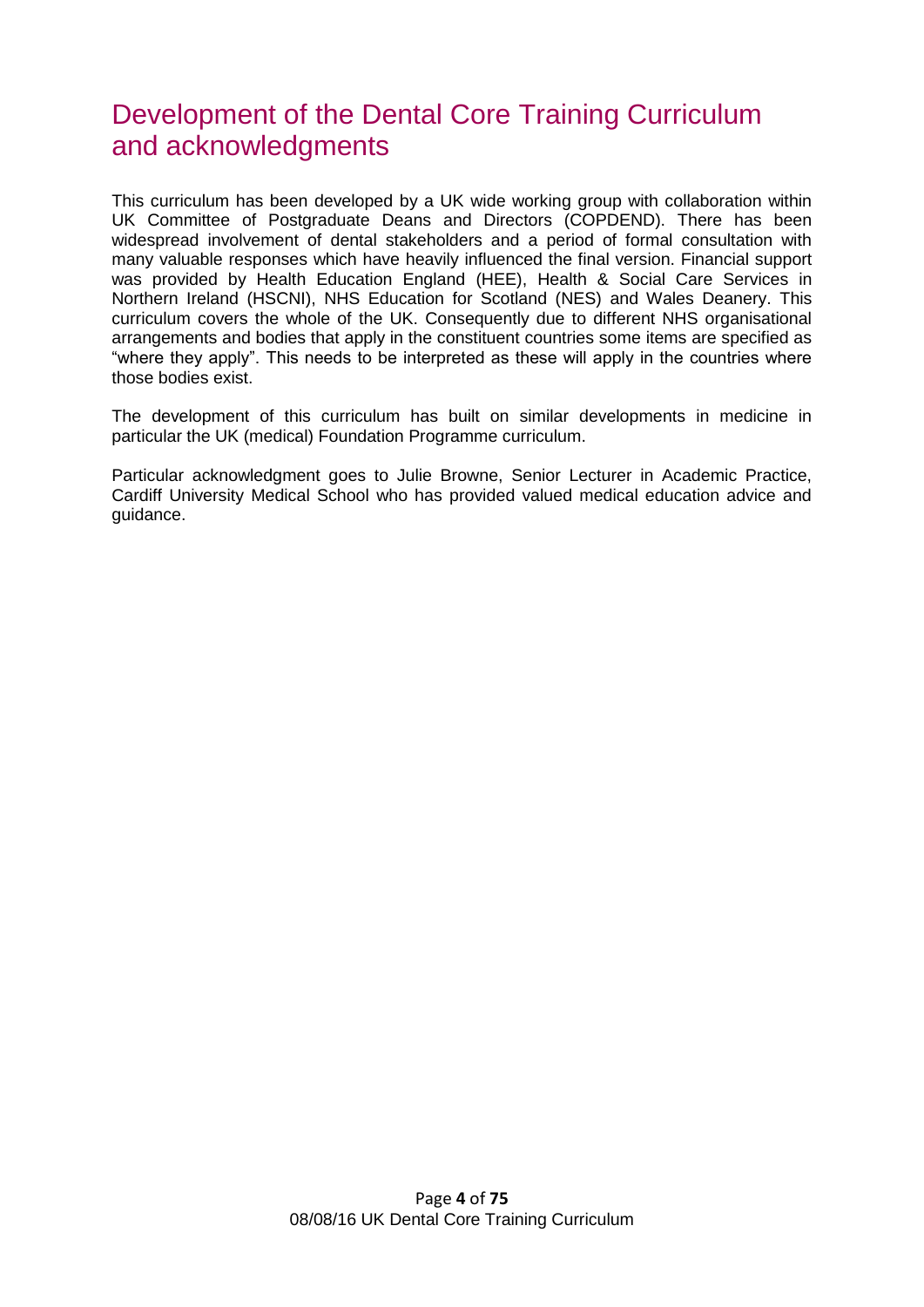# Executive Summary

Until now there has been no formal Curriculum for Dental Core Training (DCT). This forms the training period between Foundation and Specialty training for some dentists or an additional period of training for dentists to develop additional competences and exit into primary dental care (General Dental Service, Community Dental Services and Public Dental Services) or hospital posts.

This curriculum aims to improve the educational standards for Dental Core Training whilst maintaining a focus on patient safety. Patient safety is at the core of this curriculum: dental trainers and trainees have a duty to ensure that that patient safety is paramount and the care of patients is of an appropriate standard.

The design of training posts has been *ad hoc* to date, dependent on the type of post and setting. The curriculum describes the possible outcomes of DCT and how this fits into dental career development. There are a set of mandatory outcomes at all levels of post. DCT posts will focus on training although it is stressed that trainees will learn in the workplace and hence will provide service during their training.

DCT year 1 will focus on generic outcomes, rather than concentrating on procedure based outcomes. DCT year 2 and 3 will focus on further development of these generic outcomes with the possibility of development towards optional outcomes in suitable posts, including procedure based development within specific dental specialty areas.

The trainee will agree a personal development plan with their educational supervisor at the beginning of a training period and collect evidence of training in the defined areas including workplace based assessments. At the end of each training period there will be a formal review of clinical progression and a certificate of achievements awarded. This will also highlight areas in which competence was planned but not achieved due to lack of suitable patients or when performance did not meet the expected level and competence was not met.

In future, DCT will be a programme for a maximum of three years. Development of additional competences or experience after this will be expected to be either specialty training or in service posts. Consequently from September 2016 no trainee will be accepted to a DCT post at DCT4 level or higher.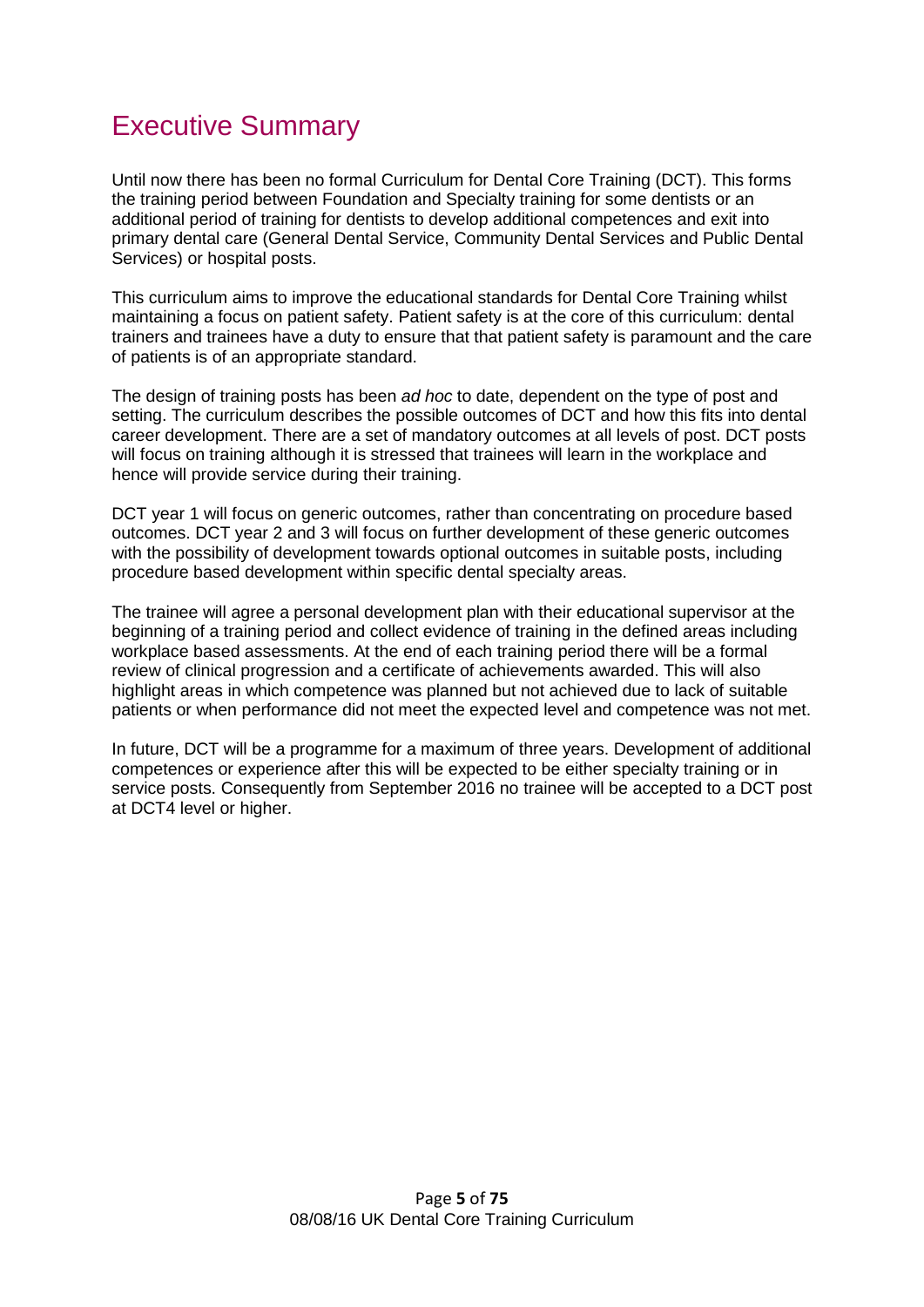# **Section 1: Background**

### 1.1 Background and Justification

DCT is that period of postgraduate development which extends from the end of Dental Foundation Training (DFT)/ Dental Vocational Training (VT) to the start of specialty training, specialist practice, generalist practice or many other possible career options. As such, it is a training period that has multiple endpoints and a varied duration of from one to three years. It should be noted that there is no statutory or contractual requirement for any dental graduate to undertake DCT. It is, however, seen by many recent dental graduates as being an extremely valuable training and education experience that helps clarify their own professional career intentions.

The DCT grade has been reorganised and renamed several times in the past five yearsfrom Dental Senior House Officer (SHO) to Dental Foundation Training (DFT) Year 2, to Career Development post, to DCT. The current name splits this period of training to DCT1 and DCT2/3 according to stage of training. There are 710 DCT posts in the UK $1$ . Based on these figures, in any given year, approximately half of the UKs Dental Foundation/Vocational trainees could apply for and secure a DCT year 1 post.

It is expected that trainees spending this length of time in further training posts will be able to clearly demonstrate progress and professional development in multiple areas of their personal portfolio. The range and content of this development is wide and has not always been adequately evidenced by trainees or trainers. There has been a significant element of service delivery in DCT posts which has often limited the training and development focus of posts.

The lack of a meaningful curriculum and assessment framework for this training period has compounded the problem and in many cases trainees have not been able to make best use of potential training opportunities. Equally, the curriculum that has been used has not mapped well to the training opportunities available in the various environments of DCT and has been focussed on competence acquisition, rather than evidence of outcomes.

DCT occurs **prior** to entry to specialty training and does not lead to run through training in the specialties. It is most often a standalone period of training with a number of exits into different career choices.

It is in this context that this new curriculum has been produced and will need to be delivered. It is designed to support trainees and trainers in the process of early postgraduate professional development. The curriculum provides a competence framework of knowledge, skills and behaviours which indicate professional attitudes along with the use of appropriate tools for the assessment of their acquisition. This curriculum will therefore guide all post foundation dental trainees towards numerous possible career destinations.

<sup>&</sup>lt;u>.</u>  $1$  (SOURCE: COPDEND survey of DCT posts 2013: 418 DCT1 and 292 DCT 2/3)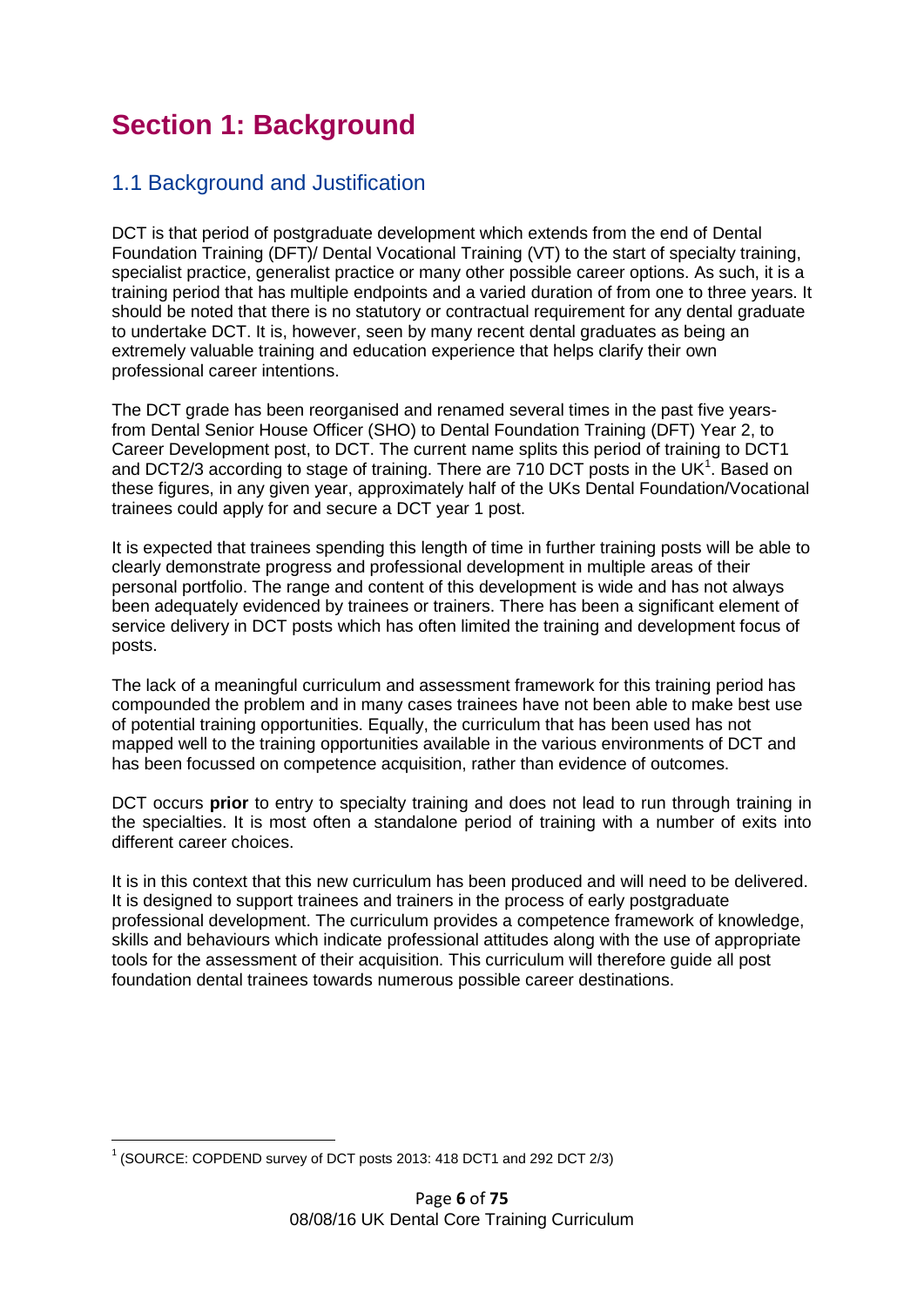#### **Figure 2. Indicative Post numbers in Dental Careers**



**Note**

\* Not applicable with 2 year rotation posts. In some instances there will be competitive selection into DCT3

\* Estimate as breakdown between DCT2 and DCT3 is not available

#### Page **7** of **75** 08/08/16 UK Dental Core Training Curriculum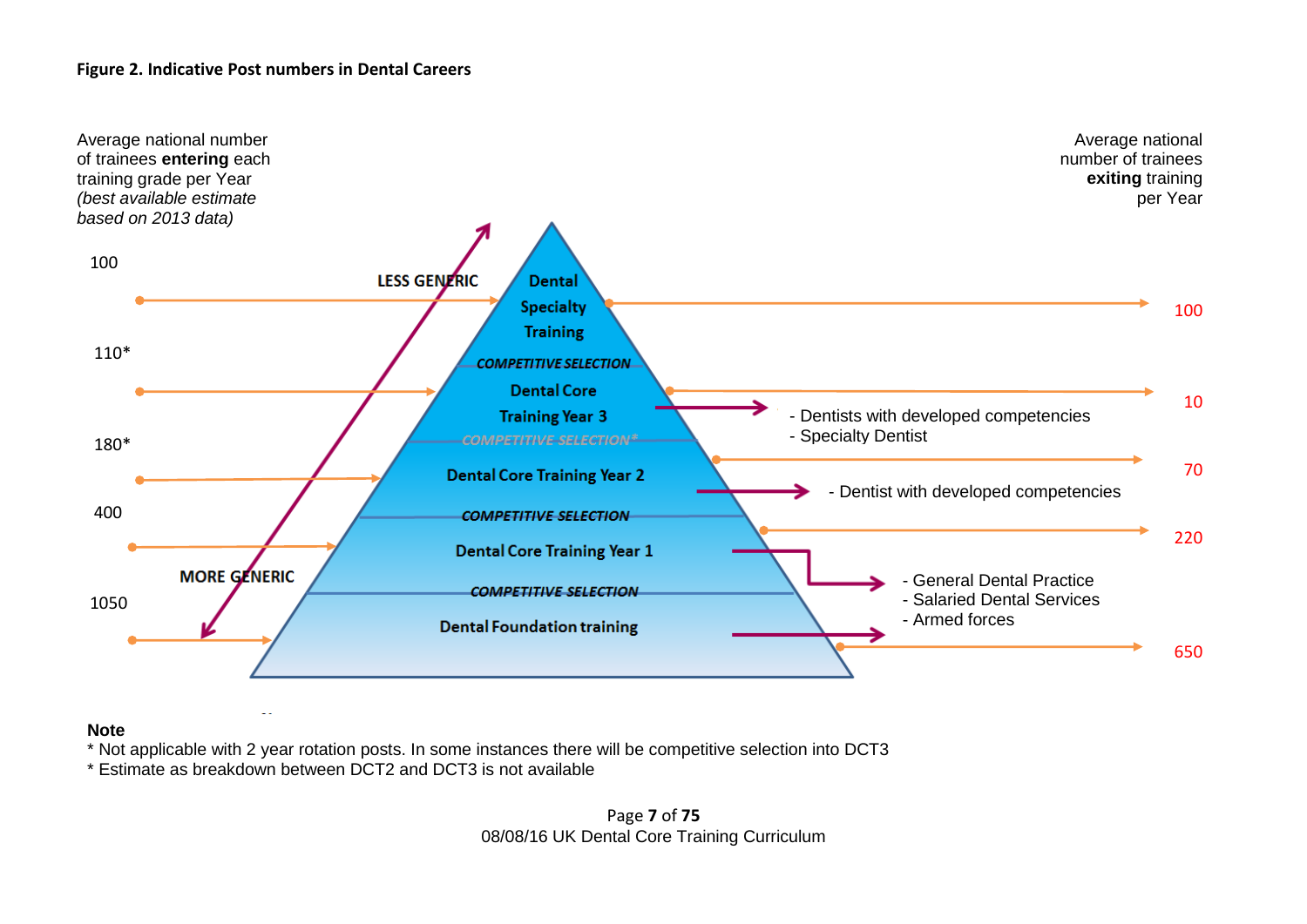### 1.2 Purpose of Dental Core Training

DCT is that period of postgraduate training that follows DFT/VT and for some trainees leads to specialty training. The training period varies from one to three years and has multiple endpoints. This period of training is an extremely valuable training and education experience for dental graduates. Whilst there is no statutory or contractual requirement to complete DCT many trainees see it as invaluable training and education experience that enables clarification of their future professional career intentions.

Methodology for selection to DCT posts will reflect the attributes required in order to achieve the outcomes of DCT. This will ensure that those undertaking DCT will have the required values, attitudes and behaviours. Future recruitment to DCT will include a Situational Judgement Test (SJT) which is a validated tool to test those attributes. A number of dentists undertaking DCT will in future work in different settings which will include primary dental care as generalists or specialists or in a hospital or secondary care setting as consultants who may also undertake patient care in a primary care setting. This change in the focus of delivery of care in the primary care setting will necessitate an emphasis in the future on recruiting individuals who meet the requirements of a primary dental care setting e.g. the need for a Performer/NHS List number.

As dental workforce development moves forward, distinct roles and levels of training are now clearer at the different levels. The DCT 1 is training aimed at development of the skilled generalist; whilst DCT2 is more aimed at the development of (or readiness for) specialist skills and DCT 3 at the enhancement of specialist skills which may enable further progression into specialist. Thus exit from DCT may result in a post as a dentist with additional competences developed beyond those in DFT training or into specialty training.

Currently the majority of posts across the UK are in Oral and Maxillofacial Surgery (OMFS) Units in District General Hospitals, whilst the remainder are mostly in the Dental Hospitals, with a few in the Salaried/Public Dental Service and General Dental Practices (GDP) with Specialist input. It is likely that over the next few years that further posts will be developed in primary dental care. A limited number of academic DCT posts are available.

#### **Dental Core Training will allow trainees to:**

- Experience work and training in a different setting compared to DFT/VT
- Work in a supportive environment where they are adequately supervised, enabling them to learn through service delivery whilst ensuring that patients are not put at risk
- Practise within their own level of competence and to be provided with appropriate supervision and feedback to reach higher levels of competence in existing skills and into acquiring new skills
- Learn from many different supervisors in different settings
- Learn to manage patients referred from Primary Care
	- o Patients with complex dental conditions.
	- o Patients with complex medical conditions.
	- o Patients with complex mental health / psychiatric conditions
	- o Patients with both complex medical and dental conditions
- Become part of a large multidisciplinary team
- Consolidate knowledge of clinical and organisational governance including audit
- Learn to communicate with a wide variety of different healthcare workers
- Work with experts in their field
- Participate in local learning opportunities e.g. lectures, tutorials, regional study days etc.
- Develop leadership skills

#### Page **8** of **75** 08/08/16 UK Dental Core Training Curriculum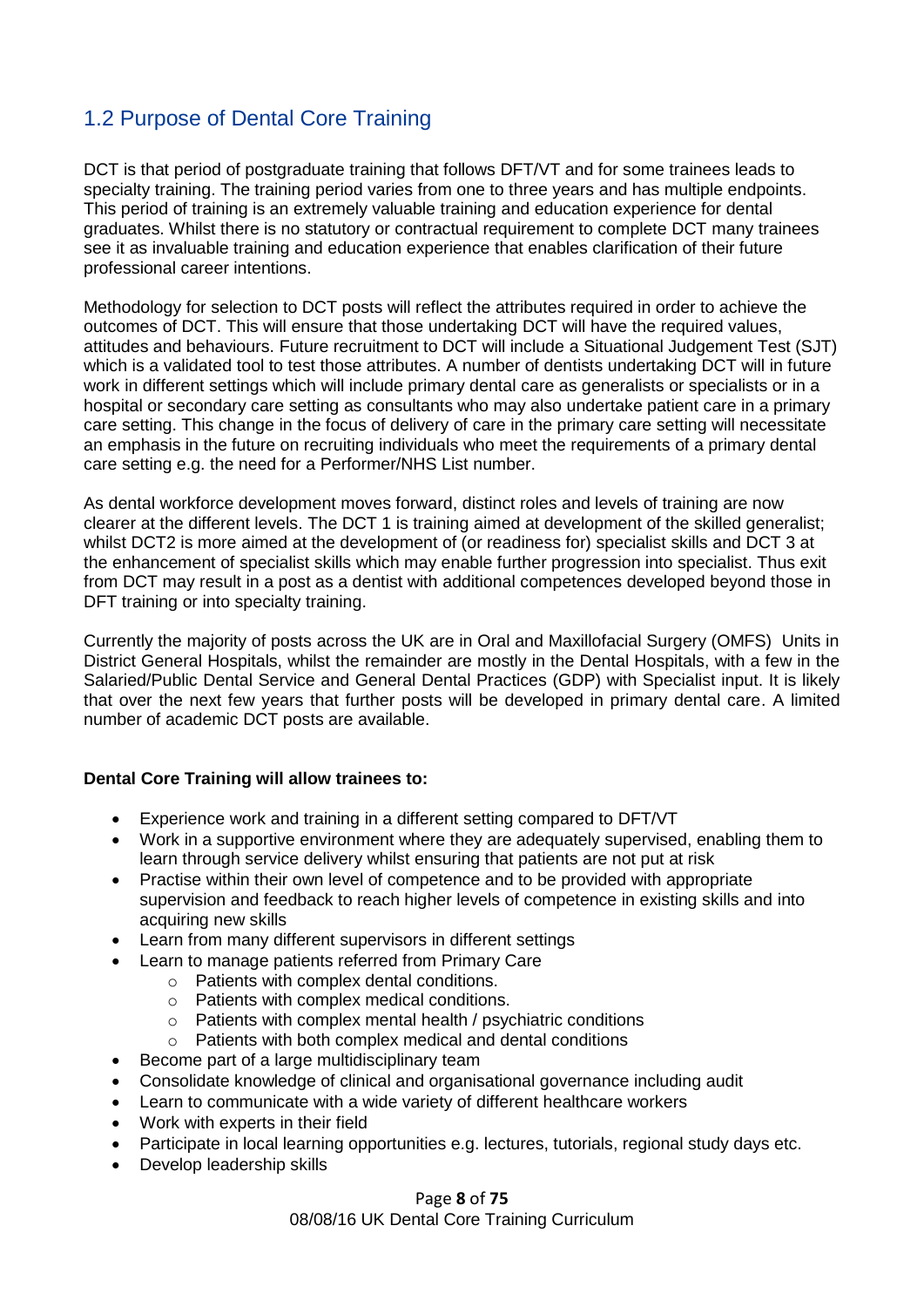- Study and take postgraduate exams
- Present at local/regional meetings
- Learn many new clinical skills
- Maintain a portfolio of learning development and formative assessment
- Develop their preference of career choice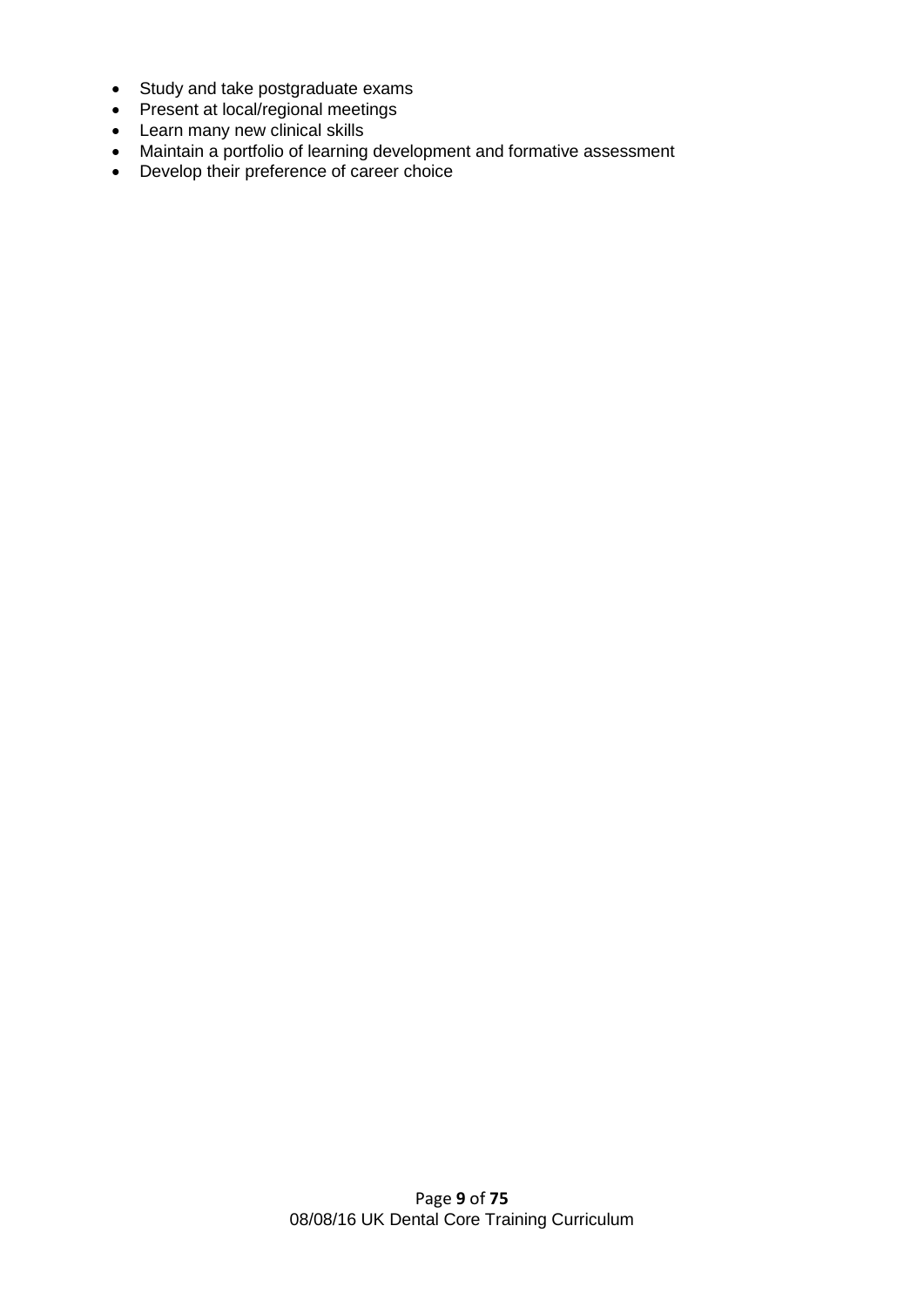### 1.3 Values and commitment to patient safety

A good trainee is a safe, compassionate and effective practitioner who is committed to high quality patient care and treats all patients with respect. The dental trainee will be expected to demonstrate the following values:

- Working together for patients
- Respect and dignity
- Care and compassion
- Improving lives
- Everyone counts
- Openness, honesty and responsibility
- Quality and teamwork

The DCT will also be expected to demonstrate;

- Integrity
- Compassion
- Altruism
- Aspiration to excellence via continuous improvement
- Respect all aspects of equality and diversity
- Regard to the principles of equity
- **Ethical behaviour**
- Probity
- Honesty
- Leadership

At all times trainees must promote patient safety by:

- Practising within their competence
- Practising in accordance with prevailing professional standards and requirements including those expected in their placement
- Seeking advice from more experienced clinicians whenever appropriate in the workplace.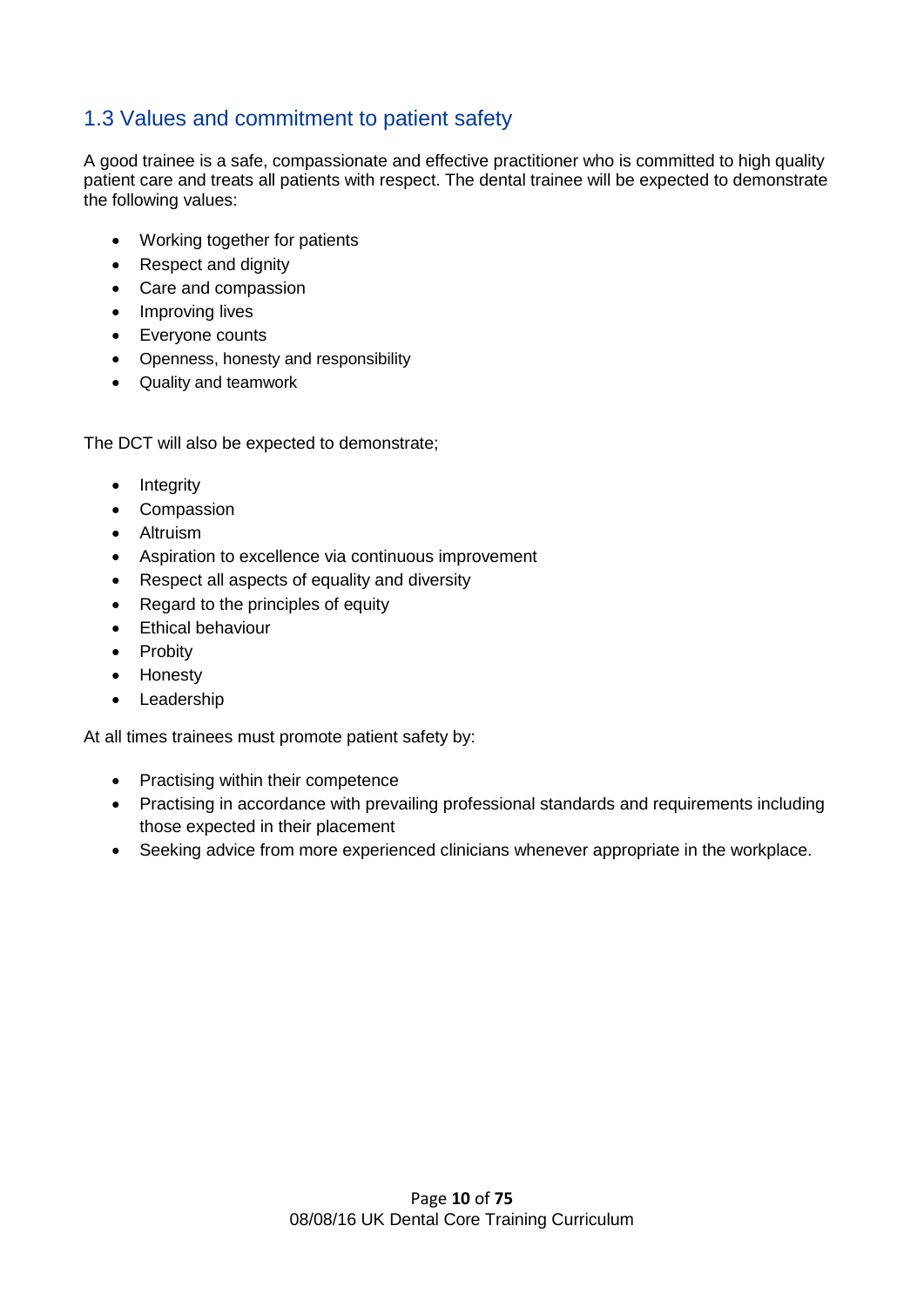# **Section 2: Overview of the Curriculum**

#### 2.1 How to use the Curriculum

#### **2.1.1 Dental Core Trainees**

Overall, the expectation of trainees is that they will drive their training against an agreed set of objectives and timeline in order to maximise their training opportunities and development. Clinical Supervisors, Educational Supervisors and members of the Deanery or local HEE teams all have a role, but the primary responsibility for training progression sits with the individual trainee.

The curriculum assumes that the individual trainees will be proactive in managing their continuing education and career development and that they will take responsibility for recording all achievements and progress within their portfolio.

#### **How trainees will be supported educationally:**

Educational and clinical supervisors are available to support trainee driven learning there to help trainees. The learning and teaching responsibilities of trainers (page 11) identify and explain the system of workplace based learning and other educational opportunities which should be made available to trainees.

#### **Induction, educational and clinical supervision:**

At the start of each period of DCT programme there will be a local induction which introduces the programme and sets out how it is delivered and assessed by the education provider. There will be further clinical induction sessions at the start of each placement.

#### **What trainees are expected to achieve:**

The lists of competences are split into sub subsections. Each subsection is headed by outcome descriptors indicating the levels of performance that trainees must achieve in DCT year 1 and how they should be developing their ability to work with increasing independence in DCT2/3 year. The outcomes are the standard against which their performance will be judged and are achievable without the need to demonstrate achievement of each individual competence

#### **The Trainee Learning Agreement and Personal Development Plan (PDP):**

A part of the initial appraisal meeting with the Educational Supervisor is a key discussion that underpins the process of training. The meeting should result in a clear learning agreement and PDP with Specific, Measurable, Attainable, Relevant and Timely (SMART) objectives.

#### **How trainees competence will be assessed in the workplace:**

Trainees should familiarise themselves with the assessment section in the curriculum. Clinical and Educational supervisors must complete reports on their trainees during and at the end of each placement. Their summative assessment will be based on multiple

> Page **11** of **75** 08/08/16 UK Dental Core Training Curriculum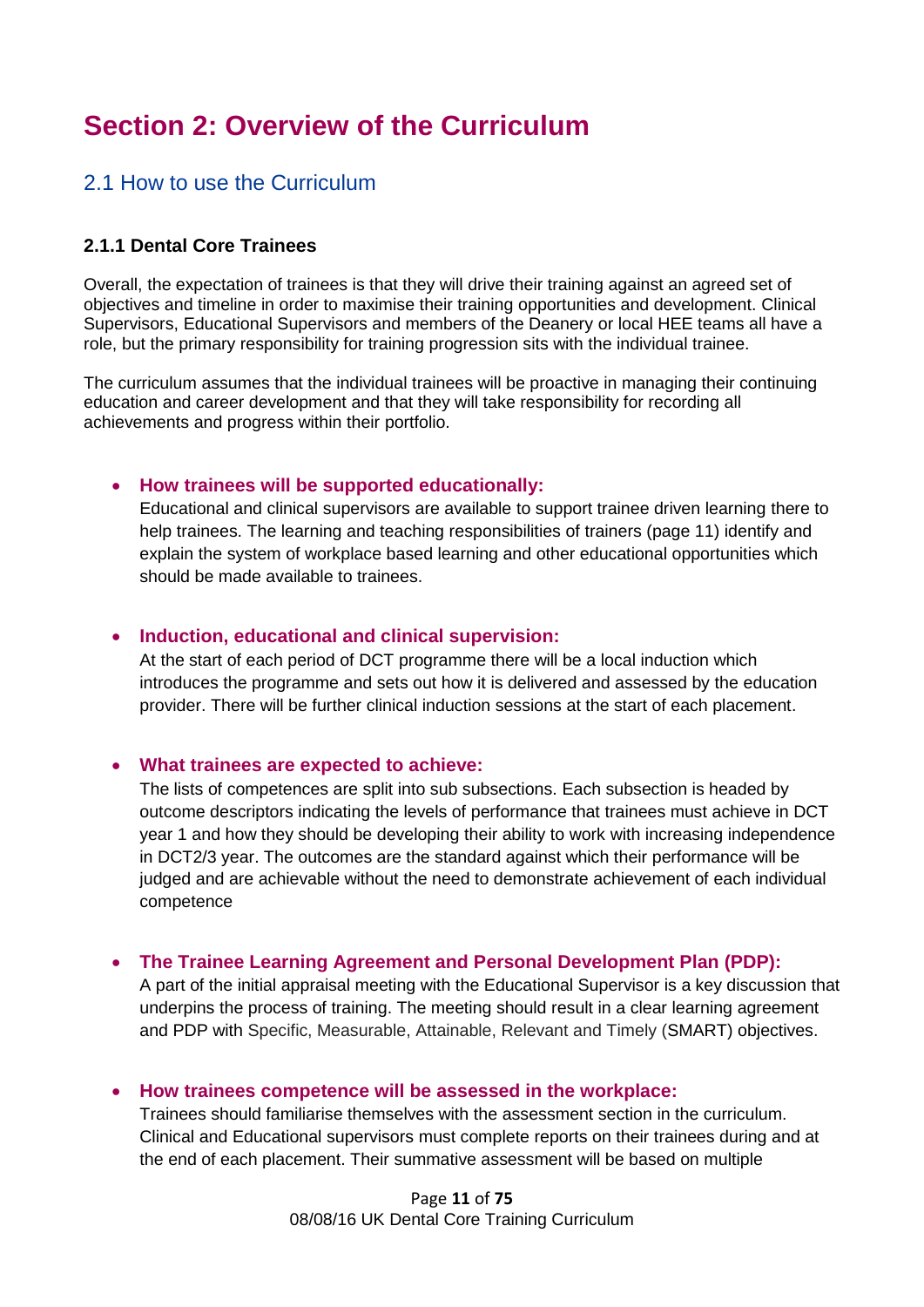observations, throughout each placement, of the trainee's performance and progress, using the tools of Supervised Learning Events (SLEs) (also known as Workplace Based Assessments (WBA)), by many –Clinical Supervisors and other healthcare professionals. A good way to ensure that Clinical Supervisors are able to comment on a trainee's performance is for the trainee to seek out appropriate SLEs early on in the placement and also to recruit in good time an appropriate number of raters for the multisource feedback (MSF).

#### **How to record progress in the e-portfolio:**

Trainees must enrol and become familiar with the (DCT) e-portfolio as a record of learning. It is the trainees' responsibility to populate their e-portfolio with evidence of development. To achieve this, trainees and their trainers must engage with the process of SLEs from the very start of DCT training. Trainees working in a surgical environment are encouraged to log treatment activity and e-logbooks are available to record activity in specialty settings.

#### **Reflective practice:**

Trainees should reflect on, record and learn from both their positive and negative experiences in order to demonstrate clinical development.

#### **How to make sure that progress is being made and that targets are set for future development:**

This is best done by undertaking regular SLEs with senior staff. SLE feedback will indicate how the trainee is performing and suggest actions which will help develop skills in the workplace. SLEs should start early in each placement to give trainees time to gain the most from feedback. Trainees should also read the feedback and comments from MSF and discuss any areas of concern with the educational supervisor.

#### **2.1.2 DCT1 and DCT2/3 outcomes**

Trainers and employers have a responsibility to ensure patient safety throughout all environments where training takes place. In addition to ensuring that the learning opportunities available within a placement are appropriate for the level of training.

Trainers must ensure, and employers should verify that the learning environment is appropriate for the relevant training year:

DCT 1:

- Should be as generic as the setting allows
- Builds on the skills, knowledge and behaviours gained in DFT/VT
- When completed, the trainee should be more knowledgeable, skilful and confident
- Prepare the trainee for either a return to general dental practice or advancement to DCT2

DCT 2/3:

- Should be attractive to those determined to pursue dental specialty training or become a dentist with developed competence in some areas
- Dental Specialty focused
- Posts will involve the acquisition of additional optional outcomes

Posts may also be available either for one year or for two years as a rotational post.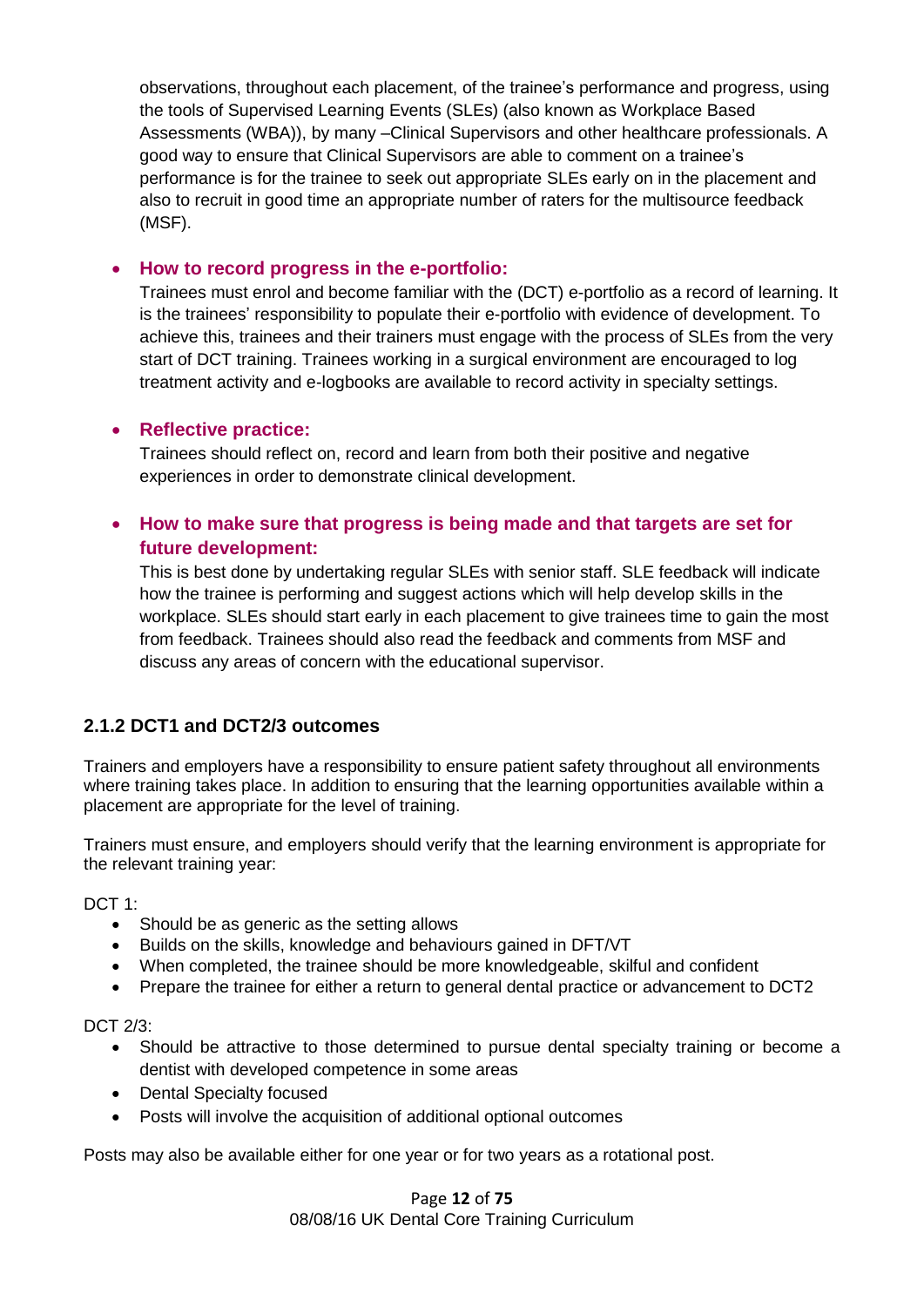#### **2.1.3 Trainers**

A trainer is an appropriately trained and experienced clinician who has responsibility for the education and training of trainees in the clinical environment. A Trainer has a central role in ensuring patient safety while education is taking place, provides appropriate supervision and is involved in and contributes to the learning culture. Trainers provide feedback for learning and may have specific responsibility for assessment.

Overall, the expectation of trainees is that they will drive their training against an agreed set of objectives and timeline in order to maximise their training opportunities and development. Clinical Supervisors, Educational Supervisors and members of the Deanery teams all have a role, but the primary responsibility for training progression sits with the individual trainee. Similarly, it will be expected that the trainee is able to adequately evidence outcomes against the agreed areas of the DCT curriculum at each of the formal reviews in the timeline.

Trainers should read the **Executive Summary** and **How to use the Curriculum** sections above and the definitions of the role of the clinical and educational supervisor (Appendix 2).

It is essential that the employer and the dental profession recognise trainers' central roles in:

- Providing educational support in the workplace
- Helping the trainee to understand the role of the portfolio
- Providing judgement about the trainees progress (to inform the assessment process based on personal observations of their performance in the workplace).
- Undertaking and directing SLE and giving immediate feedback and action points for the trainees development
- Teaching both in the workplace and as part of structured learning programmes and contributing to other forms of learning
- Leading a culture of education and learning where every clinical encounter affords an opportunity to improve
- Encouraging trainees to develop skills for managing both acute and long-term conditions
- Undertaking formal roles such as an Educational Supervisor or a Clinical Supervisor

Trainers should be supported in their role by the local education provider (LEP) HEE, NHS Education for Scotland (NES), Northern Ireland Medical and Dental Training Agency (NIMDTA) or Wales Deanery. These bodies and employing organisations should support trainers to receive training for all their different roles which contribute to postgraduate education. Trainers should have adequate time agreed within their job plan to carry out agreed postgraduate training roles to a high standard.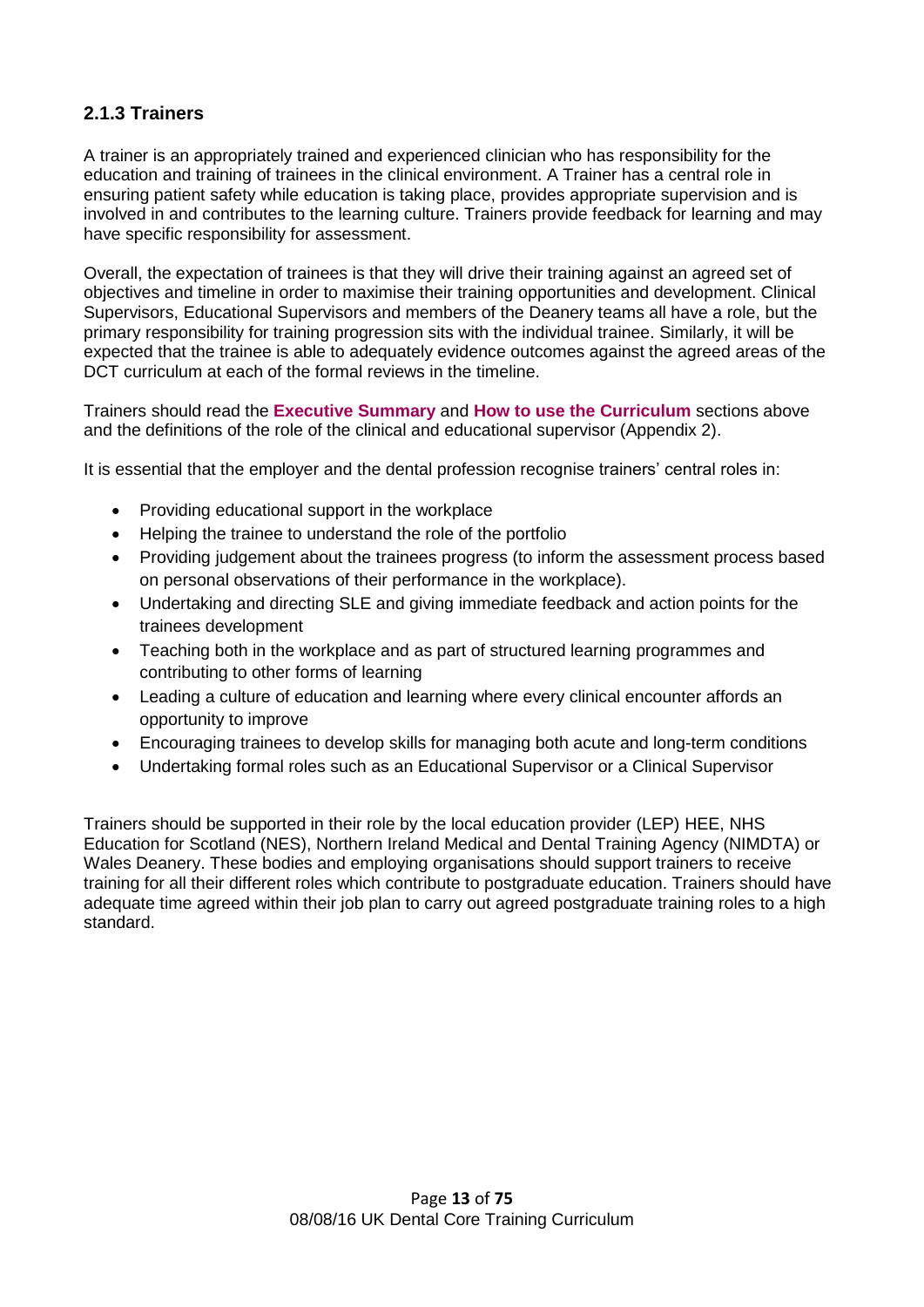# 2.2 Key outcomes of Dental Core Training

The curriculum is outcome based and is comprised of five sections. Section 3 contains the seven domains which list the mandatory outcomes for DCT for all trainees. This section also contains the specialty specific outcomes.

Each Domain has corresponding competence descriptors in section four and section five contains information on the assessment framework for DCT.

Throughout the curriculum the outcome descriptors for DCT2/3 will always include those defined for DCT1, to indicate that trainees are building upon previous experience and practicing at a more sophisticated and increasingly independent level.

Trainees do not have to demonstrate that they have achieved every competence descriptor but will be expected to discuss or demonstrate evidence of achievement in each of the major outcomes.

This evidence will be based on a combination of knowledge, skills and behaviours from the competence descriptors. For the mandatory outcomes, it is essential that a wide range of knowledge, skills and behaviours are evidenced from across the competence descriptors.

For the clinical outcomes, trainees should evidence a range of competences that support the generic outcomes (Domain 4). The specialty specific outcomes may be evidenced by a narrower range of competence descriptors focused on the clinical setting.

#### **Outcome of DCT1**

The outcomes from DCT 1 training are the fundamental skills, behaviours and knowledge that would be expected of a skilled generalist. As a minimum this would be commensurate with performance slightly higher than the level 1 of the tiered clinical pathways designed to support the delivery of dental services in the UK.

These focus on the enhancement of a broad range skills in relation to holistic professional practice, rather than procedure based competence acquisition. There will also be scope for procedure based competences to be accrued in keeping with the trainee's PDP and opportunities available in the placement.

Trainees should be able to demonstrate evidence against the following areas / outcomes:

- Enhanced clinical skills relevant to primary or specialist dental care
- Understanding the impact, mechanism, benefits and appropriateness of specialist or interspecialty referral
- Options to work partly in OMFS services, dental hospital services and partly in community /public dental services
- Out of hours work where this forms part of the contract of employment
- Increased team working and working in multidisciplinary teams
- Development as a professional
- Enhanced skills in self-reflection and construction of effective PDP
- Improved self-awareness
- Academic achievement (Membership of the Faculty of Dental Surgery (MFDS)/ Membership of the Joint Dental Faculties (MJDF, Audits, Presentations, Prizes)

Page **14** of **75** 08/08/16 UK Dental Core Training Curriculum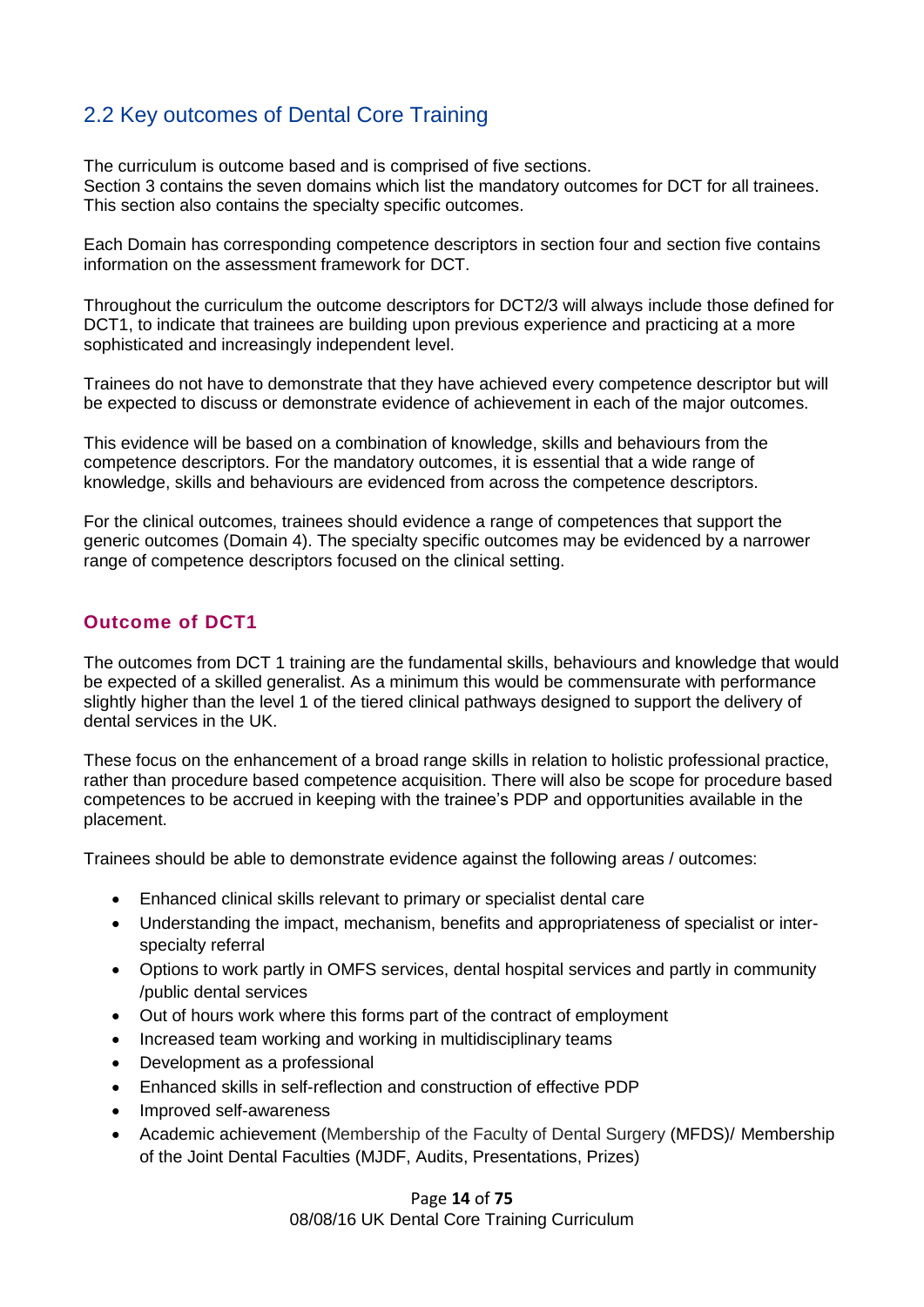- Enhanced awareness of career options and intentions
- Ability to cope with patients with more challenging and complex conditions
- Communication with different providers/referrers and patients and their carers as well as other peer groups

#### **Outcome of DCT2/3**

As trainees progress through DCT1, 2, 3 it would be expected that the balance of skills and attributes will change in line with expected career progression and anticipated career destinations from DCT.

The outcomes will build on those achieved in DCT 1 and although these are not repeated in the list of outcomes it is expected that increased evidence in these DCT1 outcome areas is also added.

DCT level 2 and 3 trainees should therefore be able to demonstrate evidence of:

- Enhanced clinical skills
- Portfolio of outcomes which may be required for provision of referral services in the future.
- Portfolio of outcomes required for entry to specialty training
- Increased generic experience and level of responsibility, including leadership and audit/governance
- More specialty specific experience
- Enhanced academic achievement (e.g. publications, presentations, teaching, research, further examinations)
- Awareness of leadership and importance of this clinical care and the work environment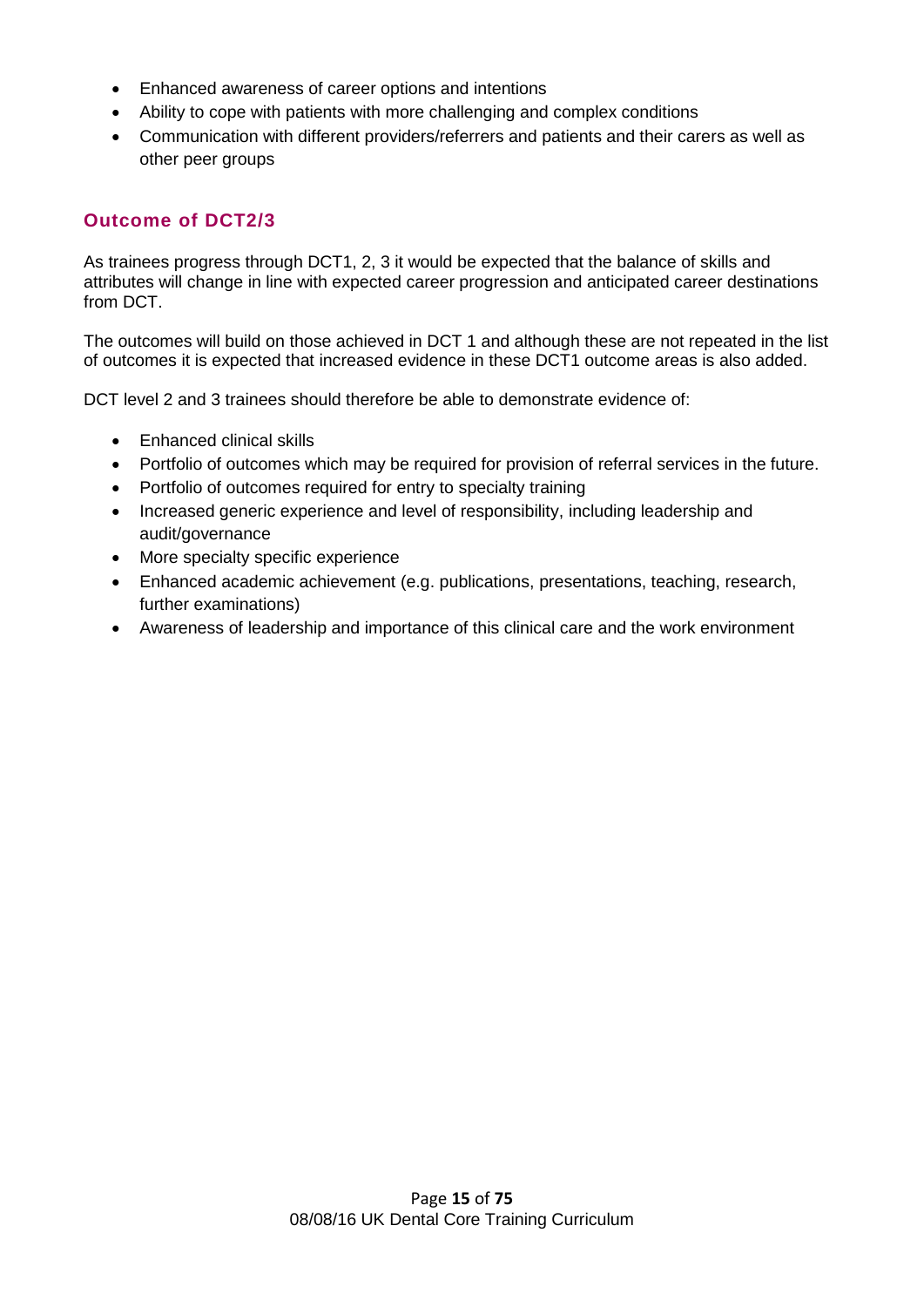# **Section 3: Mandatory Outcomes**

# A. The Dental Core Trainee as a developing professional

#### **Domain 1. Professional behaviour and trust**

#### **1.1 Acts Professionally**

DCT 1 and DCT2/3 outcomes:

The trainee must:

- Act with professionalism in the workplace and in interactions with patients (and where necessary carers and relatives) and colleagues
- Demonstrate punctuality and organisational skills
- Participate actively in all aspects of training
- Work in partnership with others in an open and transparent manner, treats people as individuals and respects their perspective/views on their own treatment
- Deal with underperformance by colleagues
- Take personal responsibility for and is able to justify decisions and actions

#### DCT2/3 outcomes:

The trainee must

Deal increasingly with queries from patients and relatives

#### **1.2 Delivers patient-centred care and maintains trust**

DCT1 and DCT 2/3 outcomes:

The trainee must:

- Prioritise the needs of patients above personal convenience without compromising personal safety or safety of others
- Ensure continuity of patient care is established and that it is communicated clearly to patients and relevant colleagues
- Ensure that patients are an integral part of the decision making of their care
- Break bad news to patients or carer/relative effectively and compassionately and provides support, where appropriate
- Recognise where patient's capacity is impaired and takes appropriate action in less straightforward circumstances

#### DCT2/3 outcomes:

The trainee must:

 Demonstrate increasing ability and effectiveness in communicating more complicated information in increasingly challenging circumstances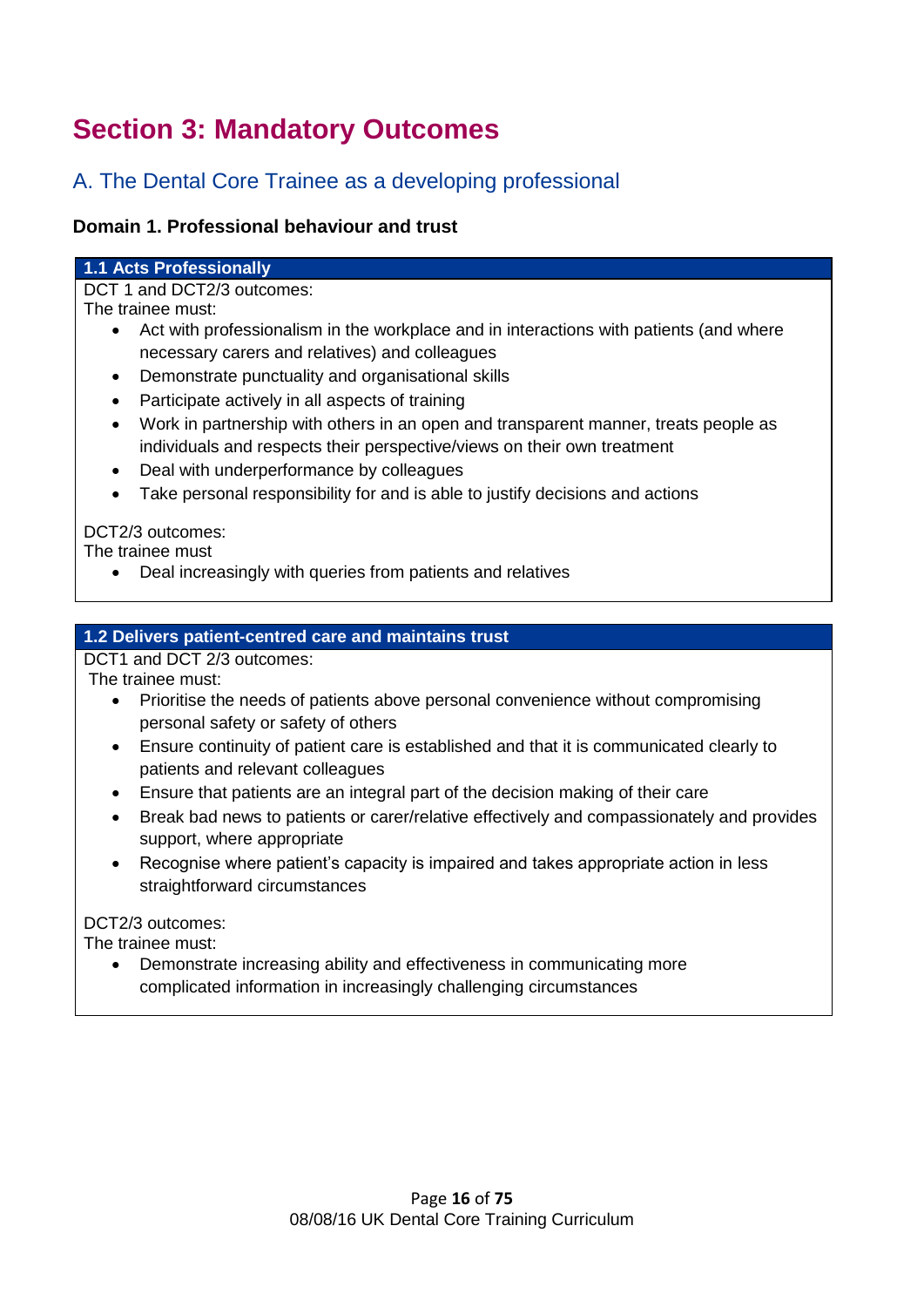#### **1.3 Behaves in accordance with ethical and legal requirements**

DCT1 and DCT 2/3 outcomes:

The trainee must:

- Practise in accordance with General Dental Council Standards for the Dental Team
- Comply with all statutory regulatory and employment requirements of the dental professional
- Protect confidentiality of patient information
- Recognise many organisations and bodies that are involved in dental education and the regulation of dentistry
- Obtain consent as appropriate in accordance with professional, legal and employers requirements
- Understand the relevant legal basis on which consenting practice is currently based
- Know how to safeguard/protect children, young adults and vulnerable adults according to legislation

DCT2/3 outcomes:

The trainee must:

• Increase the breadth of procedures for which consent is taken

#### **1.4 Keeps practice up to date with learning and teaching**

DCT 1 and DCT2/3 outcomes:

The trainee must:

- Engage with learning opportunities with colleagues and peers/students
- Participate in the assessment of healthcare professionals and provides constructive feedback
- Reflect on feedback from learners and supervisors to improve own teaching and training skills

#### DCT2/3 outcomes:

The trainee must:

- Deliver presentations at Regional/National/International meetings
- Make contributions to peer reviewed publications or research projects

#### **1.5 Engages in career planning**

DCT 1 and DCT2/3 outcomes:

The trainee must:

- Maintain personal development e-portfolio by recording learning needs and personal reflection including career development and planning
- Comply with GDC requirements for Continuing Professional Development (CPD)

#### DCT2/3 outcomes:

The trainee must:

Recognise personal learning needs, address these proactively and set SMART goals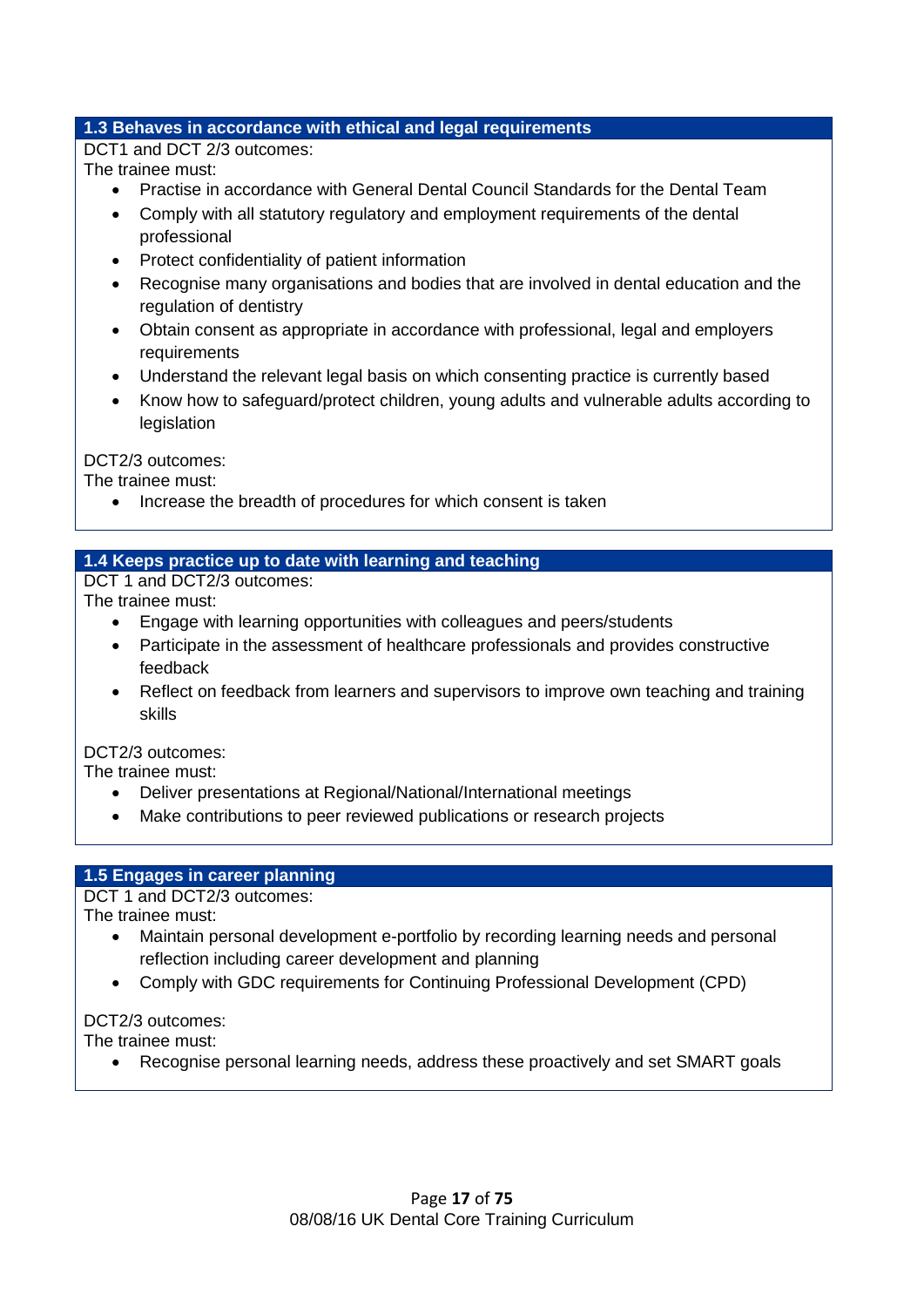#### **Domain 2. Communication, team working and leadership**

#### **2.1 Communicates clearly in a variety of settings**

DCT1 and DCT2/3 outcomes:

The trainee must:

- Communicate in an appropriate and effective manner and develops these skills (verbal, non-verbal, written and electronic methods)
- Demonstrate empathy and understanding when communicating with others and dealing with straightforward queries from patients, their carers and relatives.
- Demonstrate understanding of barriers to communication.
- Discuss with patients in an empathic manner, how their expectations may or may not, be met
- Use a systematic approach to evaluate a patient's wishes

DCT2/3 outcomes:

The trainee must:

- Deal independently with queries from patients and relatives and other staff
- Work with patients and colleagues to develop sustainable individual care plans to manage patients' maxillofacial, oral and dental treatment needs

#### **2.2 Works effectively as a team member**

DCT1 and DCT2/3 outcomes:

The trainee must:

- Display an understanding of personal role within their team including supporting the team leader and listening to the views of other healthcare professionals
- Liaise with other dental care professionals

#### DCT2/3 outcomes:

The trainee must:

Organise and allocate or receive work within their clinical team to optimise effectiveness

#### **2.3 Demonstrates leadership skills**

DCT1 and DCT2/3 outcomes:

The trainee must:

- Act as a role model and where appropriate a leader for students and other junior dentists, and assists and educates colleagues including DCPs
- Demonstrate a leadership role within the team in certain clinical situations, e.g. when supporting dental students on clinics

#### DCT2/3 outcomes:

The trainee must:

- Make decisions when dealing with complex situations.
- Delegate where appropriate and follow this through
- Demonstrate extended leadership role within the team by making decisions and dealing with complex situations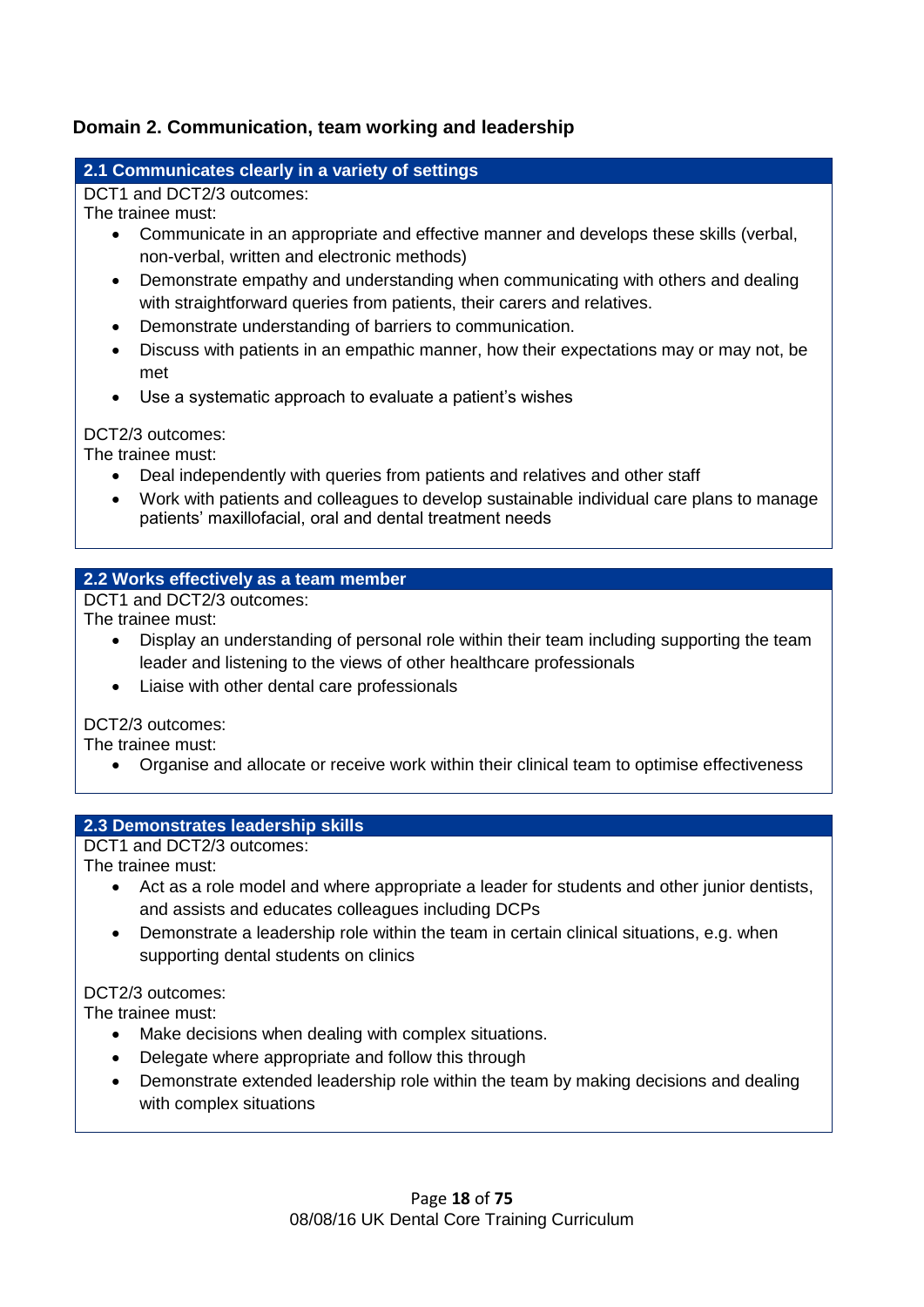#### **Domain 3. Clinical safety and quality**

#### **3.1 Recognises and works within limits of professional competence**

DCT1 and DCT2/3 outcomes:

The trainee must:

- Demonstrate resilience and perseverance when faced with challenges
- Delegate tasks appropriately and ensure they are completed
- Know when to seek help and when to refer
- Deal with challenges and seeks advice when necessary

#### DCT2/3 outcomes:

The trainee must:

- Show an understanding on how to deal with challenges and seek assistance in a timely manner
- Delegate tasks and ensure that they are completed on time and to the required standard
- Organise handover and task allocation, anticipating problems for the next clinical team.

#### **3.2 Makes patient safety a priority in clinical practice**

DCT1 and DCT2/3 outcomes: The trainee must:

- Deliver high quality care in accordance with local/national guidelines
- Recognise situations which might lead to complaint or dissatisfaction.
- Apologise for errors and takes steps to prevent/minimise impact.
- Recognise that fatigue and health problems in healthcare workers (including self) can compromise patient care

#### DCT2/3 outcomes:

The trainee must:

 Recognise fatigue/stress/illness in members of the clinical team and seek senior guidance to manage this.

#### **3.3 Contributes to quality improvement**

DCT1 and DCT2/3 outcomes:

The trainee must:

Undertake clinical audit, significant event analysis and/or peer review.

DCT2/3 outcomes:

 Manage, analyse and present at least one quality improvement project and use the results to improve patient care.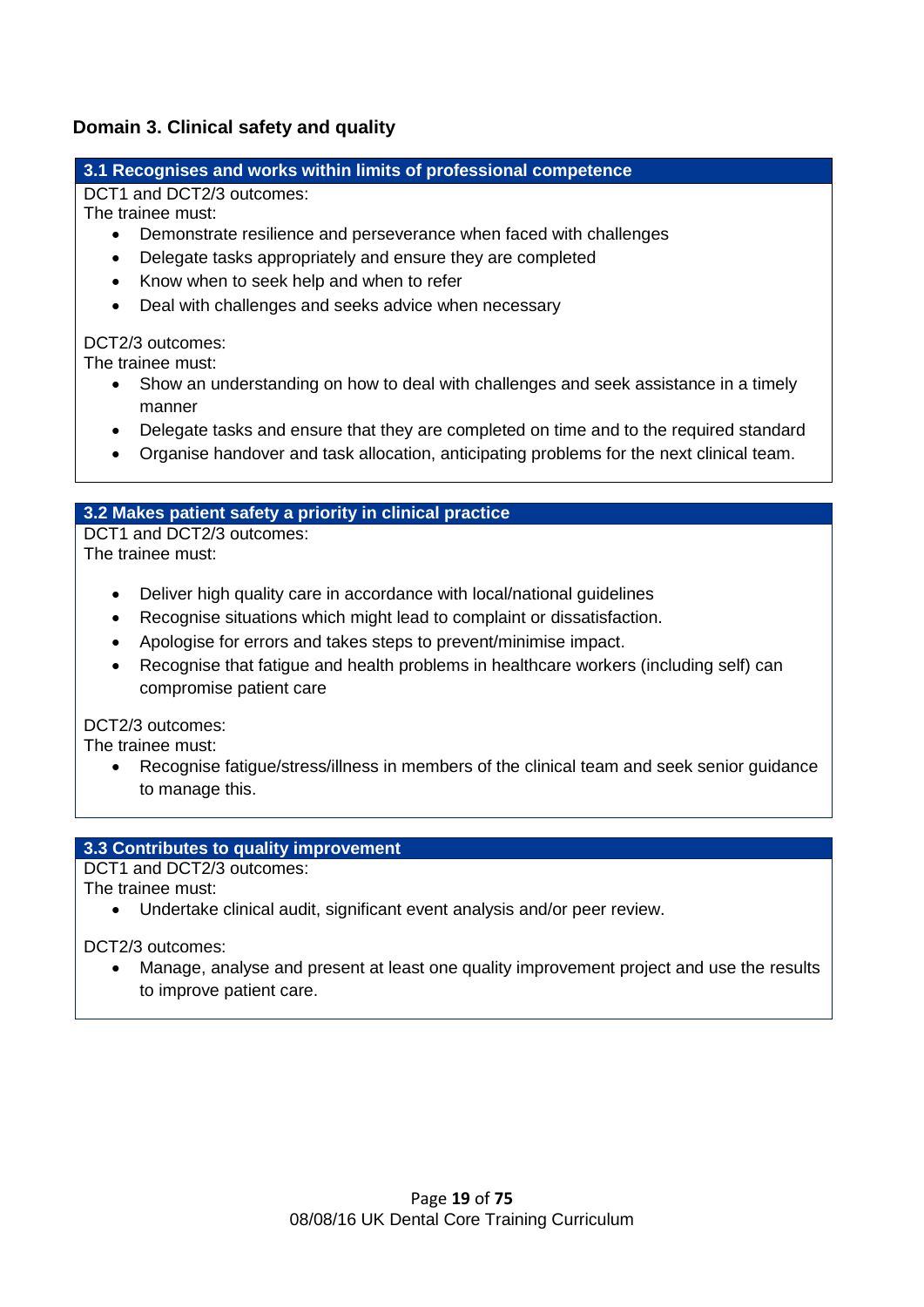# B. The Dental Core Trainee as a safe and effective practitioner

#### **Domain 4. Good Clinical Care**

Across all of the subsequent clinical domain areas, which are grouped by specialty themes, these values must underpin competence acquisition and professional development:

#### **4.1 Obtains history and performs clinical examination**

DCT1 and DCT2/3 outcomes:

The trainee must:

- Obtain accurate patient history using all relevant sources of information including carers/family
- Utilise existing patient records and other sources of evidence/information
- Perform clinical examination of orofacial region including cranial nerves

#### **4.2 Requests relevant investigations/special tests and acts on them**

DCT1 and DCT2/3 outcomes:

The trainee must:

- Explain to patients the risks, possible outcomes and implications of investigation results and gains informed consent
- Understand diagnostic limitations of and contraindications to common investigations
- Request and interpret necessary investigations to confirm diagnosis

#### **4.3 Formulates differential diagnosis and treatment/management plan**

DCT1 and DCT2/3 outcomes:

The trainee must:

- Determine and document differential diagnosis and establishes a problem list
- Prioritise actions on the basis of the differential diagnosis and clinical risks
- Communicate treatment/management plan as appropriate

#### **4.4 Prescribes safely**

DCT1 and DCT2/3 outcomes:

The trainee must:

- Prescribe medicines correctly and accurately
- Prescribe safely for different patient groups

#### **4.5 Performs clinical procedures safely**

DCT1 and DCT2/3 outcomes:

The trainee must:

- Explain the procedure to patients, including possible complications, and gains valid informed consent
- Prescribe and/or administer appropriate analgesia where relevant
- Recognise, record and undertake emergency management of common dental conditions
- Safely dispose of equipment, including sharps
- Document the procedure and gives instructions for appropriate aftercare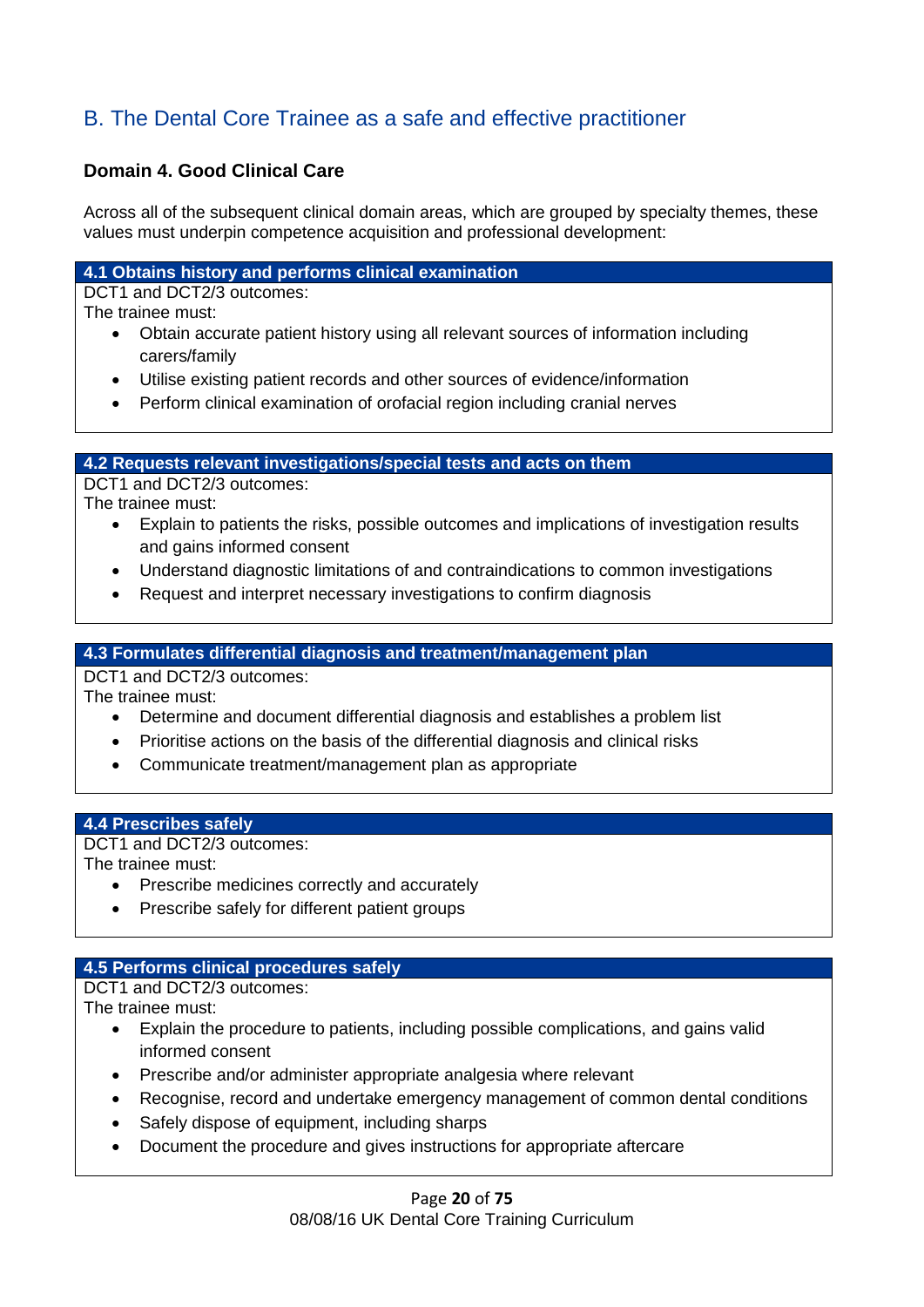#### **4.6 Is trained in managing medical emergencies**

DCT1 and DCT2/3 outcomes:

The trainee must:

- Know where resuscitation equipment is located
- Be trained to provide immediate life support

#### **4.7 Promotes general and oral health**

DCT1 and DCT2/3 outcomes:

The trainee must:

- Provide advice about the prevention of dental caries and periodontal diseases
- Discuss with patients the role alcohol plays in dental disease and traumatic injury.
- Discuss the role smoking and tobacco products play in oral health and offers brief intervention and referral

### C. Specialty specific outcomes:

The following outcomes will apply only to some trainees in certain posts or workplace settings. The agreement to their inclusion in the training programme will be made as part of the personal development plan at the beginning of the relevant training period.

#### **C1 Restorative Dentistry (Periodontics, Endodontics, Prosthodontics)**

#### **DCT1 and DCT2/3 outcomes:**

The trainee in restorative dentistry should:

- Gain an understanding of the principles of managing the restorative dentistry treatment needs of patients referred from the primary care setting.
- Use appropriate diagnostic and clinical techniques for non-surgical endodontics.
- Carry out non-surgical root canal treatment for cases with normal root canal anatomy.
- Carry out non-surgical root canal treatment for simple re-treatment cases.
- Recognise and manage all common variants of periodontal disease.
- Provide direct and indirect dental restorations for appropriate clinical situations.
- Provide removable immediate, copy, partial or complete dentures for appropriate situations.
- Under supervision, carry out clinical stages to deliver implant-retained or supported prostheses.

#### **C2 Orthodontics**

#### **DCT1 and DCT2/3 outcomes:**

The trainee in Orthodontic dentistry should:

- Have a basic understanding of orthodontic provision in the secondary care service.
- Be able to make basic orthodontic diagnoses and undertake basic and emergency orthodontic treatments.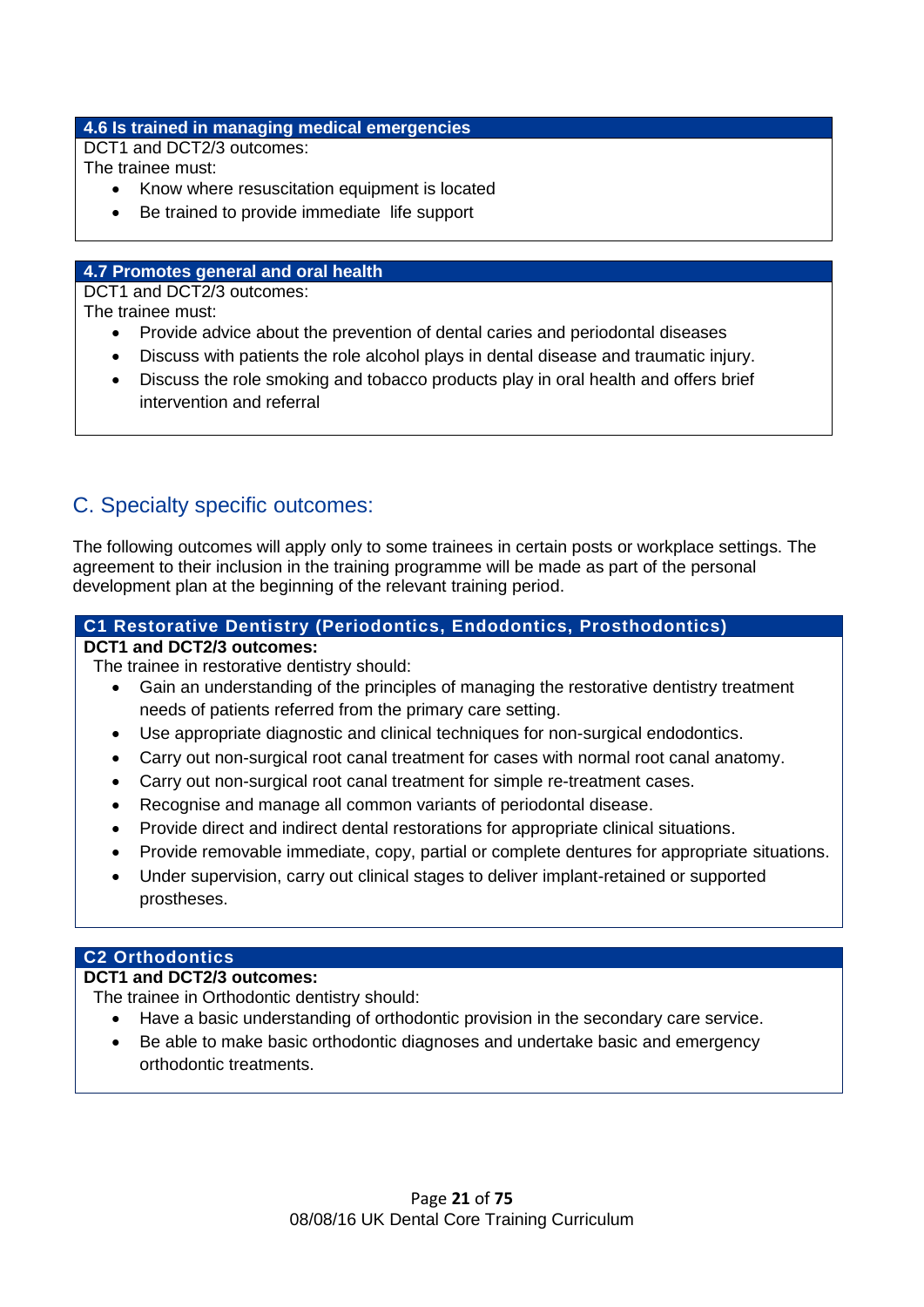#### **C3 Oral Surgery**

#### **DCT1 outcomes:**

The trainee in Oral Surgery should:

- Have an understanding of oral surgery provision in primary and secondary care with reference to the surgical management of oral mucosal, salivary gland and oro-facial pain.
- Be able to make working diagnoses, undertake initial and emergency treatments and know when to refer.
- Have an understanding of the importance of medical history and co-morbidities in patient care.

#### **DCT 2/3 outcomes:**

The trainee in Oral Surgery should:

- Be able to diagnose and manage straightforward oral surgery treatments under local anaesthesia with consideration of co-morbid states, the outcomes of care and involvement of other specialties as necessary.
- Have an *in depth* understanding of the pathological basis of oral surgery diagnoses and the role of targeted investigations in the support of clinician decision making.

#### **C4 Paediatric Dentistry**

#### **DCT 1 Outcome:**

The trainee in Paediatric Dentistry should :

- Have a basic understanding of paediatric dentistry provision in the secondary care service.
- Be able to make basic paediatric dental diagnoses and undertake basic and emergency dental treatments for children.

#### **DCT 2/3 Outcome:**

The trainee in Paediatric Dentistry should:

 Have a practical set of skills and knowledge base to deliver a range of dental management for children in primary and secondary care.

#### **C5 Special Care Dentistry / Behaviour management and Anxiolysis**

#### **DCT1 and DCT2/3 outcomes:**

The trainee in Special Care Dentistry should:

- Have an understanding of the improvement of oral health of individuals and groups in society who have a physical, sensory, intellectual, mental, medical, emotional or social impairment or disability or, more often, a combination of a number of these factors.
- Have an understanding of a holistic approach that is specialist led in order to meet the complex requirements of people with special needs.
- Have an understanding of disability issues and the impact that they can have on oral health; as well as a comprehensive understanding of the impact that oral health can have on the lives of people with disabilities and complex needs.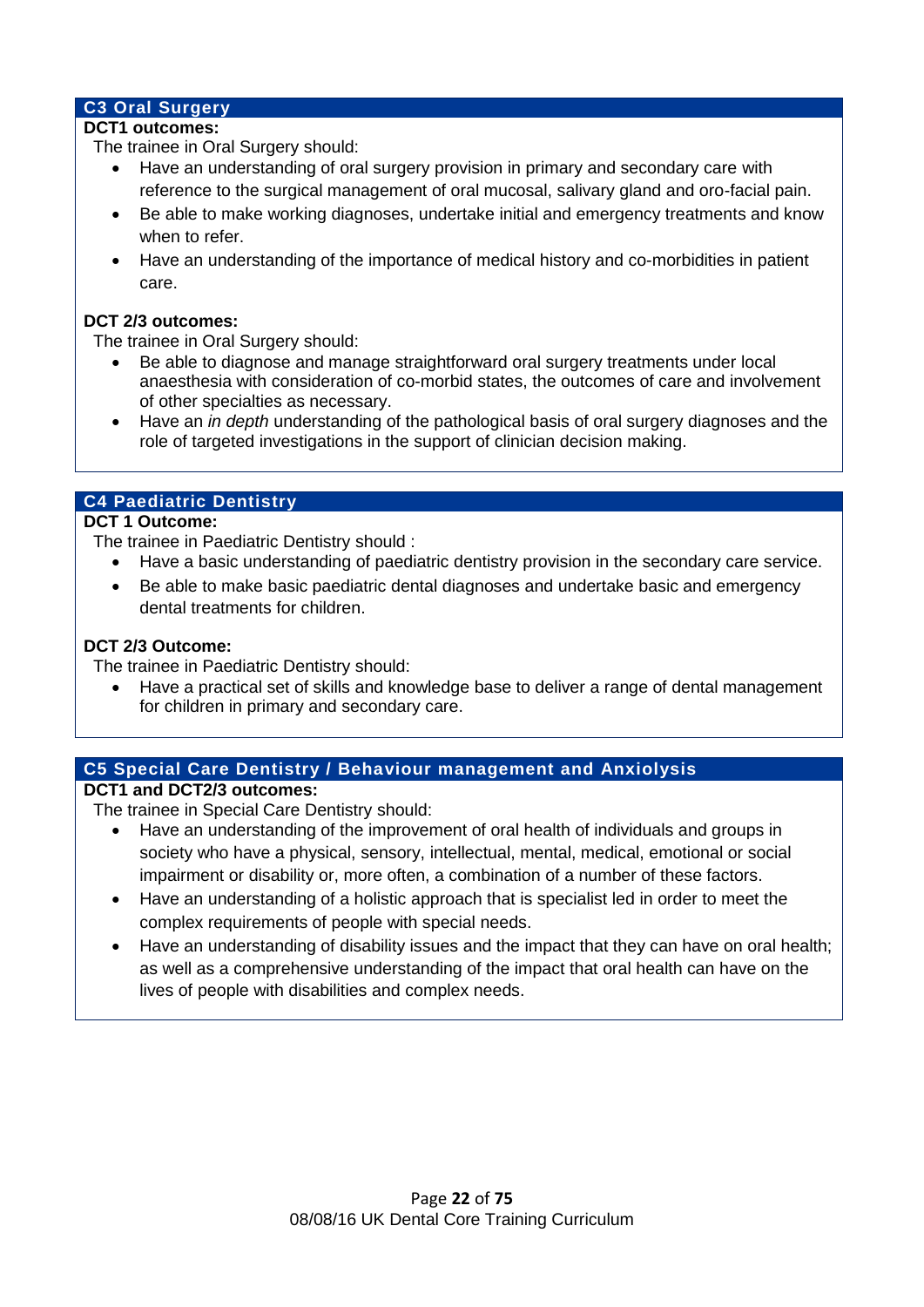#### **C6 Oral Medicine**

#### **DCT1 outcomes:**

The trainee in Oral Medicine should:

- Have an understanding of oral medicine provision in primary and secondary care with reference to the non-surgical management of oral mucosal, salivary gland and nonodontogenic causes of oro-facial pain.
- Be able to make working diagnoses, undertake initial and emergency treatments and know when to refer.
- Understanding of the importance of medical history and co-morbidities in patient care.

#### **DCT 2/3 outcomes:**

The trainee in Oral Medicine should:

- Be able to diagnose and manage straight forward oral medicine diagnoses with consideration of co-morbid states, the response to interventions over time and involvement of other specialties as necessary.
- Understanding of the pathological basis of oral medicine diagnoses and the role of targeted investigations in the support of clinical decision-making

#### **C7 Oral Pathology**

#### **DCT1 outcomes:**

The trainee in Oral Pathology should:

- Have an understanding of the range of oral diseases that contribute to oral and dental disease.
- Have an awareness of diagnostic processes in oral pathology.

#### **DCT 2/3 outcomes:**

The trainee in Oral Pathology should:

- Understands the range of oral pathologies and able to construct differential diagnoses and arrange investigations.
- Be able to interpret pathological reports for a range of common oral diseases.
- Be able to explain oral pathology findings to patients and answer questions appropriately.

#### **C8 Dental and Maxillofacial Radiology**

#### **DCT1 and DCT2/3 outcomes:**

The trainee in Dental and Maxillofacial Radiology (DMF) should:

- Have a basic understanding of DMF/Radiology provision in the secondary care service.
- Have an up to date knowledge of Ionising Radiation Protection guidance and best practice.

#### **C9 Oral Microbiology**

#### **DCT1 outcomes:**

The trainee in Oral Microbiology should:

- Have an understanding of the role of the diagnostic microbiology in the management of orofacial infection.
- Be able to undertake sampling of lesions and interpret reports, with assistance, if required.
- Be able to apply principles of infection prevention and control to everyday practice.
- Have a working knowledge of antimicrobial stewardship principles.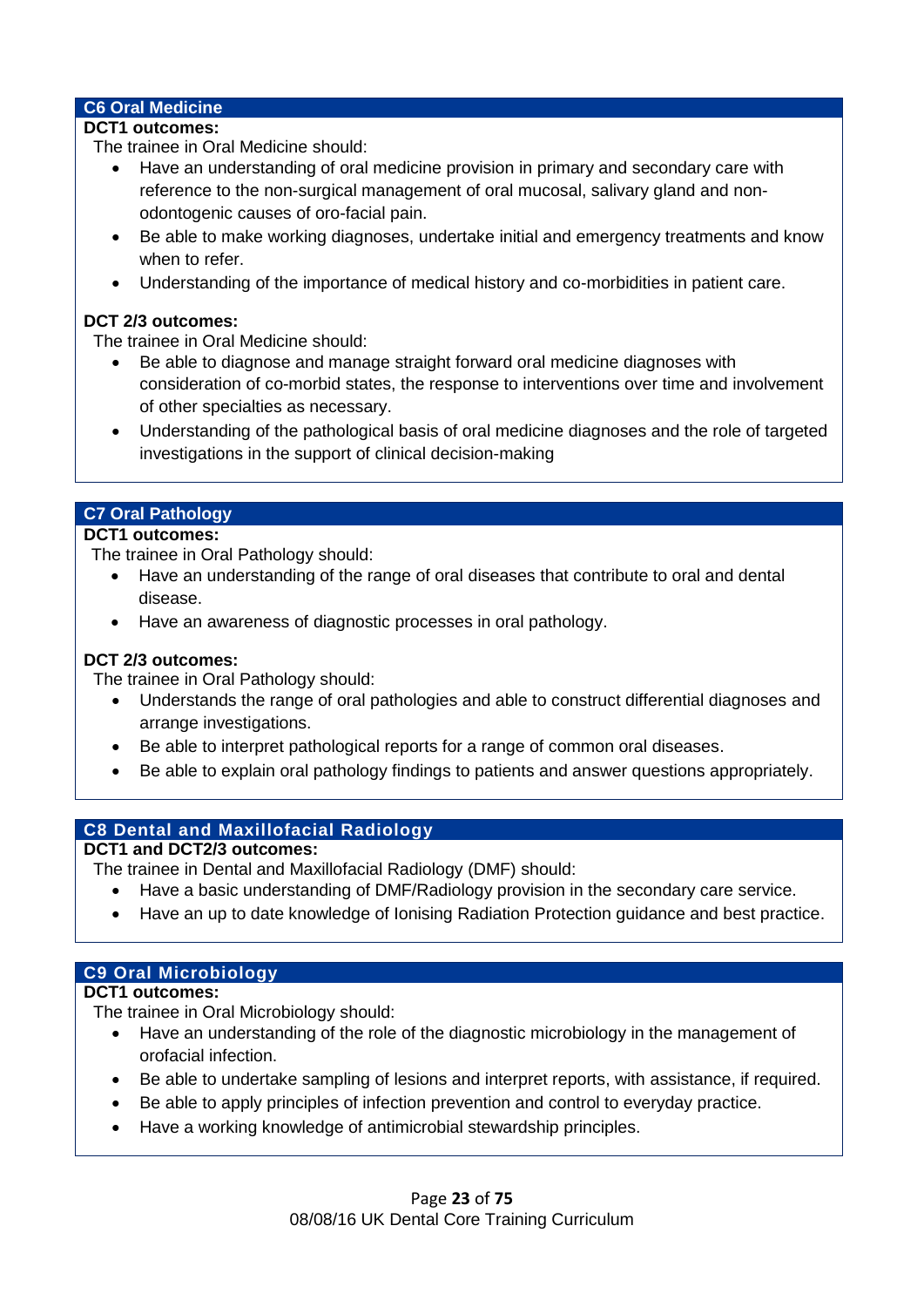#### **C9 Oral Microbiology**

#### **DCT 2/3 outcomes:**

The trainee in Oral Microbiology should:

- Be competent to request and interpret microbiological investigations, and recognise when expert advice may be required.
- Be competent to participate in clinical governance relating to antimicrobial stewardship and quality management systems relating to decontamination.

#### **C10 Dental Public Health & Epidemiology**

#### **DCT1 and DCT2/3 outcome:**

 The trainee in Dental Public Health & Epidemiology should: Demonstrate an understanding of:

- The prevention of dental disease including water fluoridation.
- Strategies for improving oral health (e.g. Delivering Better Oral Health in England).
- The role alcohol plays in dental disease and traumatic injury.
- The role smoking and tobacco products play in oral health and how to offer brief intervention and referral.
- The impact of dementia on society, oral disease and dental services.
- Dental epidemiology collection and use of information.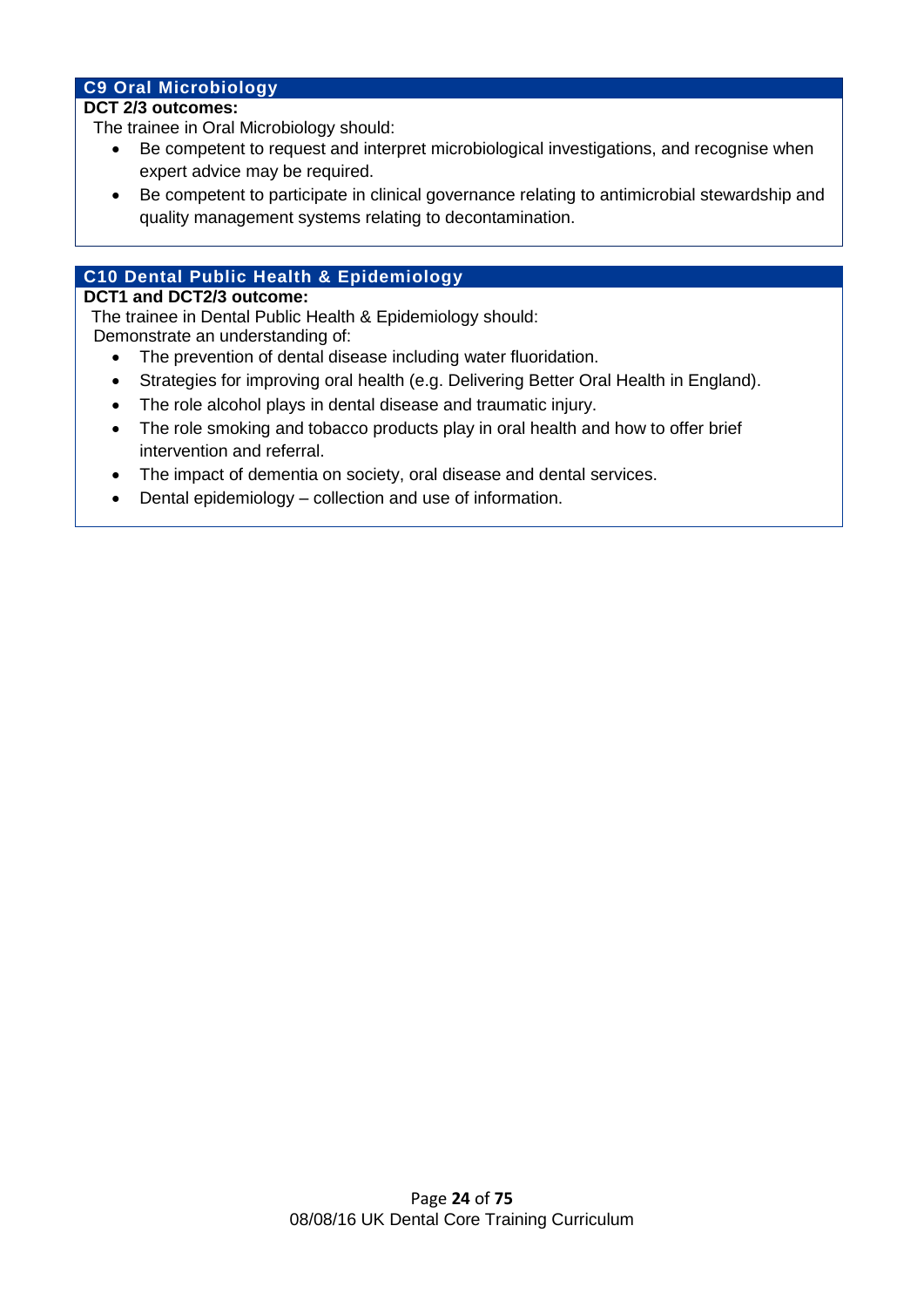# **Section 4: Competence Descriptors**

Trainees will be expected to evidence their competence development over time in order to meet the outcomes set as objectives in their PDP. It is not expected that all trainees will be able to evidence ALL of the competences in these descriptors, but that these are used effectively to develop objectives and then to demonstrate evidence to underpin outcomes.

The outcome descriptors for DCT2/3 will always include those defined for DCT1, to indicate that trainees are building upon previous experience and practising at a more sophisticated and increasingly independent level.

Trainees do not have to demonstrate that they have achieved every competence descriptor but will be expected to discuss or demonstrate evidence of achievement in each of the major outcomes.

This evidence will be based on a combination of knowledge, skills and behaviours from the competence descriptors. For the mandatory outcomes, it is essential that a wide range of knowledge, skills and behaviours are evidenced from across the competence descriptors.

For the clinical outcomes, trainees should evidence a range of competences that support the generic outcomes. The specialty specific outcomes may be evidenced by a narrower range of competence descriptors focused on the clinical setting.

Training will be relevant to the individual's career destination and the posts held. The competencies listed here do not include attitudes, as attitudes are not easy to evidence objectively. The outcomes include behaviours which are reflective of attitudes and are not able to be measured.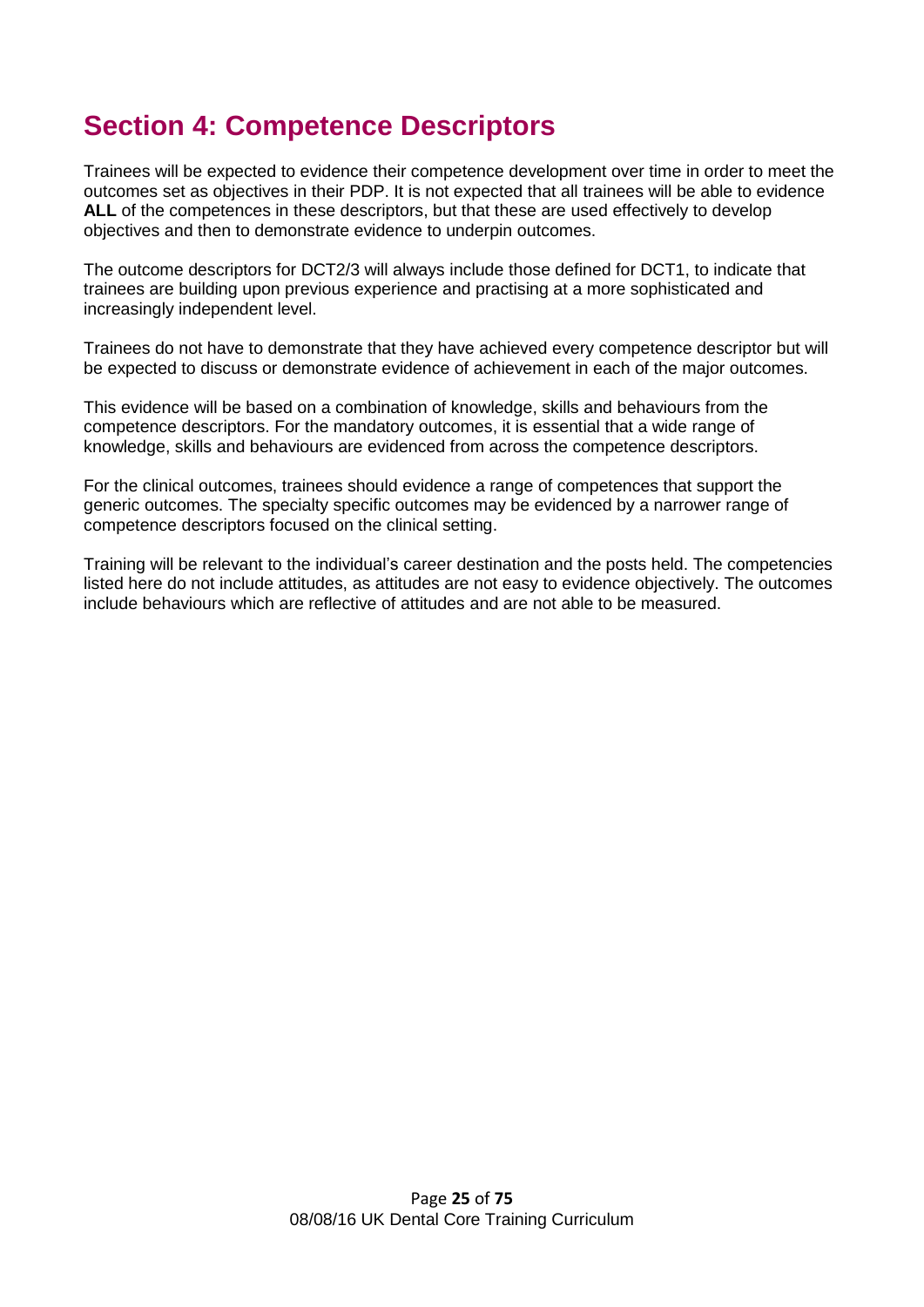# A. The Dental Core Trainee as a developing professional

### **Domain 1 - Professional behaviour and trust**

|    | 1.1 Behaviour in the workplace                                                                                         |    |                                                                                                       |                                                                                                                             |  |  |
|----|------------------------------------------------------------------------------------------------------------------------|----|-------------------------------------------------------------------------------------------------------|-----------------------------------------------------------------------------------------------------------------------------|--|--|
|    | <b>Knowledge</b>                                                                                                       |    | <b>Skills</b>                                                                                         | <b>Behaviours</b>                                                                                                           |  |  |
|    | 1. The principles of ethics, including patient<br>autonomy and confidentiality, as they apply to<br>clinical practice. | 6. | Shows confidence in own abilities, working<br>independently within these boundaries of<br>competence  | 11. Behaves in keeping with NHS values<br>12. Acts as a responsible employee in accordance with<br>employer's policies e.g. |  |  |
| 2. | The legal and regulatory issues relating to<br>clinical practice in the training environment.                          |    | Maintains a personal development portfolio and<br>undertake workplace-based assessments               | Completion of mandatory training<br>Responsibility for organising leave<br>Responsibility for prompt reporting of absence.  |  |  |
| 3. | The appropriate use and sharing of clinical<br>information.                                                            | 8. | Able to adapt quickly to changing circumstances<br>and demonstrate flexibility.                       | 13. In all interactions with patients and colleagues<br>takes into account potential issues relating to                     |  |  |
| 4. | Information governance and standards of data<br>protection.                                                            | 9. | Aware of own limitations and practices within<br>them.                                                | equality and diversity.<br>14. Takes personal responsibility and works                                                      |  |  |
| 5. | Is aware of patient expectations of personal<br>presentation of clinicians, such as dress and                          |    | 10. Identifies development needs in practice and<br>self after reflection on experience and feedback. | independently where appropriately.                                                                                          |  |  |
|    | social behaviour.                                                                                                      |    |                                                                                                       | 15. Shows confidence in own abilities, working<br>independently within these boundaries of<br>competence.                   |  |  |
|    |                                                                                                                        |    |                                                                                                       | 16. Acts with empathy, honesty and sensitivity and in a<br>non-confrontational manner.                                      |  |  |
|    |                                                                                                                        |    |                                                                                                       | 17. Respects and supports the privacy and dignity of<br>patients.                                                           |  |  |
|    |                                                                                                                        |    |                                                                                                       | 18. Is courteous, polite, considerate, honest and<br>professional with patients, relatives and colleagues.                  |  |  |
|    |                                                                                                                        |    |                                                                                                       | 19. Has a non-judgemental approach.                                                                                         |  |  |
|    |                                                                                                                        |    |                                                                                                       | 20. Maintains professional and personal boundaries.                                                                         |  |  |
|    |                                                                                                                        |    |                                                                                                       | 21. Demonstrates maturity, courtesy and                                                                                     |  |  |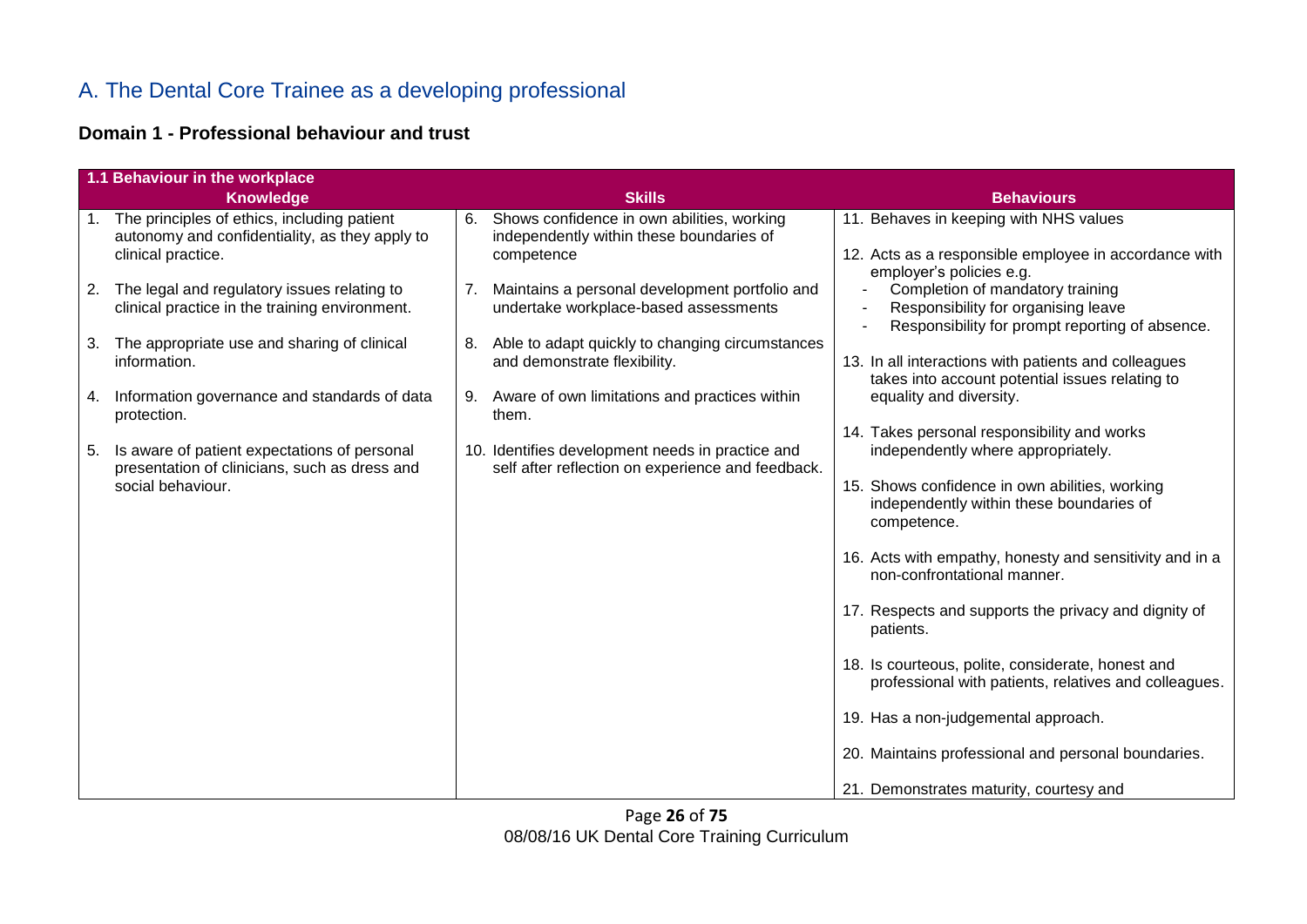| 1.1 Behaviour in the workplace<br><b>Knowledge</b> | <b>Skills</b> | <b>Behaviours</b>                                                                                            |
|----------------------------------------------------|---------------|--------------------------------------------------------------------------------------------------------------|
|                                                    |               | professionalism in approach and appearance.                                                                  |
|                                                    |               | 22. Demonstrates honesty and integrity.                                                                      |
|                                                    |               | 23. Adheres to formal standards, guidelines and<br>procedures, e.g. GDC requirements.                        |
|                                                    |               | 24. Demonstrates accountability for own mistakes.                                                            |
|                                                    |               | 25. Shows insight into strengths and limitations, willing<br>to seek advice or assistance where appropriate. |
|                                                    |               | 26. Intellectually curious.                                                                                  |

|    | 1.2 Time management                                                                     |    |                                                                                                                           |    |                                                                                                                                    |  |
|----|-----------------------------------------------------------------------------------------|----|---------------------------------------------------------------------------------------------------------------------------|----|------------------------------------------------------------------------------------------------------------------------------------|--|
|    | Knowledge                                                                               |    | <b>Skills</b>                                                                                                             |    | <b>Behaviours</b>                                                                                                                  |  |
|    | Understands the importance of punctuality and<br>organisation of time.                  | 4. | Integrates supervised learning events (SLEs) and<br>other learning responsibilities into the weekly<br>programme of work. |    | Is punctual for all duties, including handovers,<br>clinical commitments and teaching sessions.                                    |  |
| 2. | Aware of the impact of personal time<br>management on others.                           | 5. | Demonstrates the ability to adjust decision-<br>making in situations where staffing levels and                            | 8. | Keeps a list of allocated tasks and ensures that<br>all are completed competently.                                                 |  |
| 3. | Able to determine priorities in competing work<br>streams and organise self and others. |    | support are reduced e.g. staff absence.<br>(leave/sickness), out of hours                                                 | 9. | Organises and prioritises workload regularly and<br>appropriately.                                                                 |  |
|    |                                                                                         | 6. | Supervises others to ensure appropriate<br>prioritisation and delivery of care                                            |    | 10. Delegates or calls for help in a timely fashion<br>when falling behind or works with others to<br>address workload situations. |  |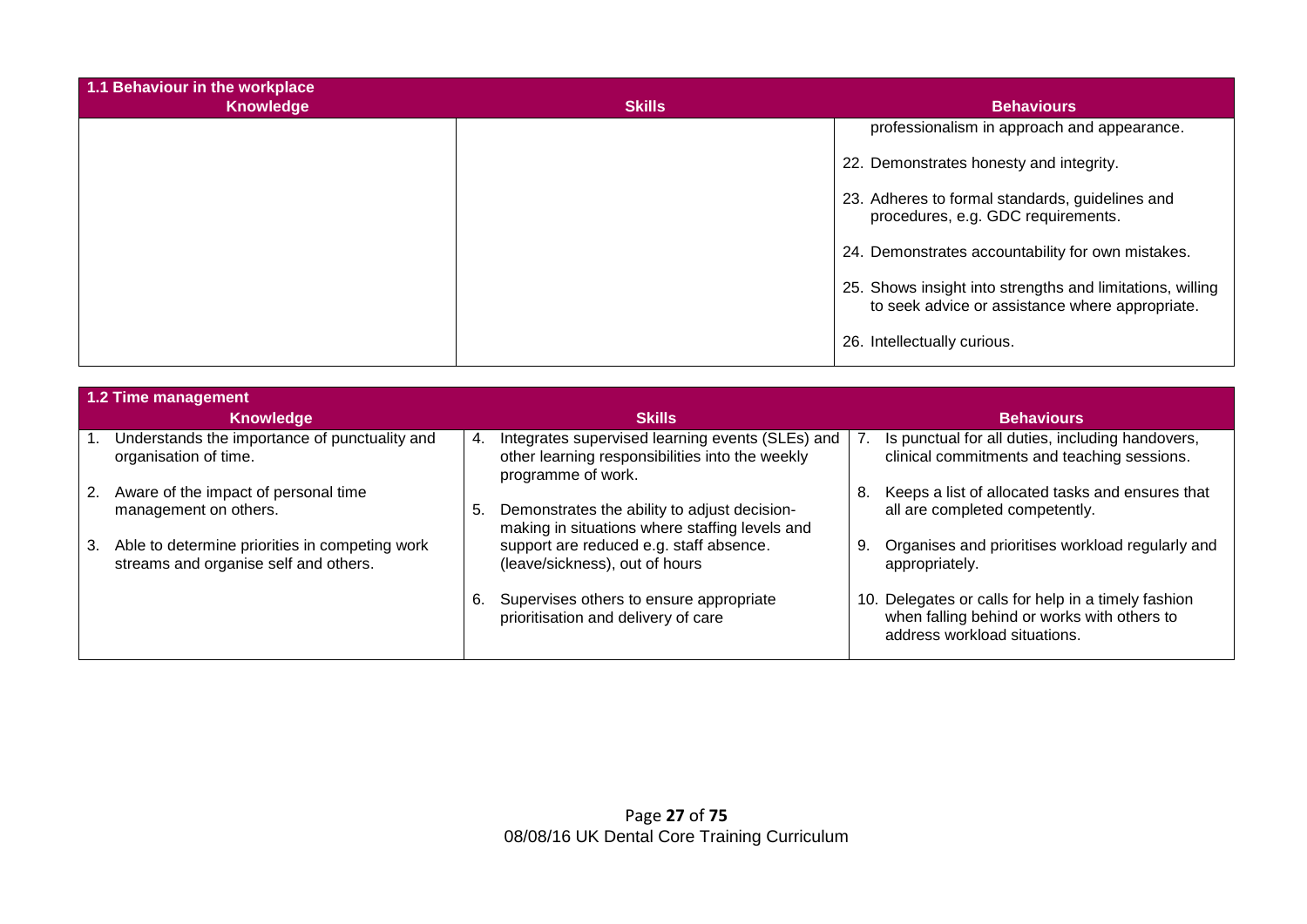| 1.3 Continuity of care |                                                                                         |    |                                                                                                                                        |                   |                                                                                                                         |  |
|------------------------|-----------------------------------------------------------------------------------------|----|----------------------------------------------------------------------------------------------------------------------------------------|-------------------|-------------------------------------------------------------------------------------------------------------------------|--|
|                        | <b>Knowledge</b>                                                                        |    | <b>Skills</b>                                                                                                                          | <b>Behaviours</b> |                                                                                                                         |  |
|                        | Understands the importance of continuity of care<br>and clarity of patient information. | 2. | Monitors clinical evolution and treatment plan for<br>patients under their care.                                                       | 8.                | Recognises that handover of care is central to<br>patient safety.                                                       |  |
|                        |                                                                                         | 3. | Summarises accurately and documents the main<br>points of patients' diagnoses, active and potential<br>problems, and management plans. |                   | Accepts handover directions and allocation of<br>tasks from seniors.                                                    |  |
|                        |                                                                                         | 4. | Ensures satisfactory completion of tasks at the<br>end of the shift/day with appropriate reflection on<br>performance.                 |                   | 10. Ensures satisfactory completion of tasks at the<br>end of the shift/day with appropriate reflection<br>performance. |  |
|                        |                                                                                         | 5. | Ensures safe continuing care of patients by<br>handover to on-call staff.                                                              |                   | 11. Ensures that problems and required actions are<br>highlighted clearly in handover to colleague.                     |  |
|                        |                                                                                         | 6. | Identifies potential problems and required<br>actions.                                                                                 |                   |                                                                                                                         |  |
|                        |                                                                                         | 7. | Makes adequate arrangements for cover e.g.<br>handing over bleep during educational sessions.                                          |                   |                                                                                                                         |  |

|    | 1.4 Treats the patient as the centre of care within a consultation or treatment episode                                       |          |                                                                                                                                                          |    |                                                                                                                                                                                                                |  |
|----|-------------------------------------------------------------------------------------------------------------------------------|----------|----------------------------------------------------------------------------------------------------------------------------------------------------------|----|----------------------------------------------------------------------------------------------------------------------------------------------------------------------------------------------------------------|--|
|    | <b>Knowledge</b>                                                                                                              |          | <b>Skills</b>                                                                                                                                            |    | <b>Behaviours</b>                                                                                                                                                                                              |  |
|    | Recognises the provisions of the relevant<br>legislation regarding capacity when formulating and<br>agreeing treatment plans. | 3.       | Able to discuss management options with<br>patients and / or appropriate others.                                                                         | 6. | Considers the patient holistically, respecting<br>their individual needs, dignity and right to<br>privacy, autonomy and confidentiality.                                                                       |  |
| 2. | Understands the principles of safeguarding and<br>child protection.                                                           | 4.<br>5. | Able to consider care pathways and the process<br>of care from the patients' perspective.<br>Deals appropriately with angry or dissatisfied<br>patients. | 8. | Recognises where appropriate patients'<br>expertise about their care.<br>Respects patients' views and encourages<br>patients with knowledge of their condition to<br>make informed decisions about their care. |  |
|    |                                                                                                                               |          |                                                                                                                                                          | 9. | Demonstrates understanding that respect of<br>patient's views and wishes is central to the<br>provision of high quality care.<br>10. Respects patients' right to refuse treatment or<br>take part in research. |  |

Page **28** of **75** 08/08/16 UK Dental Core Training Curriculum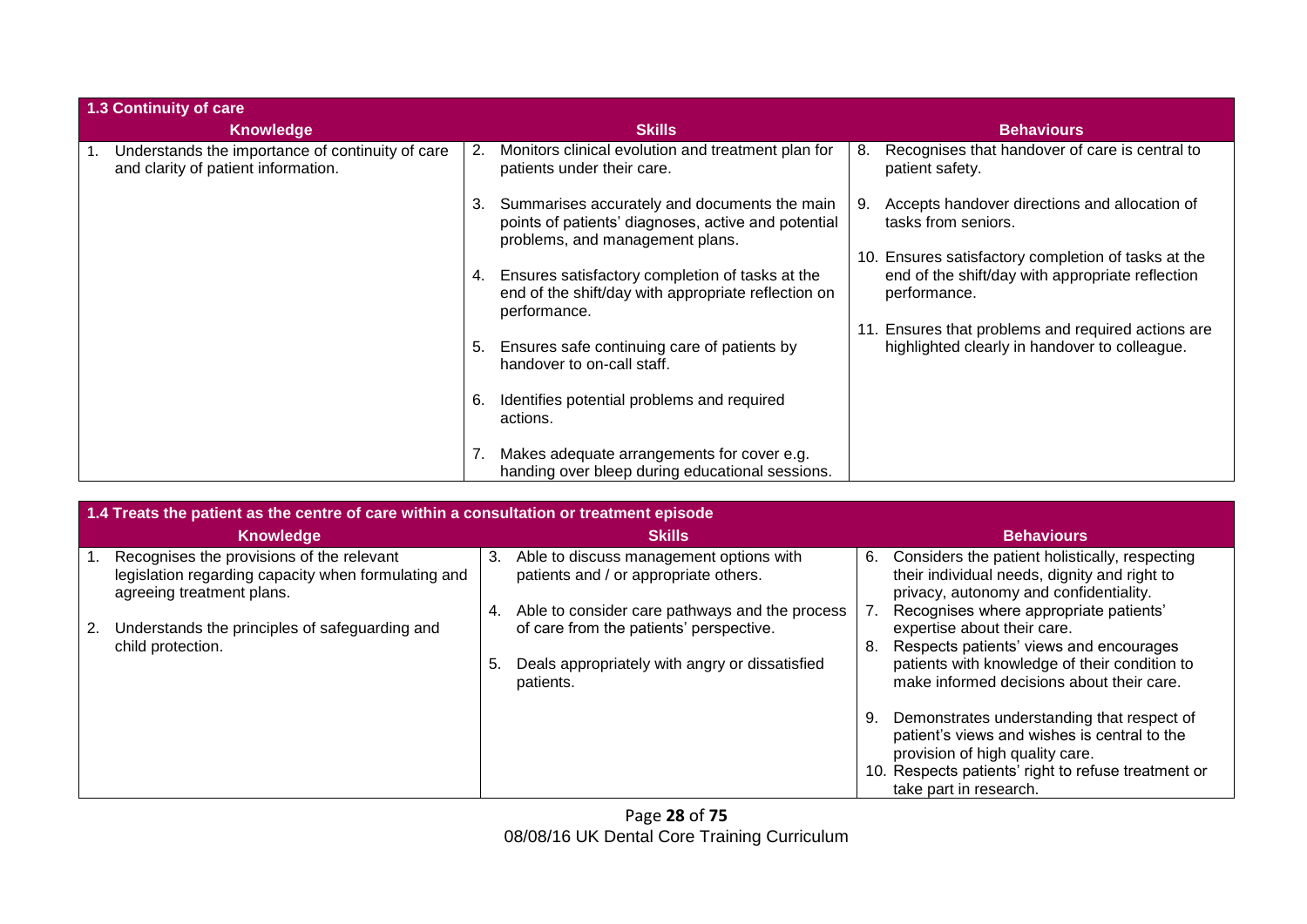| <b>1.5 Communication with patients</b>                                       |                                                                                                                      |                                                                                                                                   |
|------------------------------------------------------------------------------|----------------------------------------------------------------------------------------------------------------------|-----------------------------------------------------------------------------------------------------------------------------------|
| <b>Knowledge</b>                                                             | <b>Skills</b>                                                                                                        | <b>Behaviours</b>                                                                                                                 |
| Understands the impact of<br>п.<br>the environment on good<br>communication. | Ensures sufficient time and appropriate environment for<br>2.<br>communication.                                      | Listens actively and enables patients to express concerns<br>9.<br>and preferences, ask questions and make personal<br>choices.   |
|                                                                              | Responds to patients' queries or concerns.<br>3.                                                                     |                                                                                                                                   |
|                                                                              | Seeks advice promptly when unable to answer patients'<br>4.<br>queries or concerns.                                  | 10. Recognises that patients may have unspoken concerns<br>and communicates in an empathic manner to elicit and<br>address these. |
|                                                                              | Explains options clearly and checks patients'<br>5.<br>understanding in relation to obtaining consent.               |                                                                                                                                   |
|                                                                              | Provides or recommends relevant written/on-line<br>6.<br>information appropriate for individual patient's needs.     |                                                                                                                                   |
|                                                                              | Accurately and contemporaneously documents<br>communications with patients in their records.                         |                                                                                                                                   |
|                                                                              | Able to write and communicate succinctly & appropriately<br>8.<br>with health care professionals in a timely manner. |                                                                                                                                   |
|                                                                              |                                                                                                                      |                                                                                                                                   |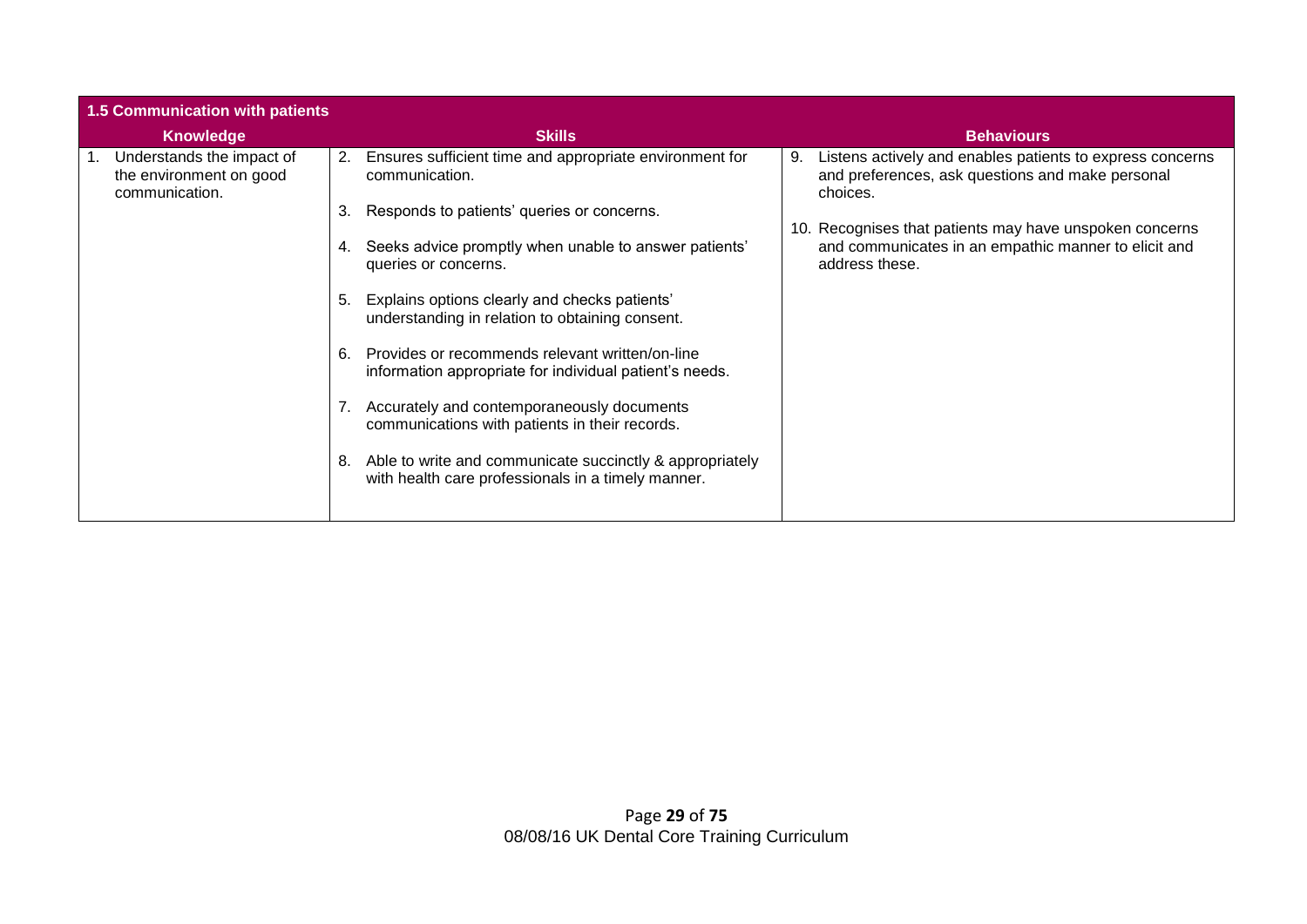| 1.6 Communication in difficult circumstances                                              |    |                                                                                                                                                   |    |                                                                                                    |  |  |
|-------------------------------------------------------------------------------------------|----|---------------------------------------------------------------------------------------------------------------------------------------------------|----|----------------------------------------------------------------------------------------------------|--|--|
| <b>Knowledge</b>                                                                          |    | <b>Skills</b>                                                                                                                                     |    | <b>Behaviours</b>                                                                                  |  |  |
| Understands how the communication might vary<br>when the patient or carer has learning or | 2. | Considers any acute or chronic mental or<br>physical condition that may have an impact on                                                         |    | 7. Considers patients' personal factors.                                                           |  |  |
| communication difficulties themselves e.g.<br>deafness.                                   |    | communication understanding.                                                                                                                      | 8  | Demonstrates involvement with others in the<br>team when breaking bad news.                        |  |  |
|                                                                                           | 3. | Ensures sufficient time and a suitable                                                                                                            |    |                                                                                                    |  |  |
|                                                                                           |    | environment for discussions.                                                                                                                      | 9. | Acts on views of others.                                                                           |  |  |
|                                                                                           |    | 4. Demonstrates the ability to communicate when<br>English is not a patient's first language, including<br>the appropriate use of an interpreter. |    | 10. Deals appropriately with distressed<br>patients/carers and seeks assistance as<br>appropriate. |  |  |
|                                                                                           | 5. | Manages three-way consultations e.g. with an<br>interpreter or with a child patient and their<br>family/carers.                                   |    |                                                                                                    |  |  |
|                                                                                           | 6. | Deals appropriately with angry or dissatisfied<br>patients, trying to resolve the situation and<br>seeking assistance as appropriate.             |    |                                                                                                    |  |  |

|    | 1.7 Ethical principles and confidentiality                                                                                                                                    |    |                                                                                                                  |          |                                                                                                                                                                                                                                                                               |  |  |  |
|----|-------------------------------------------------------------------------------------------------------------------------------------------------------------------------------|----|------------------------------------------------------------------------------------------------------------------|----------|-------------------------------------------------------------------------------------------------------------------------------------------------------------------------------------------------------------------------------------------------------------------------------|--|--|--|
|    | Knowledge                                                                                                                                                                     |    | <b>Skills</b>                                                                                                    |          | <b>Behaviours</b>                                                                                                                                                                                                                                                             |  |  |  |
|    | Understands and describes the principles of<br>confidentiality.                                                                                                               | 3. | Uses and shares clinical information<br>appropriately while respecting confidentiality.                          | 5.       | Provides care and treatment in accordance with<br>the principles of patients' best interests,<br>autonomy and rights.                                                                                                                                                         |  |  |  |
| 2. | Describes and demonstrates an understanding of<br>the main principles of medical ethics, including<br>autonomy, justice, beneficence, non-maleficence<br>and confidentiality. | 4. | Completes the local or national fitness to work<br>documentation for patients appropriately where it<br>applies. | 6.       | Ensures privacy when discussing sensitive<br>issues.                                                                                                                                                                                                                          |  |  |  |
|    |                                                                                                                                                                               |    |                                                                                                                  |          | Applies the principles of confidentiality.                                                                                                                                                                                                                                    |  |  |  |
|    |                                                                                                                                                                               |    |                                                                                                                  | 8.<br>9. | Maintains confidentiality and only shares clinical<br>information spoken or written, with appropriate<br>individuals or groups where clinically relevant or<br>legally required.<br>Complies with information governance standards<br>of confidentiality and data protection. |  |  |  |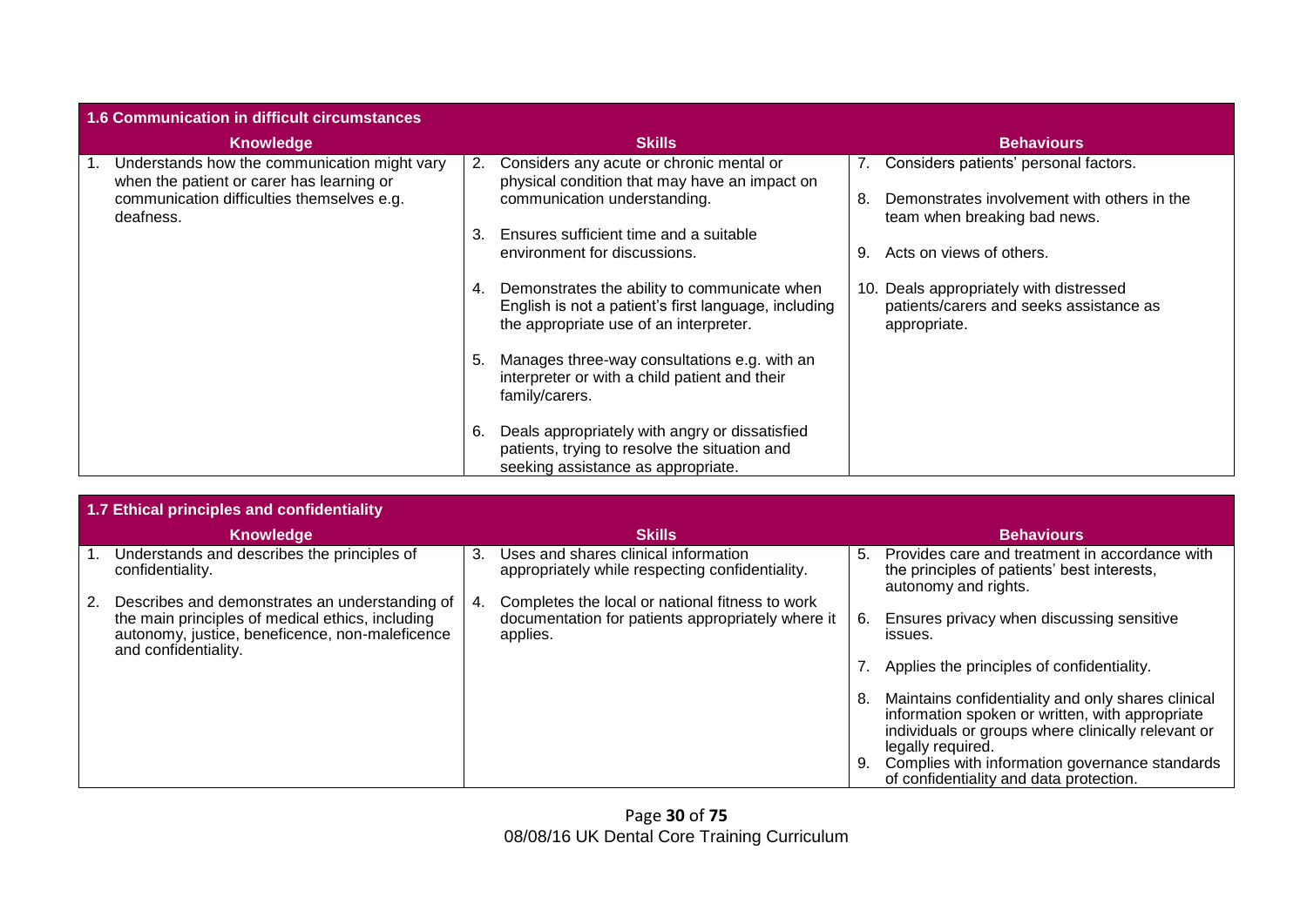|    | 1.8 Legal framework of clinical practice                                                                                                       |     |                                                                                                                                     |  |  |  |  |  |  |
|----|------------------------------------------------------------------------------------------------------------------------------------------------|-----|-------------------------------------------------------------------------------------------------------------------------------------|--|--|--|--|--|--|
|    | Knowledge                                                                                                                                      |     | <b>Skills and Behaviours</b>                                                                                                        |  |  |  |  |  |  |
|    | Understands ethical and legal issues that occur during the management of<br>patients with dental problems, medical problems or mental illness. | 4.  | Demonstrates personal standards in work that are in line with expected<br>ethical and legal principles.                             |  |  |  |  |  |  |
| 2. | Knowledge of the legal issues relating to clinical practice, including<br>safeguarding.                                                        | . ს | Discusses the risks of legal and disciplinary action if a dentist fails to achieve<br>the necessary standards of practice and care. |  |  |  |  |  |  |
|    | 3. Work within legal frameworks.                                                                                                               | 6.  | Minimises risk of exposing a pregnant woman to radiation.                                                                           |  |  |  |  |  |  |

| 1.9 Comprehension of relevance of outside bodies to professional life                                                                                                                                              |                                                                       |  |  |  |  |  |  |
|--------------------------------------------------------------------------------------------------------------------------------------------------------------------------------------------------------------------|-----------------------------------------------------------------------|--|--|--|--|--|--|
| Knowledge                                                                                                                                                                                                          | <b>Skills and Behaviours</b>                                          |  |  |  |  |  |  |
| Understands that many local, national and international organisations and<br>bodies are involved in NHS structure, the safe practice of dentistry the<br>delivery of dental education and regulation of dentistry: | Complies with the statutory standards set by Regulatory bodies.<br>2. |  |  |  |  |  |  |

|               | 1.10 Consent                                                                                                                                |    |                       |    |                                                                                                                |  |  |  |  |
|---------------|---------------------------------------------------------------------------------------------------------------------------------------------|----|-----------------------|----|----------------------------------------------------------------------------------------------------------------|--|--|--|--|
|               | Knowledge                                                                                                                                   |    | <b>Skills</b>         |    | <b>Behaviours</b>                                                                                              |  |  |  |  |
|               | The concept of valid, informed consent, and the<br>potential difficulties in obtaining this, and how<br>these difficulties may be overcome. | 3. | Obtains valid consent | 4. | Shows understanding of own abilities in regard to<br>consenting patients and asks for support when<br>required |  |  |  |  |
| <sup>2.</sup> | Knowledge of up to date legislation and advice in<br>relation to consent.                                                                   |    |                       |    |                                                                                                                |  |  |  |  |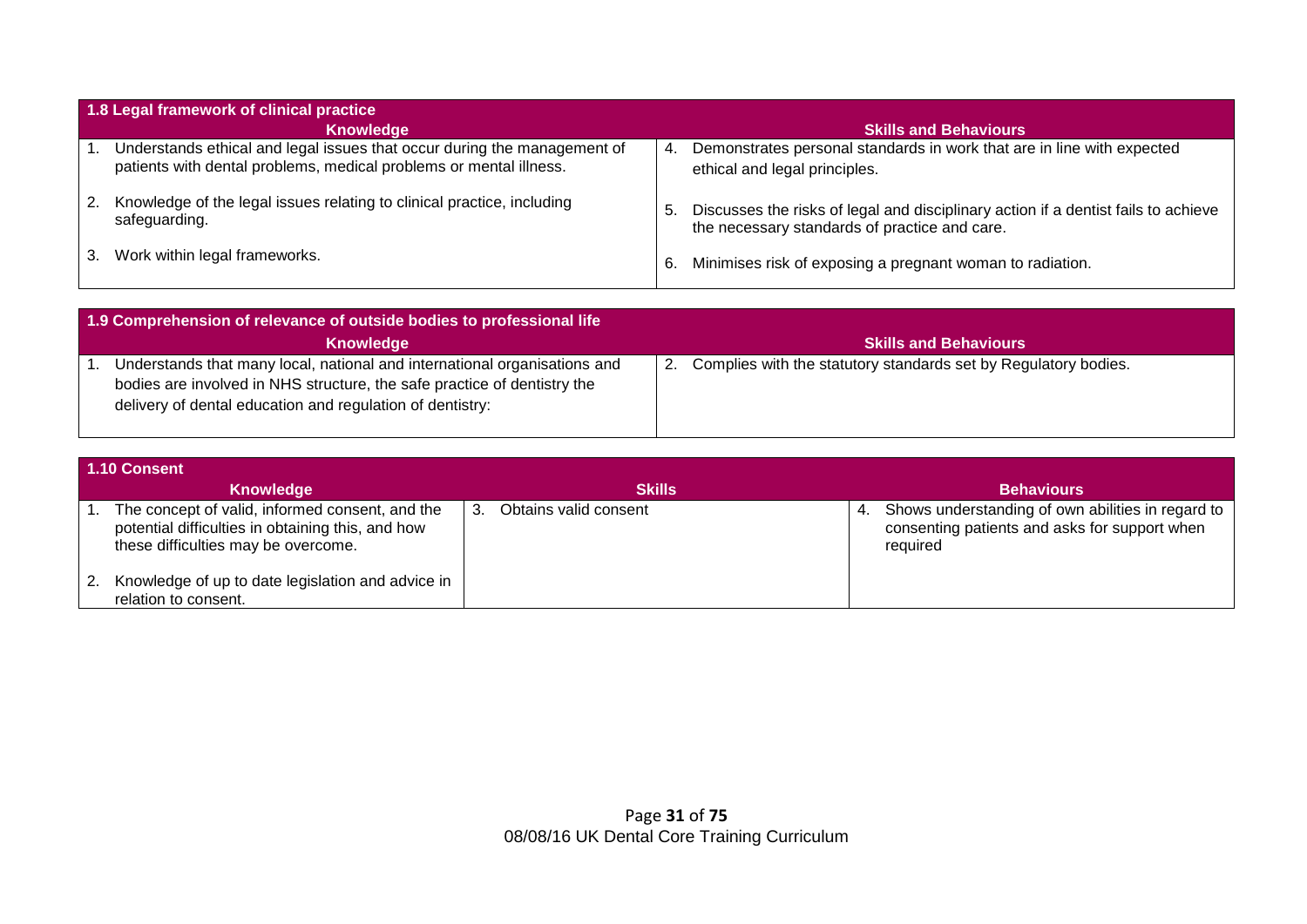|    | 1.11 Safeguarding children and adults                                                                                                                                  |    |                                             |    |                                                                               |
|----|------------------------------------------------------------------------------------------------------------------------------------------------------------------------|----|---------------------------------------------|----|-------------------------------------------------------------------------------|
|    | Knowledge                                                                                                                                                              |    | <b>Skills</b>                               |    | <b>Behaviours</b>                                                             |
|    | Knowledge of current relevant safeguarding<br>legislation.                                                                                                             | 6. | Able to identify at risk adults / children. |    | Behaves non-judgementally in matters of<br>safeguarding and child protection. |
| 2. | Definition of a Vulnerable Adult and<br>categories/classifications.                                                                                                    |    |                                             | 8. | Makes a clear and accurate referral to relevant<br>body when required.        |
| 3. | Concept of safeguarding, including how, when<br>and to whom seek advice from / make a referral.                                                                        |    |                                             |    |                                                                               |
| 4. | Concepts and types of abuse, including physical,<br>psychological, sexual, financial, discriminatory,<br>domestic, institutional, and neglect and acts of<br>omission. |    |                                             |    |                                                                               |
| 5. | The safeguarding principles of empowerment,<br>protection, prevention, proportionality,<br>partnerships and accountability.                                            |    |                                             |    |                                                                               |

|    | 1.12 Generic - Teaching and learning                                                               |     |                                                                                              |    |                                                                                          |  |  |  |
|----|----------------------------------------------------------------------------------------------------|-----|----------------------------------------------------------------------------------------------|----|------------------------------------------------------------------------------------------|--|--|--|
|    | <b>Knowledge</b>                                                                                   |     | <b>Skills</b>                                                                                |    | <b>Behaviours</b>                                                                        |  |  |  |
|    | Recognises that dentists have a role as teachers.                                                  | 4.  | Teaches supports and gives feedback to dental<br>students and other members of the MDT where |    | 6. Curiosity for further learning.                                                       |  |  |  |
| 2. | Understands the role and value of supervised<br>learning events including 'developing the clinical |     | appropriate.                                                                                 |    | Encourages an open, blame free working<br>environment where trainees can be honest about |  |  |  |
|    | teacher'.                                                                                          | -5. | Draws on teaching and learning skills when<br>working in partnership with patients.          |    | mistakes and errors and understand how<br>important it is to learn from them.            |  |  |  |
| 3. | Understands different styles of learning and                                                       |     |                                                                                              |    |                                                                                          |  |  |  |
|    | teaching.                                                                                          |     |                                                                                              | 8. | Demonstrates appropriate preparation for<br>teaching/presentations at meetings.          |  |  |  |
|    |                                                                                                    |     |                                                                                              | 9. | Acts as a role model for other dentists and<br>healthcare workers.                       |  |  |  |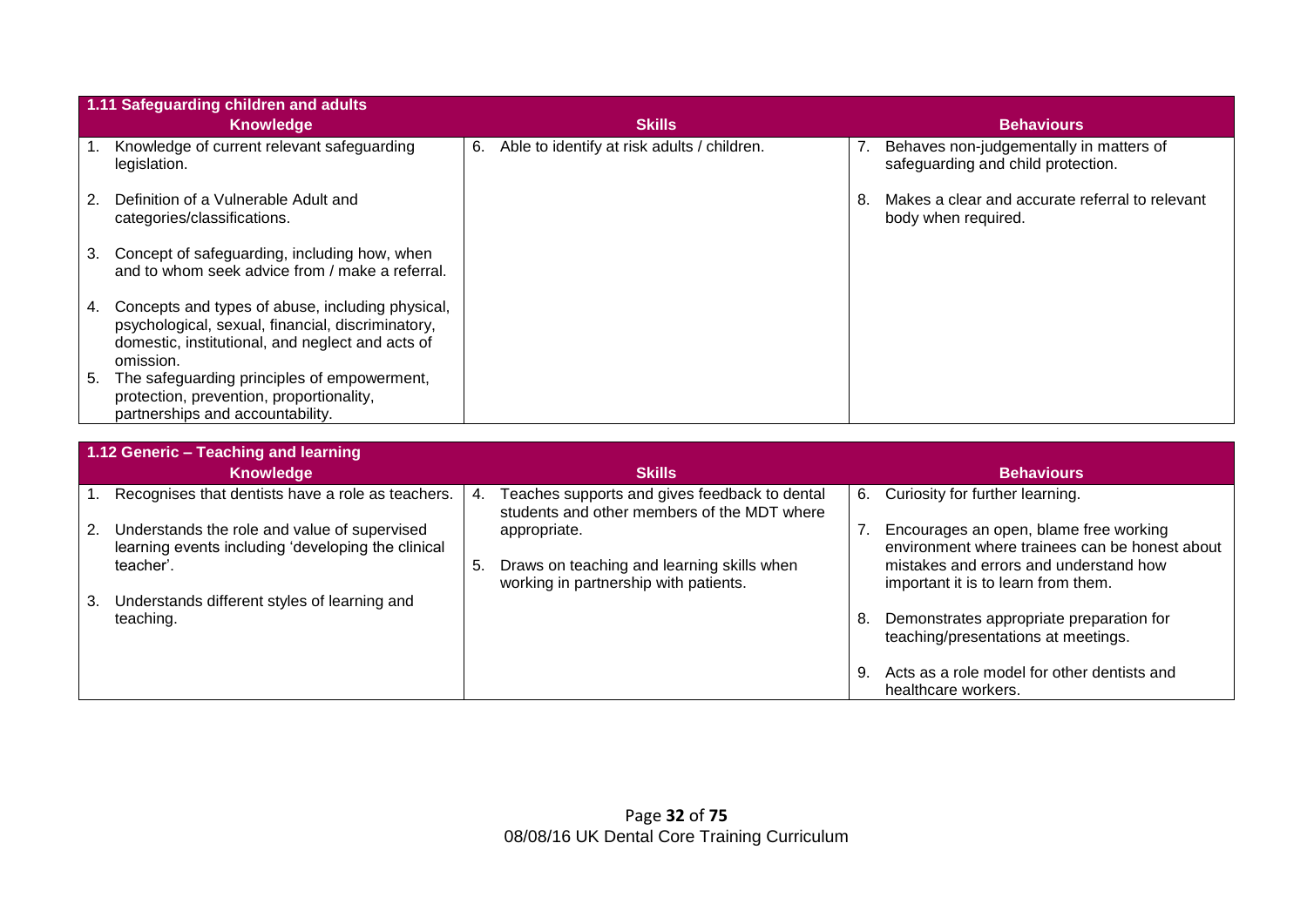|                  | 1.13 Lifelong learning                                                                                                                                            |    |                                                                                                                                                     |                   |                                                                                                                                            |  |
|------------------|-------------------------------------------------------------------------------------------------------------------------------------------------------------------|----|-----------------------------------------------------------------------------------------------------------------------------------------------------|-------------------|--------------------------------------------------------------------------------------------------------------------------------------------|--|
| <b>Knowledge</b> |                                                                                                                                                                   |    | <b>Skills</b>                                                                                                                                       | <b>Behaviours</b> |                                                                                                                                            |  |
|                  | Recognises that trainees need to demonstrate<br>acquisition of the knowledge, attitudes,<br>behaviours and skills to maintain self-directed<br>lifelong learning. | 4. | Identifies role models and learning opportunities<br>from the behaviours of the best clinical<br>practitioners and leaders.                         | 9.                | Demonstrates commitment to Dentistry and an<br>understanding of career opportunities and<br>pathways.                                      |  |
| 2.               | Understands the process of PDP setting and<br>using this to drive development.                                                                                    | 5. | Engages in lifelong learning by seeking feedback<br>from experienced trainers on aspects of clinical<br>practice through supervised learning events |                   | 10. Arranges and prepares for own appraisal in a<br>timely manner.                                                                         |  |
| 3.               | Recognises that all clinicians continue to refine<br>their practice throughout their careers to enhance                                                           | 6. | (SLEs).<br>Recognises errors and mistakes and                                                                                                       |                   | 11. Provides evidence to demonstrate continuing<br>personal and professional development via e-<br>portfolio and supporting documentation. |  |
|                  | personal contribution to the quality of patient<br>care.                                                                                                          |    | demonstrates measures to learn from them by<br>discussion and reflection.                                                                           |                   | 12. Takes responsibility for own learning, proactively<br>identifying and seizing development                                              |  |
|                  |                                                                                                                                                                   |    | Implements changes in practice to improve<br>performance as a result of reflecting on personal                                                      |                   | opportunities.                                                                                                                             |  |
|                  |                                                                                                                                                                   |    | experience, multi-source feedback (MSF and<br>feedback from SLEs).                                                                                  |                   | 13. Regards all undertakings as learning<br>opportunities.                                                                                 |  |
|                  |                                                                                                                                                                   | 8. | Reflects on experiences and learns from them.                                                                                                       |                   | 14. Engages in continual professional development.                                                                                         |  |
|                  |                                                                                                                                                                   |    |                                                                                                                                                     |                   | 15. Reviews professional learning needs and reflects<br>on the best conditions for personal learning.                                      |  |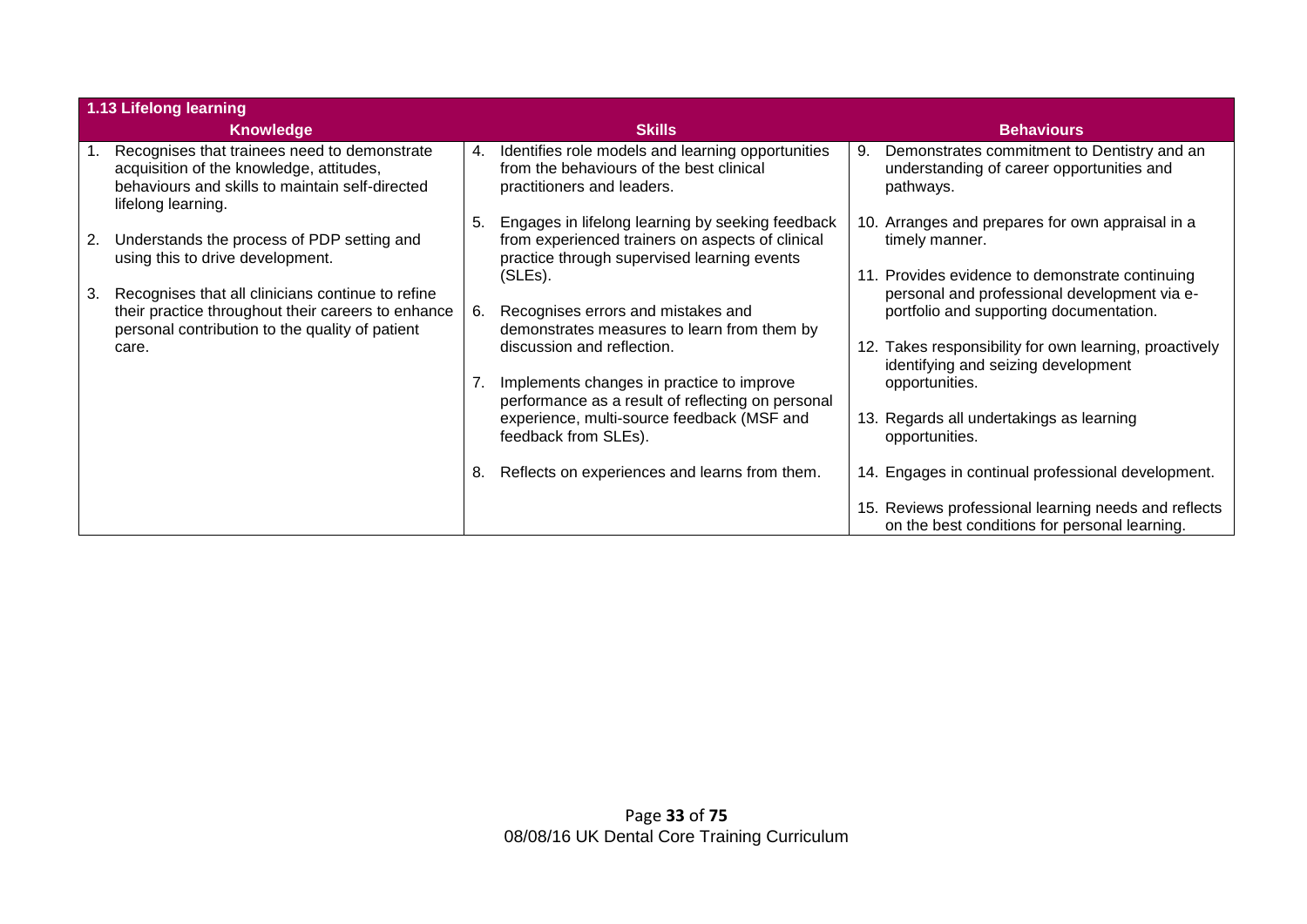# **Domain 2 - Communication, team working and leadership**

|    | 2.1 Generic - Communication                                                  |    |                                                                                                           |                                                                                                         |  |  |  |  |
|----|------------------------------------------------------------------------------|----|-----------------------------------------------------------------------------------------------------------|---------------------------------------------------------------------------------------------------------|--|--|--|--|
|    | <b>Knowledge</b>                                                             |    | <b>Skills</b>                                                                                             | <b>Behaviours</b>                                                                                       |  |  |  |  |
|    | 1. Can describe the role of appraisal, training and<br>review of colleagues. |    | 4. Communicates in a clear, concise and succinct<br>manner; both verbally and in writing.                 | 13. Behaves with due regard for dignity, right to<br>privacy, autonomy and confidentiality of patients. |  |  |  |  |
| 2. | Understands principles of giving and receiving<br>effective feedback.        | 5. | Successfully influences others and negotiates<br>with colleagues to achieve the best patient<br>outcomes. | 14. Shows that patients' ideas concerns and<br>expectations are taken into account.                     |  |  |  |  |
| 3. | Understands different communication modes and                                |    |                                                                                                           |                                                                                                         |  |  |  |  |
|    | styles.                                                                      | 6. | Able to find appropriate meaning in non-verbal<br>communication.                                          |                                                                                                         |  |  |  |  |
|    |                                                                              |    | 7. Able to maintain appropriate eye contact and<br>body language.                                         |                                                                                                         |  |  |  |  |
|    |                                                                              |    | 8. Able to provide others with an appropriate level<br>of information and effective summaries.            |                                                                                                         |  |  |  |  |
|    |                                                                              | 9. | Able to adapt language to suit the target<br>audience and the situation.                                  |                                                                                                         |  |  |  |  |
|    |                                                                              |    | 10. Able to listen actively, seeking clarification to<br>ensure understanding and responding to cues.     |                                                                                                         |  |  |  |  |
|    |                                                                              |    | 11. Seeks advice promptly when unable to deal with<br>patient's questions or concerns.                    |                                                                                                         |  |  |  |  |
|    |                                                                              |    | 12. Maintains accurate, concise and<br>contemporaneous patient records.                                   |                                                                                                         |  |  |  |  |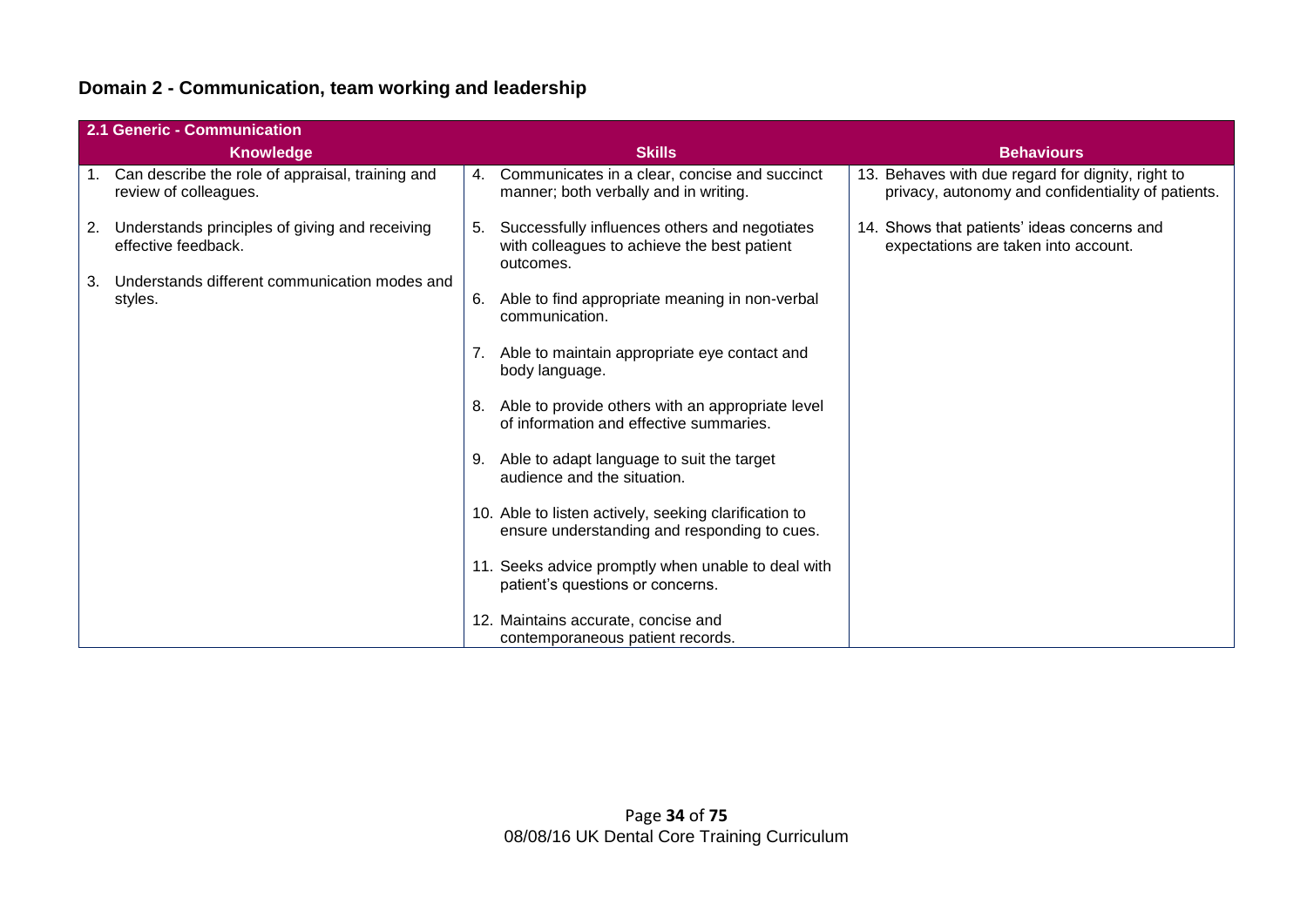|    | 2.2 Team-working                                                                              |    |                                                                                                  |                                                                                                                       |
|----|-----------------------------------------------------------------------------------------------|----|--------------------------------------------------------------------------------------------------|-----------------------------------------------------------------------------------------------------------------------|
|    | <b>Knowledge</b>                                                                              |    | <b>Skills</b>                                                                                    | <b>Behaviours</b>                                                                                                     |
|    | Awareness and understanding of each member's<br>role and responsibilities within the team.    | 8. | Integrates and interacts appropriately with their<br>clinical team.                              | 14. Demonstrates a personable and approachable<br>style, building trust and liaising well with other<br>team members. |
| 2. | Understanding of Human Factors i.e. the things<br>that enhance or decline human performance.  | 9. | Correct utilisation of other members of the dental<br>team.                                      | 15. Demonstrates awareness of work pressures on<br>others and willingness to support other staff and                  |
| 3. | Understanding of organisational structures and<br>lines of responsibility.                    |    | 10. Contributes to multidisciplinary team (MDT)<br>meetings and works effectively with that MDT. | help reorganise workloads as necessary.<br>16. Respects the expertise of others, drawing on this                      |
| 4. | Principles of line management.                                                                |    | Builds professional relationships and support<br>networks, drawing on these where necessary.     | where appropriate.                                                                                                    |
| 5. | Knowledge of GDC scope of practice guidance.                                                  |    | 12. Understanding of the operational issues related                                              | 17. Reflects on feedback.                                                                                             |
| 6. | Knowledge of NHS financial and management<br>systems.                                         |    | to the management of referrals and targets<br>related to referral to treatment times including   | 18. Acts a role model in the workplace.                                                                               |
| 7. | Understanding of the operational issues related<br>to the management of referrals and targets |    | fast track referrals.<br>13. Manages conflict within the team effectively.                       | 19. Encourages open and appropriately directed<br>communication within healthcare teams.                              |
|    | related to referral treatment times including fast<br>track referrals.                        |    |                                                                                                  | 20. Accepts appropriate directions and allocation of<br>tasks.                                                        |

| 2.3 Leadership                                                                                                                                         |    |                                                                                                                           |    |                                        |
|--------------------------------------------------------------------------------------------------------------------------------------------------------|----|---------------------------------------------------------------------------------------------------------------------------|----|----------------------------------------|
| Knowledge                                                                                                                                              |    | <b>Skills</b>                                                                                                             |    | <b>Behaviours</b>                      |
| Understands:<br>organisational structures<br>- chains of responsibility including principles of line<br>management of clinical and non-clinical staff. | 3. | Shows leadership skills where appropriate and at<br>the same time works effectively with others<br>towards a common goal. | 4. | Shows openness to the views of others. |
| Knows:<br>- The importance of leadership.<br>- The difference between management and<br>leadership.<br>- The different styles of leadership.           |    |                                                                                                                           |    |                                        |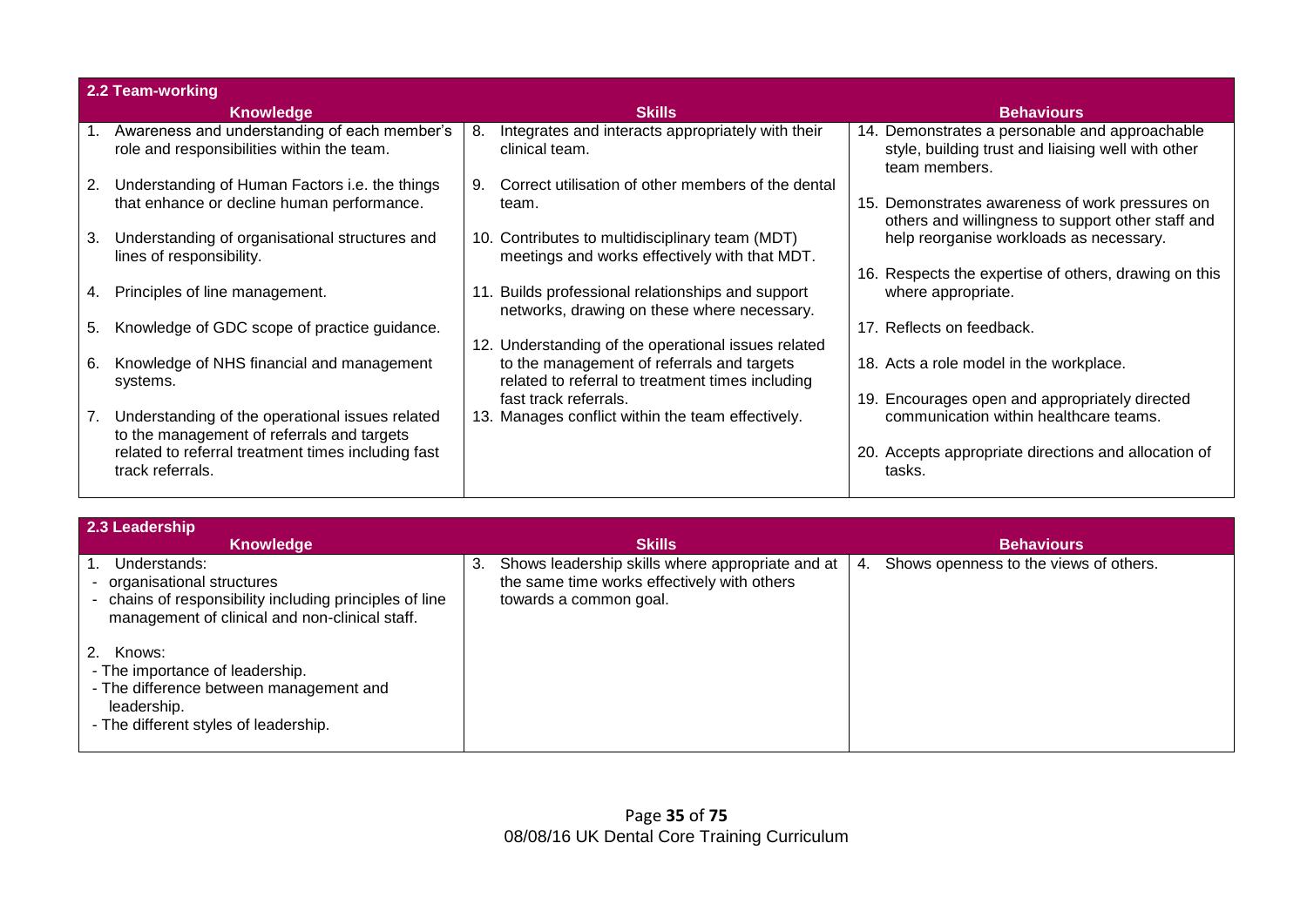# **Domain 3 - Clinical safety and quality**

| 3.1 Coping with pressure                                                         |                                                                                          |                                                                                     |  |  |  |  |  |
|----------------------------------------------------------------------------------|------------------------------------------------------------------------------------------|-------------------------------------------------------------------------------------|--|--|--|--|--|
| <b>Knowledge</b>                                                                 | <b>Skills</b>                                                                            | <b>Behaviours</b>                                                                   |  |  |  |  |  |
| Understands how time pressure and deadlines<br>can affect cognitive performance. | Maintains a high level of performance even when<br>2.<br>working under pressure.         | Employs effective coping mechanisms to handle<br>5.<br>difficulties and challenges. |  |  |  |  |  |
|                                                                                  | Manages own time efficiently.<br>3.                                                      | Attends to own physical and mental wellbeing.<br>6.                                 |  |  |  |  |  |
|                                                                                  | 4. Takes proactive measures to ensure multiple<br>priorities can be handled effectively. | Keeps emotions under control in difficult or<br>challenging situations.             |  |  |  |  |  |

| 3.2 Quality and safety improvement                                                                  |                                                                                                                              |                                                                                                                                                                                                             |  |  |  |  |  |
|-----------------------------------------------------------------------------------------------------|------------------------------------------------------------------------------------------------------------------------------|-------------------------------------------------------------------------------------------------------------------------------------------------------------------------------------------------------------|--|--|--|--|--|
| <b>Knowledge</b>                                                                                    | <b>Skills</b>                                                                                                                | <b>Behaviours</b>                                                                                                                                                                                           |  |  |  |  |  |
| Understands systems of quality assurance and<br>clinical improvement in clinical work and training. | Performs a quality improvement project and is<br>3.<br>able to understand the quality improvement<br>process.                | Contributes to discussions on improving clinical<br>5.<br>practice.                                                                                                                                         |  |  |  |  |  |
| Understands and can describe root-cause<br>analysis.                                                | Recognises opportunities for improving the<br>4.<br>reliability of care following audit, adverse events<br>or 'near misses'. | Takes part in clinical governance initiatives.<br>6.<br>Demonstrates understanding of the importance<br>of reporting, discussing and learning from all<br>incidents and concerns related to patient safety. |  |  |  |  |  |

|    | 3.3 Clinical quality - General competence descriptors                                            |    |                                            |    |                                                                                                 |  |  |  |
|----|--------------------------------------------------------------------------------------------------|----|--------------------------------------------|----|-------------------------------------------------------------------------------------------------|--|--|--|
|    | <b>Knowledge</b>                                                                                 |    | <b>Skills</b>                              |    | <b>Behaviours</b>                                                                               |  |  |  |
|    | Understands the clinical governance framework<br>in the context of clinical quality improvement. | 4. | Able to critically appraise evidence.      | 6. | Acts in accordance with the principles of safe<br>practice at all times.                        |  |  |  |
|    |                                                                                                  | 5. | Recognises the benefits and limitations of |    |                                                                                                 |  |  |  |
| 2. | Understands the principles of quality and safety<br>improvement in healthcare.                   |    | guidelines and care pathways.              |    | Reflects on care plans used to improve patient<br>safety.                                       |  |  |  |
| 3. | Understands the need to raise concerns where<br>patient safety is potentially compromised and    |    |                                            | 8. | Discusses safety issues in the framework of case<br>based discussions.                          |  |  |  |
|    | understands whistleblowing legislation.                                                          |    |                                            | 9. | Demonstrates awareness of local major incident<br>planning and their potential role in any such |  |  |  |
|    |                                                                                                  |    |                                            |    | incident.                                                                                       |  |  |  |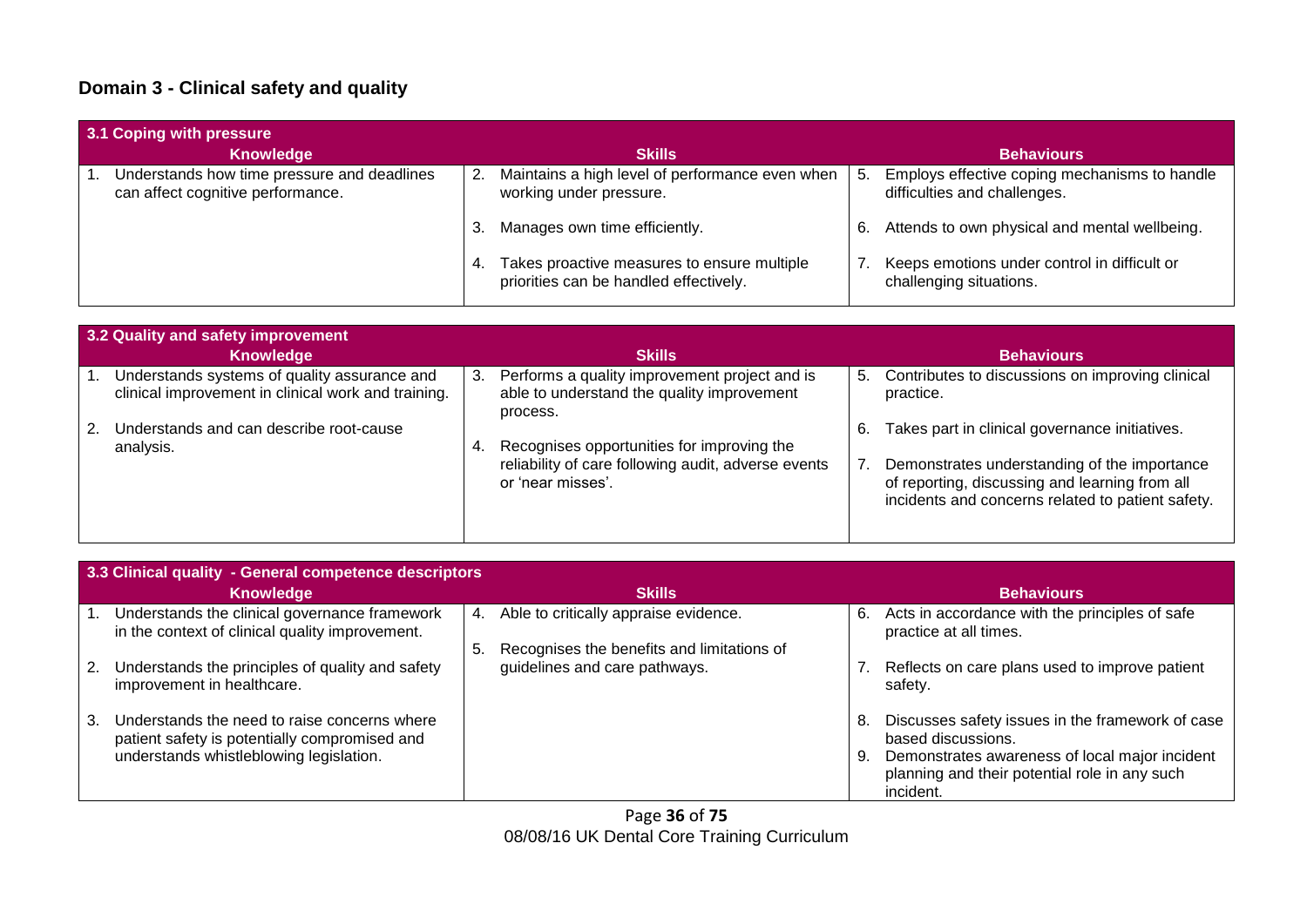| 3.4 Audit Competence descriptors                                                           |    |                                                                                          |    |                                                                                                              |  |  |
|--------------------------------------------------------------------------------------------|----|------------------------------------------------------------------------------------------|----|--------------------------------------------------------------------------------------------------------------|--|--|
| <b>Knowledge</b>                                                                           |    | <b>Skills</b>                                                                            |    | <b>Behaviours</b>                                                                                            |  |  |
| The principles of internal and external quality<br>assurance.                              | 4. | Makes audit links explicitly to<br>learning/professional development portfolios.         |    | Shows reflective learning on an audit or Health<br>Improvement Project related to a patient safety<br>issue. |  |  |
| Describes the audit cycle and knows how it<br>relates to the improvement of clinical care. |    | 5. Recognises the features of an effective audit that<br>makes real changes in practice. | 8. | Participates in a trust or directorate audit/clinical<br>governance meeting.                                 |  |  |
| Understands the benefit of audit to patient care<br>and individual performance.            | 6. | Design and complete audit projects.                                                      |    |                                                                                                              |  |  |

| 3.5 Risk assessment and risk management competence descriptors |                                                                                |                                                                                                |  |  |  |
|----------------------------------------------------------------|--------------------------------------------------------------------------------|------------------------------------------------------------------------------------------------|--|--|--|
| Knowledge                                                      | Skills                                                                         | <b>Behaviours</b>                                                                              |  |  |  |
| Knowledge of the principles of risk assessment.                | Able to carry out a risk assessment, develop and<br>apply relevant procedures. | Responds appropriately to risk assessment and<br>takes steps to reduce risks in the workplace. |  |  |  |

|    | 3.6 Guidelines Competence descriptors                                                      |     |                                                                                          |    |                                                                             |  |  |
|----|--------------------------------------------------------------------------------------------|-----|------------------------------------------------------------------------------------------|----|-----------------------------------------------------------------------------|--|--|
|    | Knowledge                                                                                  |     | <b>Skills</b>                                                                            |    | <b>Behaviours</b>                                                           |  |  |
|    | The content of guidelines applicable to the<br>clinical practice and training environment. | 3.  | Can interpret and apply guidelines in the clinical<br>practice and training environment. | 5. | Demonstrates application of clinical guidelines.                            |  |  |
| 2. | Knowledge of dental commissioning guidelines<br>where these apply.                         | -4. | Shows regard for individual patient needs when<br>utilising guidelines.                  |    | Audits practice of self and others against relevant<br>clinical guidelines. |  |  |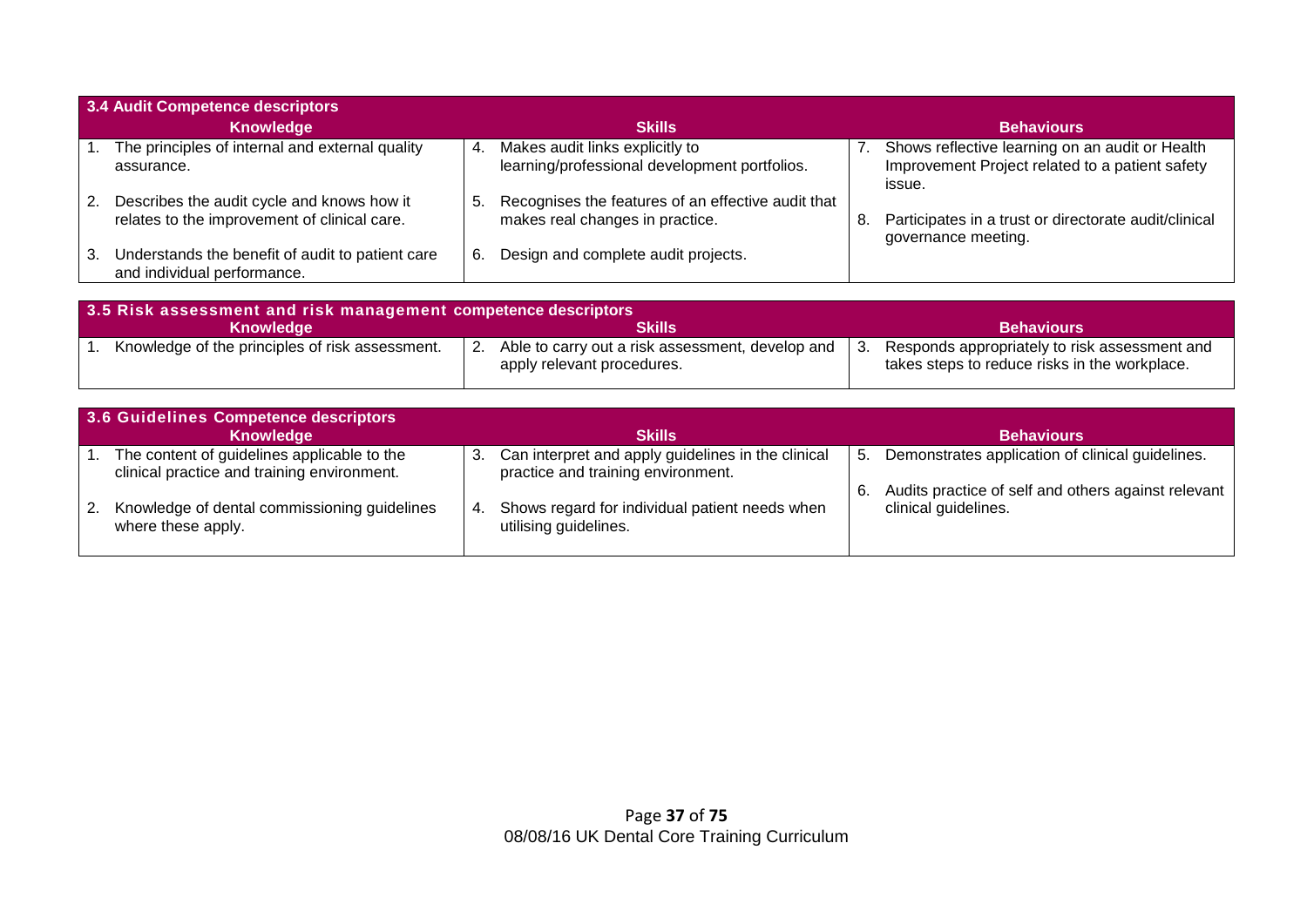|    | 3.7 Patient Safety Competence descriptors                                                                             |                                                                                                                            |                                                                                                                                  |  |  |  |  |  |
|----|-----------------------------------------------------------------------------------------------------------------------|----------------------------------------------------------------------------------------------------------------------------|----------------------------------------------------------------------------------------------------------------------------------|--|--|--|--|--|
|    | <b>Knowledge</b>                                                                                                      | <b>Skills</b>                                                                                                              | <b>Behaviours</b>                                                                                                                |  |  |  |  |  |
|    | 1. Describe the adverse effects and<br>contraindications of therapeutic interventions.                                | 14. Ensures patient safety in a clinical setting.                                                                          | 23. Shows regard for patient safety.                                                                                             |  |  |  |  |  |
| 2. | Be aware of local and national microbial<br>prescribing policies.                                                     | 15. Confidence and routine use of a Safer Surgery<br>checklist when required.                                              | 24. Recognises importance of the wider dental team<br>for patient safety and when using Safer Surgery<br>Checklist.              |  |  |  |  |  |
| 3. | Know the principles of the chain of infection and<br>how to prevent cross infection to patients and<br>staff.         | 16. Ensures the correct and safe use of dental /<br>medical equipment and appropriate reporting of<br>any defective items. | 25. Demonstrates a willingness to participate in<br>safety improvement strategies.                                               |  |  |  |  |  |
|    | 4. Knowledge of the principles of Safer Surgery and<br>checklists to reduce never events.                             | 17. Able to recognise and respond to manifestations<br>of a patient's deterioration of physical or mental<br>health.       | 26. Is willing to intervene if appropriate when<br>concerns are raised.                                                          |  |  |  |  |  |
|    | 5. Able to describe the hazards of dental / medical<br>equipment.                                                     | 18. Able to recognise and report adverse effects of<br>medications.                                                        | 27. Recognises their own limitations and practice<br>within them.                                                                |  |  |  |  |  |
|    | 6. Know how to report an adverse drug reaction.                                                                       | 19. Adult and Paediatric Basic Life Support using                                                                          | 28. Focuses on patient's safety and best interests, in<br>line with duty of candour.                                             |  |  |  |  |  |
| 7. | Know the principles of management of fitness to<br>practice cases.                                                    | current guidelines.<br>20. Immediate Life Support when treating patients                                                   | 29. Takes a holistic view to delivering patient care,<br>considering each patient's personal                                     |  |  |  |  |  |
|    | 8. Know the role of the National Patient Safety<br>Agency (NPSA) and the National Clinical                            | with General Anesthetic and Sedation.                                                                                      | circumstances and tailoring the treatment plan<br>accordingly.                                                                   |  |  |  |  |  |
|    | Assessment Service (NCAS) where they apply.                                                                           | 21. Able to employ good antimicrobial stewardship<br>principles.                                                           | 30. Demonstrates a non-judgmental, empathetic,                                                                                   |  |  |  |  |  |
| 9. | Know the principles of Adult and Paediatric Basic<br>Life Support.                                                    | 22. Able to undertake infection control procedures.                                                                        | courteous and sensitive approach, providing<br>reassurance where appropriate.                                                    |  |  |  |  |  |
|    | 10. Knows role of commissioning contracts,<br>monitoring contracts where relevant.                                    |                                                                                                                            | 31. Adhere to good antimicrobial prescribing policies<br>and engage in audit of practices.                                       |  |  |  |  |  |
|    | 11. Knows the requirements for entry to all dental list<br>or performers list relating to the country of<br>practice. |                                                                                                                            | 32. Demonstrates up to date knowledge of local and<br>national infection control policies and leads by<br>example by compliance. |  |  |  |  |  |
|    | 12. Know responsibilities of being registered with the<br>Care Quality Commission (CQC) where this<br>applies.        |                                                                                                                            |                                                                                                                                  |  |  |  |  |  |
|    | 13. Have an understanding of commissioner and<br>providers and performers.                                            |                                                                                                                            |                                                                                                                                  |  |  |  |  |  |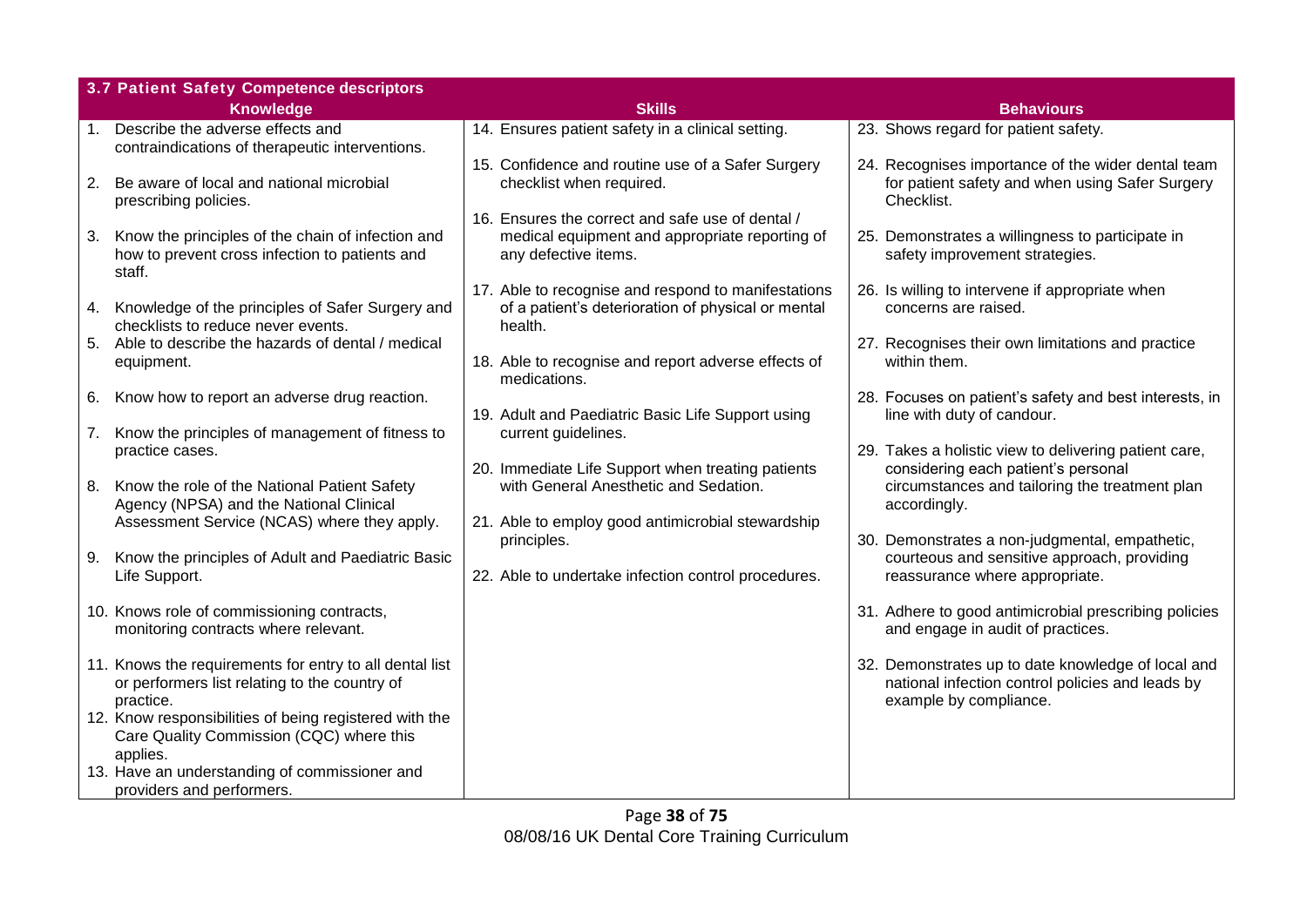| <b>3.8 Complaints</b> |                                                                                                                                          |          |                                                                                                                                                                                                                                 |                                                                                                                                                                                |
|-----------------------|------------------------------------------------------------------------------------------------------------------------------------------|----------|---------------------------------------------------------------------------------------------------------------------------------------------------------------------------------------------------------------------------------|--------------------------------------------------------------------------------------------------------------------------------------------------------------------------------|
|                       | <b>Knowledge</b>                                                                                                                         |          | <b>Skills</b>                                                                                                                                                                                                                   | <b>Behaviours</b>                                                                                                                                                              |
|                       | Understands that complaints do not necessarily<br>imply blame and is open to discussion of the<br>issues concerned.                      | 5.<br>6. | If involved in a complaint, deals with it under<br>guidance including:<br>Ensuring appropriate arrangements for patient<br>care.                                                                                                | 13. Understands and addresses common reactions<br>of patients, family and clinical staff when a<br>treatment has been unsuccessful or when there<br>has been a clinical error. |
| 2.                    | Demonstrates understanding of the local<br>complaints process and its value in learning for<br>both the individual and the organisation. | 8.       | Communicating with other staff and patients<br>where appropriate.<br>Demonstrating appropriate learning from<br>episode.                                                                                                        |                                                                                                                                                                                |
| 3.                    | Identifies or describes a potential complaint and<br>the role of the multidisciplinary team in methods<br>of resolution.                 | 9.       | Obtaining appropriate mentoring advice and<br>counselling.                                                                                                                                                                      |                                                                                                                                                                                |
| 4.                    | Knows of the GDC duty of candour.                                                                                                        |          | 10. Seeks to remedy patients' or relatives' concerns<br>with help from senior colleagues and/or other<br>members of the multidisciplinary team.                                                                                 |                                                                                                                                                                                |
|                       |                                                                                                                                          |          | 11. Consults with other members of the team on<br>factual information/explanations of error to<br>ensure that the patient is given a single clear<br>picture of causation of fault rather than<br>suggestions or probabilities. |                                                                                                                                                                                |
|                       |                                                                                                                                          |          | 12. Follows an untoward incident or complaint<br>through the relevant process.                                                                                                                                                  |                                                                                                                                                                                |

| 3.9 Use of information technology competence                                                                |     |                                                                                        |    |                                                                |  |  |
|-------------------------------------------------------------------------------------------------------------|-----|----------------------------------------------------------------------------------------|----|----------------------------------------------------------------|--|--|
| Knowledge                                                                                                   |     | <b>Skills</b>                                                                          |    | <b>Behaviours</b>                                              |  |  |
| The principles of retrieval and utilisation of data<br>recorded in clinical systems.                        | -3. | Applies the principles of confidentiality in the<br>context of information technology. | 5. | Shows a proactive and enquiring attitude to new<br>technology. |  |  |
| Demonstrate an understanding of the legal<br>aspects relating to holding electronic and digital<br>records. | -4. | Uses digital imaging devices effectively.                                              |    |                                                                |  |  |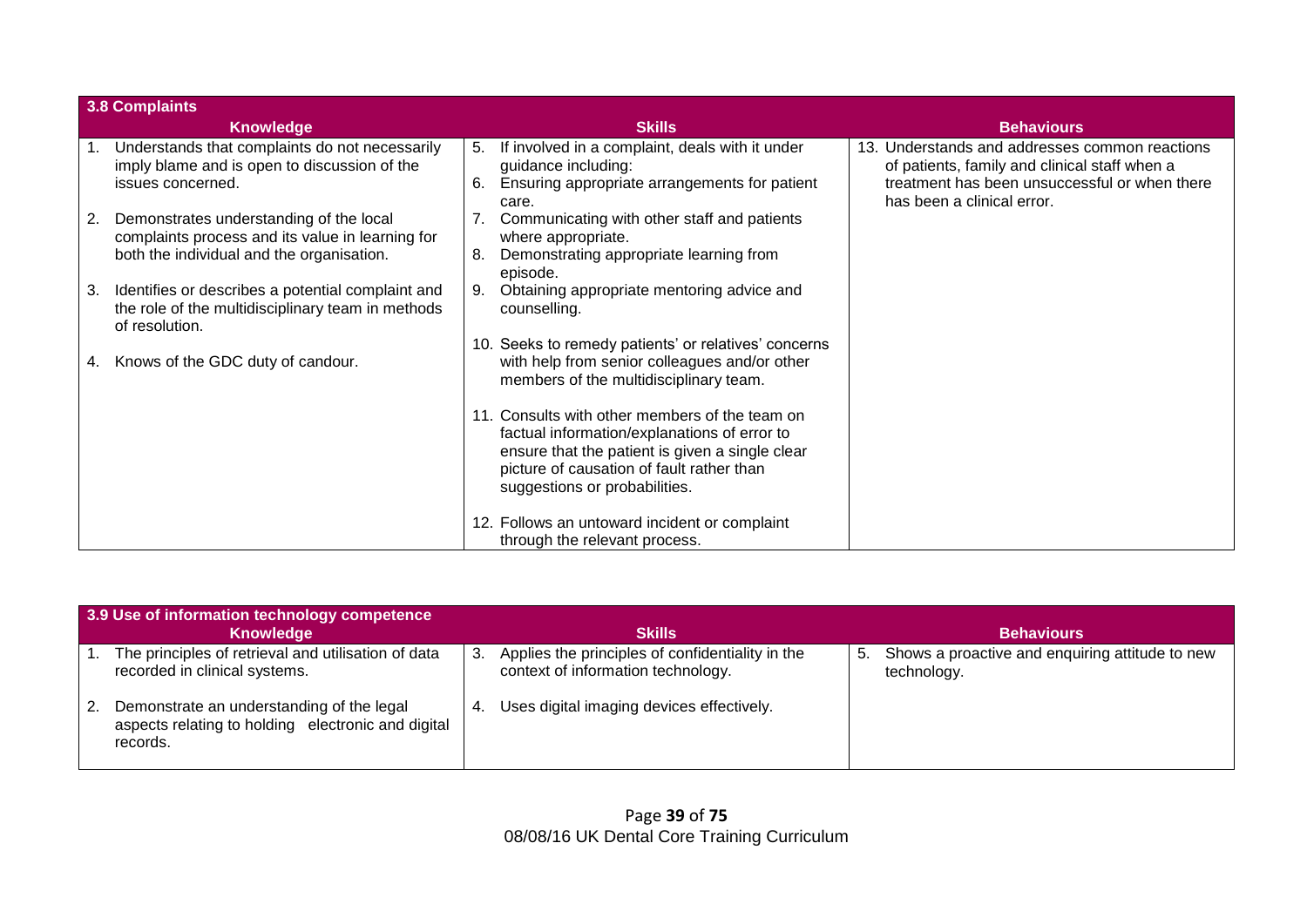## B. The Dental Core Trainee as a safe and effective practitioner

#### **Domain 4 - Good Clinical Care**

|    | <b>4.1 Generic descriptors</b>                                                                     |               |                                                                                                                                                                          |  |                                                                                                                                     |  |  |
|----|----------------------------------------------------------------------------------------------------|---------------|--------------------------------------------------------------------------------------------------------------------------------------------------------------------------|--|-------------------------------------------------------------------------------------------------------------------------------------|--|--|
|    | <b>Knowledge</b>                                                                                   | <b>Skills</b> |                                                                                                                                                                          |  | <b>Behaviours</b>                                                                                                                   |  |  |
|    | Basic science relevant to dentistry - anatomy,<br>biology, physiology, pathology and microbiology. | 6.            | Delivers high quality patient care in a timely<br>manner.                                                                                                                |  | 12. Shows commitment to providing excellent<br>standards of patient care, demonstrating<br>enthusiasm to exceed expectations.       |  |  |
| 2. | Understands evidence base and clinical<br>pathways in relevant clinical areas.                     |               | 7. Always recognises own level of competence and<br>asks for help from appropriate sources in an<br>appropriate and timely fashion.                                      |  | 13. Supports colleagues who have problems with<br>their performance, conduct or health or seeks                                     |  |  |
| 3. | Understands limitations of clinical pathways in<br>certain individual patient circumstances.       | 8.            | Delegates only to colleagues with appropriate<br>experience and qualifications.                                                                                          |  | help with doing so.<br>14. Draws attention to potential risks to patients                                                           |  |  |
| 4. | Understands common medical emergencies.                                                            | 9.            | Recognises the potentially vulnerable patient e.g.                                                                                                                       |  | regardless of status of colleagues.                                                                                                 |  |  |
| 5. | Has good knowledge of common drugs and<br>knows how to find out more about other drugs.            |               | children, older people, those with learning<br>difficulties or mental health issues (Inc. dementia)<br>potential victims of abuse and those in need of<br>extra support. |  | 15. Identifies poor performance in self and<br>colleagues, including senior colleagues, willing to<br>raise concerns if they exist. |  |  |
|    |                                                                                                    |               | 10. Is able to prescribe drugs.                                                                                                                                          |  |                                                                                                                                     |  |  |
|    |                                                                                                    |               | 11. Able to address medical emergencies<br>appropriately.                                                                                                                |  |                                                                                                                                     |  |  |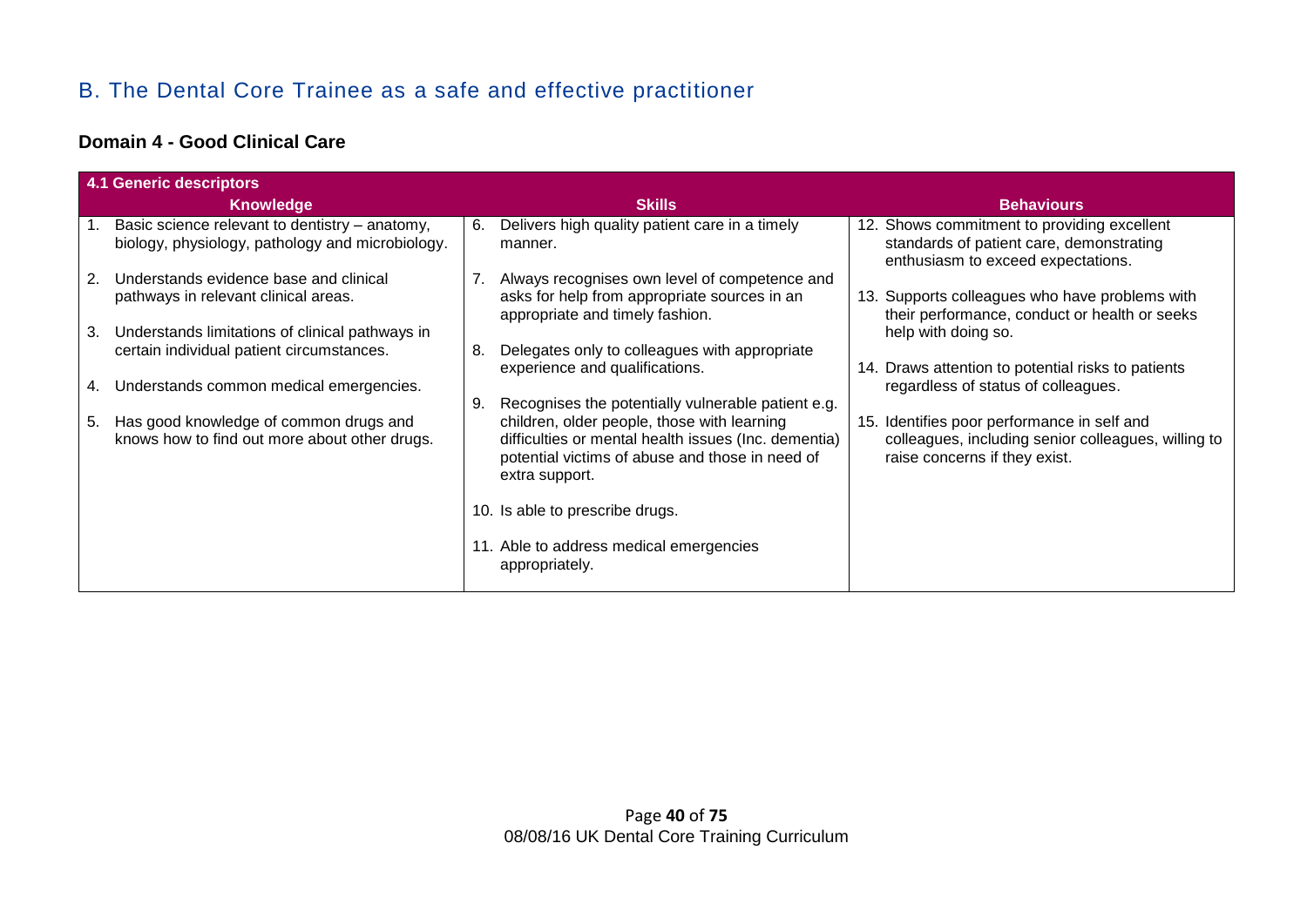|    | <b>4.2 Clinical Knowledge</b>                                                                 |                                                                                                                                                                    |                                                                                                                     |
|----|-----------------------------------------------------------------------------------------------|--------------------------------------------------------------------------------------------------------------------------------------------------------------------|---------------------------------------------------------------------------------------------------------------------|
|    | <b>Knowledge</b>                                                                              | <b>Skills</b>                                                                                                                                                      | <b>Behaviours</b>                                                                                                   |
|    | Common oral medicine conditions and oral<br>pathologies.                                      | 12. Carries out a thorough and appropriate<br>assessment and examination of the patient<br>including their oral and peri-oral tissues in                           | 24. Shows thoroughness and attention to detail in all<br>aspects of clinical work.                                  |
| 2. | Common medical problems, including mental<br>health issues.                                   | relation to the presenting complaints of the<br>patient.                                                                                                           | 25. Identifies alcohol consumption beyond<br>recognised safe limits and make appropriate<br>referrals as indicated. |
| 3. | Assessment of those teeth that require extraction<br>and those that can be restored and how.  | 13. Constructs an appropriate differential diagnosis<br>of the condition from the information provided<br>and examination and investigations undertaken.           | 26. Identifies substance misuse from presenting oral<br>features and make appropriate referrals as                  |
| 4. | Diagnosis and management of a localised dental<br>abscess/infection.                          | 14. Undertakes a simple biopsy.                                                                                                                                    | indicated.                                                                                                          |
| 5. | When an impacted tooth requires removal and its<br>management in a safe manner including      | 15. Recognise a potentially malignant lesion.                                                                                                                      |                                                                                                                     |
|    | appropriate referral where required.                                                          | 16. Able to safely extract a tooth and assess<br>potential complications and those that may arise.                                                                 |                                                                                                                     |
| 6. | Understand the causative factors of dental<br>diseases, including caries.                     | 17. Undertakes surgery in a safe manner.                                                                                                                           |                                                                                                                     |
|    | 7. Epidemiology and management on non-carious<br>tooth surface loss.                          | 18. Able to identify dental cause for infection and<br>manage in a safe manner.                                                                                    |                                                                                                                     |
| 8. | Commonly used materials and techniques for the<br>restoration of primary and permanent teeth. | 19. Undertakes interventions towards smoking<br>cessation and make referrals as appropriate.                                                                       |                                                                                                                     |
|    | 9. The classification, aetiology, epidemiology and<br>management of dental anomalies.         | 20. Recognition and management of complications<br>that may arise.                                                                                                 |                                                                                                                     |
|    | 10. Assessment of the developing dentition and<br>when to refer to an orthodontist.           | 21. Assessment of soft tissue swelling and<br>identification of the possible causes.                                                                               |                                                                                                                     |
|    | 11. Diagnosis and management of endodontic<br>disease.                                        | 22. Diagnosis and management of periodontal<br>disease and endodontic issues.<br>23. Diagnosis, evaluation and management of<br>temporomandibular joint disorders. |                                                                                                                     |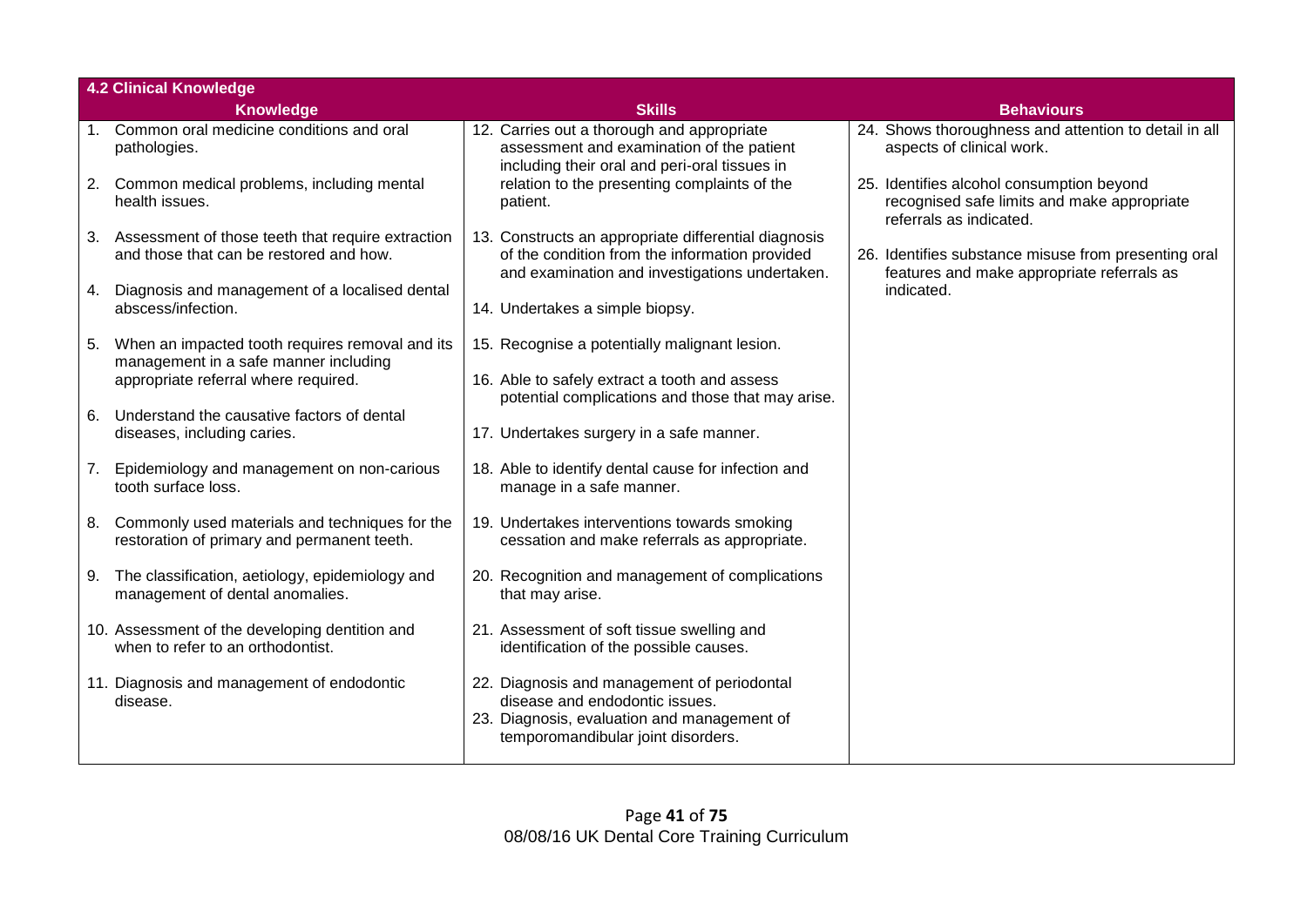| 4.3 Critical Thinking and Decision Making Competence descriptors                   |    |                                                                                 |     |                                                                                                |  |  |
|------------------------------------------------------------------------------------|----|---------------------------------------------------------------------------------|-----|------------------------------------------------------------------------------------------------|--|--|
| <b>Knowledge</b>                                                                   |    | <b>Skills</b>                                                                   |     | <b>Behaviours</b>                                                                              |  |  |
| Understanding of basic framework and theories<br>to assist with critical thinking. |    | 2. Synthesizes and assimilates rapidly large<br>amounts of information.         | 6.  | Explores options, weighing up the<br>appropriateness of various courses of action.             |  |  |
|                                                                                    | 3. | Accurately evaluates information, identifying key<br>issues and risks.          |     | Demonstrate attention to detail.                                                               |  |  |
|                                                                                    | 4. | Recognises when to use own initiative to make<br>independent decisions.         | -8. | Makes decisions and diagnoses based on sound<br>clinical judgement & application of knowledge. |  |  |
|                                                                                    | 5. | Seeks further relevant information where<br>appropriate, from suitable sources. |     |                                                                                                |  |  |

|    | 4.4 Clinical Examination and Assessment Competence descriptors                                                                                   |    |                                                                                                                                               |    |                                                                                                |
|----|--------------------------------------------------------------------------------------------------------------------------------------------------|----|-----------------------------------------------------------------------------------------------------------------------------------------------|----|------------------------------------------------------------------------------------------------|
|    | Knowledge                                                                                                                                        |    | <b>Behaviours</b>                                                                                                                             |    |                                                                                                |
|    | Understands the relevant biology, anatomy and<br>physiology of normal and abnormal intra-and                                                     | 4. | Completes a thorough history from the<br>patient/carer.                                                                                       | 9. | Embraces a holistic, patient centred approach.                                                 |
|    | extra- oral structures and tissues.                                                                                                              | 5. | Able to examine the oral mucosa and related                                                                                                   |    | 10. Recognises the urgency of patients requiring<br>immediate assessment and treatment, and be |
| 2. | Understands the sensitivity and specificity of<br>diagnostic tests.                                                                              |    | structures; the periodontium and dental hard<br>tissues and make appropriate diagnoses.                                                       |    | able to differentiate from non-urgent.                                                         |
| 3. | Understands the dental, medical, psychiatric and<br>social history factors likely to be relevant to the<br>presenting condition and its previous | 6. | Takes into account any systemic factors likely to<br>have a bearing on the above.                                                             |    |                                                                                                |
|    | management.                                                                                                                                      | 7. | Uses all appropriate investigations (e.g.<br>radiographic, sensitivity and vitality tests) to<br>diagnose oral conditions.                    |    |                                                                                                |
|    |                                                                                                                                                  | 8. | Recognises if a diagnosis is out with the<br>competency of the trainee to manage and<br>understands the appropriate escalation<br>procedures. |    |                                                                                                |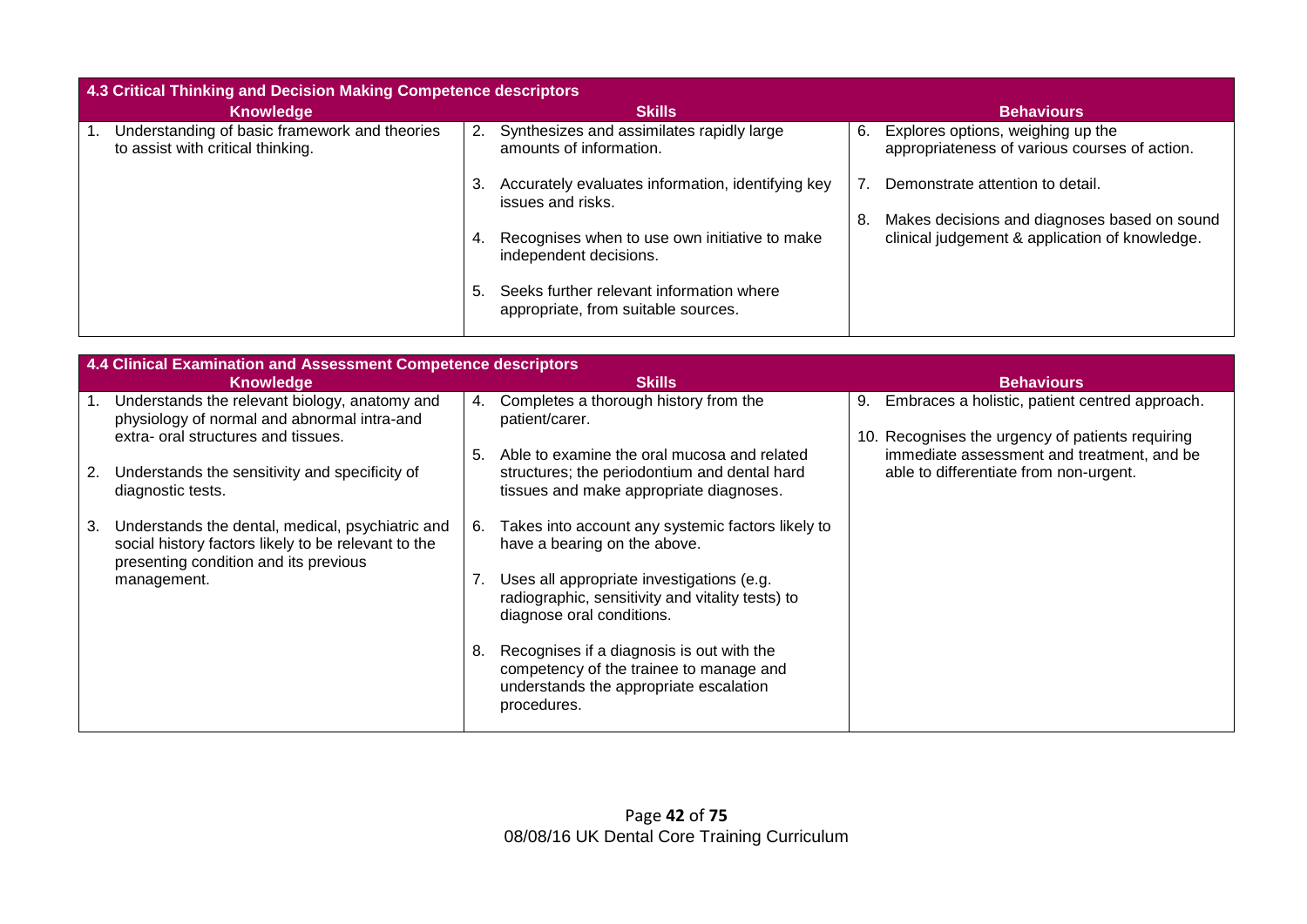|    | 4.5 Management of Dental and Facial Injuries Competence descriptors                                                                                |          |                                                                                                                                                                                                     |  |  |  |  |  |  |  |  |
|----|----------------------------------------------------------------------------------------------------------------------------------------------------|----------|-----------------------------------------------------------------------------------------------------------------------------------------------------------------------------------------------------|--|--|--|--|--|--|--|--|
|    | <b>Knowledge</b>                                                                                                                                   |          | <b>Skills and behaviours</b>                                                                                                                                                                        |  |  |  |  |  |  |  |  |
|    | Describes:<br>Aetiology of facial trauma.<br>Priorities of management.                                                                             | 5.<br>6. | Diagnose and provide emergency management of pain, infection and dento-<br>alveolar trauma including avulsed teeth.<br>Identifies injured teeth of poor prognosis in the intermediate and the long- |  |  |  |  |  |  |  |  |
|    | Assessment of airway and level of consciousness (Glasgow coma scale).<br>Signs and symptoms of fractures of facial skeleton.                       |          | term.                                                                                                                                                                                               |  |  |  |  |  |  |  |  |
|    | Classification of dental trauma and dento-alveolar fractures.<br>Assessment of head injury and cranial nerve function.<br>Aetiology.               |          | Provides aesthetic restoration of fractured permanent anterior teeth with<br>appropriate materials.                                                                                                 |  |  |  |  |  |  |  |  |
|    | Interpretations of radiographs.<br>Potential complications.                                                                                        | 8.       | Undertakes immediate management of dento-alveolar injuries in the primary<br>and permanent dentition.                                                                                               |  |  |  |  |  |  |  |  |
| 2. | Understands the aetiology presentation, investigation and management of<br>dento-alveolar, intraoral/perioral soft tissue, maxillofacial injuries. | 9.       | Engages in effective multidisciplinary communication and planning where<br>appropriate.                                                                                                             |  |  |  |  |  |  |  |  |
| 3. | Understand the implications of domestic violence.                                                                                                  |          | 10. Able to assess and examine a patient with facial trauma.                                                                                                                                        |  |  |  |  |  |  |  |  |
| 4. | Understands the potential for injury to be non-accidental in nature.                                                                               |          | 11. Manages airway and treats emergency dento-alveolar trauma.                                                                                                                                      |  |  |  |  |  |  |  |  |
|    |                                                                                                                                                    |          | 12. Formulates treatment plan and prioritises management.                                                                                                                                           |  |  |  |  |  |  |  |  |
|    |                                                                                                                                                    |          | 13. Performs clinical examination of orofacial region including cranial nerves.                                                                                                                     |  |  |  |  |  |  |  |  |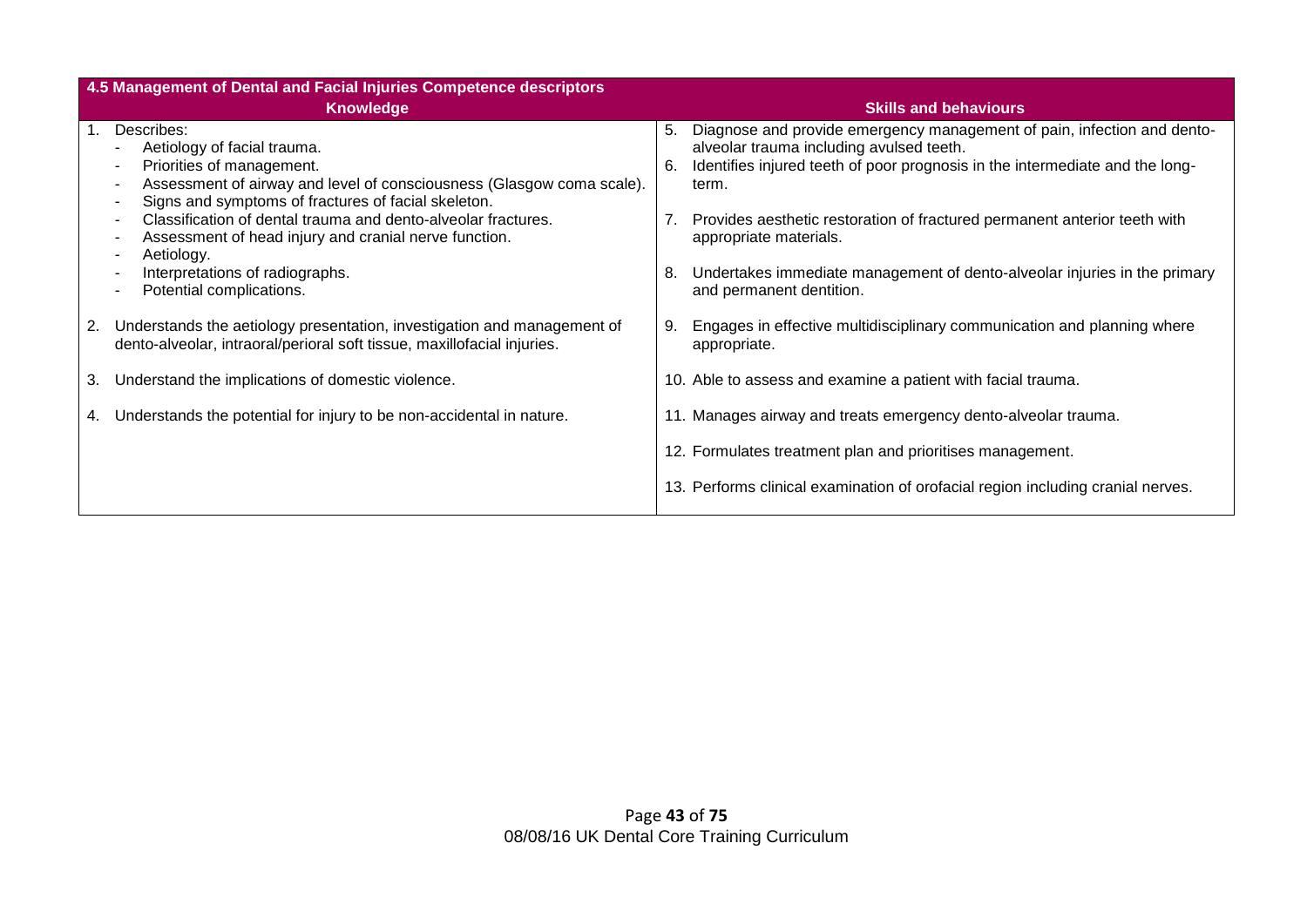|    | 4.6 Preventative Care & Maintenance of Oral Health Competence descriptors                         |                                                                              |                                                              |  |  |  |  |  |
|----|---------------------------------------------------------------------------------------------------|------------------------------------------------------------------------------|--------------------------------------------------------------|--|--|--|--|--|
|    | <b>Knowledge</b>                                                                                  | <b>Skills</b>                                                                | <b>Behaviours</b>                                            |  |  |  |  |  |
|    | Knowledge of delivering better oral health.                                                       | 10. Able to motivate patients to understand the<br>importance of prevention. | 16. Conveys information effectively.                         |  |  |  |  |  |
| 2. | Knowledge of appropriate guidelines.                                                              | 11. Able to deliver individual tailored health                               | 17. Demonstrates oral health techniques in simple<br>manner. |  |  |  |  |  |
| 3. | Knowledge of delivering better oral health and<br>oral health prevention including the science    | education to a patient /parent/family.                                       | 18. Communicates at a level appropriate for the              |  |  |  |  |  |
|    | behind recommendations you make.                                                                  | 12. Able to conduct oral health risk assessment.                             | patient.                                                     |  |  |  |  |  |
| 4. | Knowledge of Delivering Better Oral Health v3 or<br>Childsmile or Designed to smile evidence base | 13. Management of behaviour change.                                          |                                                              |  |  |  |  |  |
|    | and outcomes as applicable to each country.                                                       | 14. Able to give effective smoking cessation advice.                         |                                                              |  |  |  |  |  |
| 5. | Knowledge of risk factors for oral disease.                                                       | 15. Recognise early stages of disease to allow for<br>early intervention.    |                                                              |  |  |  |  |  |
| 6. | Knowledge of caries disease progression.                                                          |                                                                              |                                                              |  |  |  |  |  |
|    | Knowledge of interval for recall/radiographs.                                                     |                                                                              |                                                              |  |  |  |  |  |
| 8. | Awareness of different age strategies.                                                            |                                                                              |                                                              |  |  |  |  |  |
| 9. | Causes of dental pathology.                                                                       |                                                                              |                                                              |  |  |  |  |  |

|    | 4.7 Record Keeping Competence descriptors                   |    |                                                                              |
|----|-------------------------------------------------------------|----|------------------------------------------------------------------------------|
|    | <b>Knowledge</b>                                            |    | <b>Skills and Behaviours</b>                                                 |
|    | The key elements of high quality record keeping.            | 6. | Shows attention to detail and accuracy in own record keeping.                |
| 2. | The principles of diagnostic coding.                        |    | Communicates effectively through patient records.                            |
| 3. | Understands the legal aspects of holding patient records.   | 8. | Applies the principles of confidentiality in the context of patient records. |
| 4. | Understands the need for prompt and accurate communication. |    |                                                                              |
| 5. | Demonstrates an understanding of information governance.    |    |                                                                              |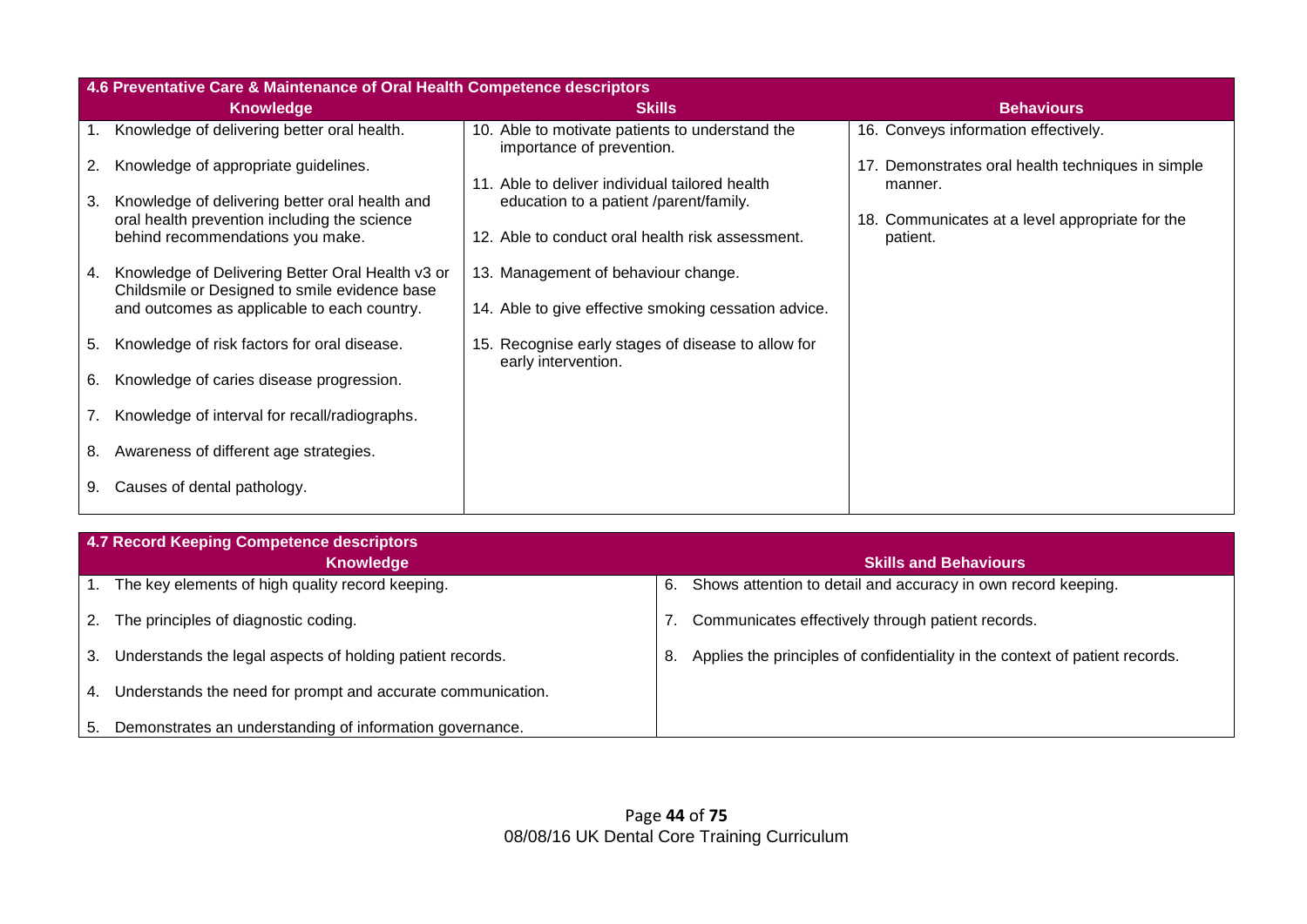## C. Specialty specific competence descriptors

### **OPTIONAL OUTCOMES (as agreed at the beginning of a training year in PDP)**

|    | C1 Restorative Dentistry (Periodontics, Endodontics, Prosthodontics)                        |                                                                                                                                                                                                                                              |  |
|----|---------------------------------------------------------------------------------------------|----------------------------------------------------------------------------------------------------------------------------------------------------------------------------------------------------------------------------------------------|--|
|    | <b>Knowledge</b>                                                                            | <b>Skills and Behaviours</b>                                                                                                                                                                                                                 |  |
| 1. | Have knowledge about Endodontics, Periodontics and Fixed and Removable<br>Prosthodontics.   | 13. Demonstrates a range of clinical skills with experience across specialties.                                                                                                                                                              |  |
| 2. | Understand prevention, diagnosis and management of periodontal disease.                     | 14. Able to work in a multidisciplinary team including contributing to and learning<br>from consultant led consultation clinics.                                                                                                             |  |
| 3. | Recognise when periodontal disease may be related to systemic disease.                      |                                                                                                                                                                                                                                              |  |
| 4. | Recognise patients for whom specialist periodontal opinion/ management<br>may be indicated. | 15. Able to complete a comprehensive e/o and i/o examination in a timely<br>fashion.                                                                                                                                                         |  |
|    |                                                                                             | 16. Able to diagnose basic pathology / pain.                                                                                                                                                                                                 |  |
| 5. | Understand factors affecting success of endodontic, prosthodontic,<br>periodontal outcome.  | 17. Able to undertake structured treatment planning for a patient's restorative<br>treatment needs.                                                                                                                                          |  |
| 6. | Know modern root canal preparation and obturation techniques.                               |                                                                                                                                                                                                                                              |  |
|    |                                                                                             | 18. Demonstrates good manual and operative dexterity.                                                                                                                                                                                        |  |
| 7. | Have knowledge of the principles of fixed prosthodontics.                                   | 19. Executes treatment plans of a straightforward nature.                                                                                                                                                                                    |  |
| 8. | Have knowledge of the principles of removable prosthodontics.                               |                                                                                                                                                                                                                                              |  |
| 9. | Understanding of the principles of occlusion.                                               | 20. Delivers appropriate and effective preventive and interceptive periodontal<br>treatment programmes including mechanical and antimicrobial plaque<br>control, making appropriate use of Dental Care Professionals support.                |  |
|    | 10. Causative factors, risk factors, prevention and management of dental caries,            |                                                                                                                                                                                                                                              |  |
|    | tooth surface loss, discoloured teeth, tooth loss and periodontal diseases.                 | 21. Carries out fixed prosthodontic procedures considered appropriate to the                                                                                                                                                                 |  |
|    | 11. Relevant dental materials, equipment and techniques.                                    | level of training and on patients requiring secondary care services. This could<br>include conventional crowns and bridges, resin retained bridges, complex<br>composite restorations and simple implant retained prostheses.                |  |
|    | 12. Responses of dental tissues to restorative treatment.                                   |                                                                                                                                                                                                                                              |  |
|    |                                                                                             | 22. Carries out removable prosthodontic procedures considered appropriate to<br>the level of training and on patients requiring secondary care services. This<br>could include construction of partial and complete dentures, including copy |  |
|    |                                                                                             | dentures, occlusal splints and sleep apnoea devices.                                                                                                                                                                                         |  |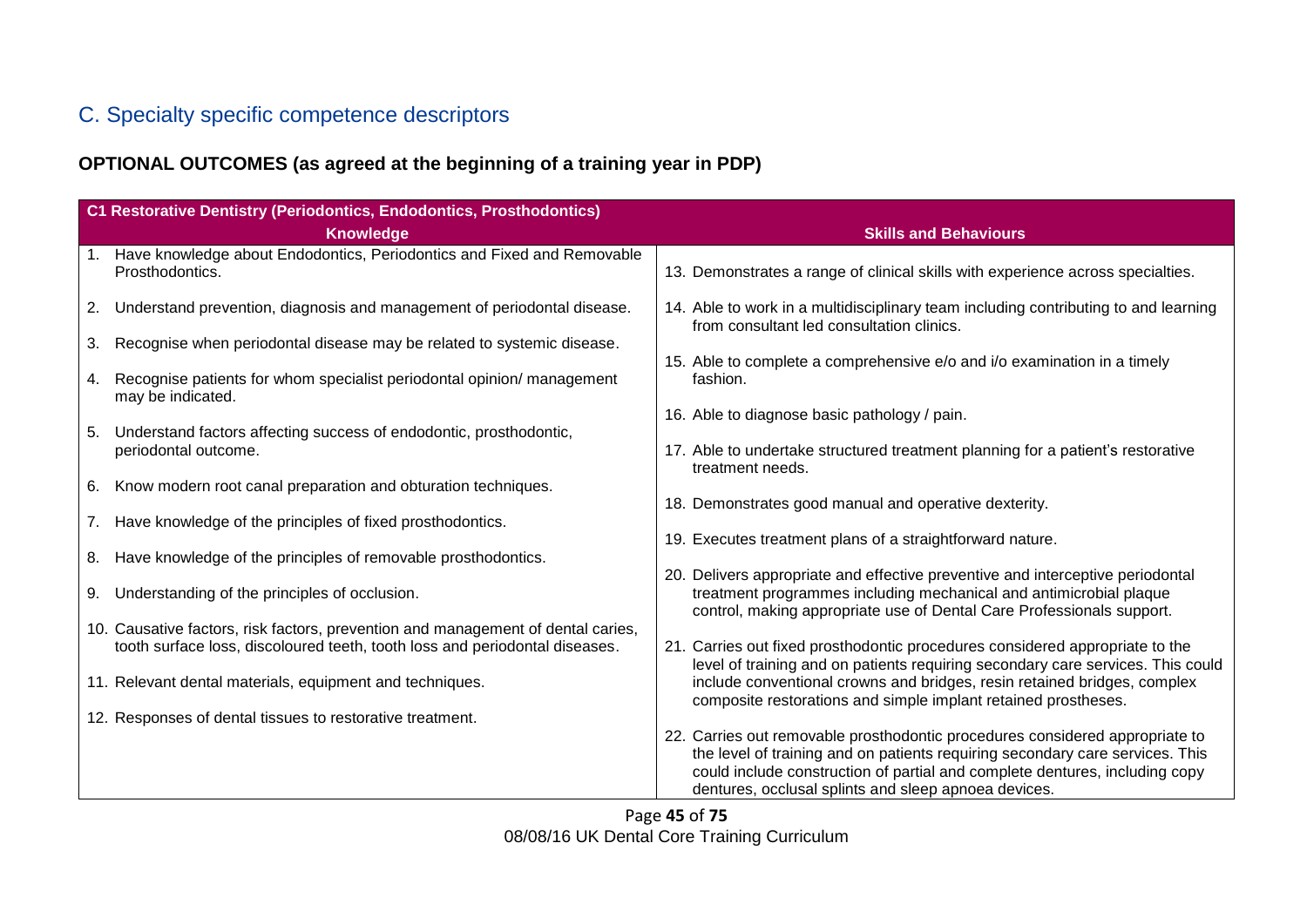| <b>C1 Restorative Dentistry (Periodontics, Endodontics, Prosthodontics)</b> |                                                                                                                                                                                                                                                                        |
|-----------------------------------------------------------------------------|------------------------------------------------------------------------------------------------------------------------------------------------------------------------------------------------------------------------------------------------------------------------|
| <b>Knowledge</b>                                                            | <b>Skills and Behaviours</b>                                                                                                                                                                                                                                           |
|                                                                             | 23. Constructs comprehensive and accurate technical prescriptions and<br>communicate effectively with dental technologists.                                                                                                                                            |
|                                                                             | 24. Carries out endodontic procedures considered appropriate to the level of<br>training and on patients requiring secondary care services. This could include<br>de novo single and straightforward multiple root canal treatment and simple<br>surgical endodontics. |
|                                                                             | 25. Diagnoses dental caries, tooth surface loss, discoloured teeth, tooth loss and<br>periodontal diseases.                                                                                                                                                            |
|                                                                             | 26. Selects and uses appropriate clinical techniques and materials.                                                                                                                                                                                                    |
|                                                                             | 27. Manages soft and hard tissues atraumatically.                                                                                                                                                                                                                      |
|                                                                             | 28. Performs appropriate non-surgical periodontal care.                                                                                                                                                                                                                |
|                                                                             | 29. Uses a facebow and semi-adjustable articulator.                                                                                                                                                                                                                    |
|                                                                             | 30. Uses operating microscopes in non-surgical endodontics.                                                                                                                                                                                                            |
|                                                                             | 31. Performs appropriate surgical periodontal treatment for pocket reduction.                                                                                                                                                                                          |

|    | <b>C2 Orthodontics</b>                                                                                                                             |                                                                                                                                                           |
|----|----------------------------------------------------------------------------------------------------------------------------------------------------|-----------------------------------------------------------------------------------------------------------------------------------------------------------|
|    | <b>Knowledge</b>                                                                                                                                   | <b>Skills and Behaviours</b>                                                                                                                              |
|    | Knowledge of normal embryonic development.                                                                                                         | 13. Able to understand Orthodontic diagnosis including the assessment of<br>skeletal, dento-alveolar and soft tissues.                                    |
|    | 2. Oral health in relation to orthodontic therapy.                                                                                                 |                                                                                                                                                           |
|    |                                                                                                                                                    | 14. Able to assess the development of the normal occlusion and deviations from                                                                            |
| 3. | Common craniofacial abnormalities – including cleft lip and palate and<br>orthodontic needs of these patients (knowledge of how these patients are | it that represents abnormal development.                                                                                                                  |
|    | best managed).                                                                                                                                     | 15. Able to assess the risk/benefit of orthodontics.                                                                                                      |
| 4. | Referral processes and orthodontic commissioning guidelines.                                                                                       | 16. Ability to adjust an orthodontic appliance to render comfortable and safe<br>without compromising its effectiveness - removable, functional and fixed |
| 5. | Treatment principles for types of malocclusion e.g. class II 1, crowding,                                                                          | appliance.                                                                                                                                                |

Page **46** of **75** 08/08/16 UK Dental Core Training Curriculum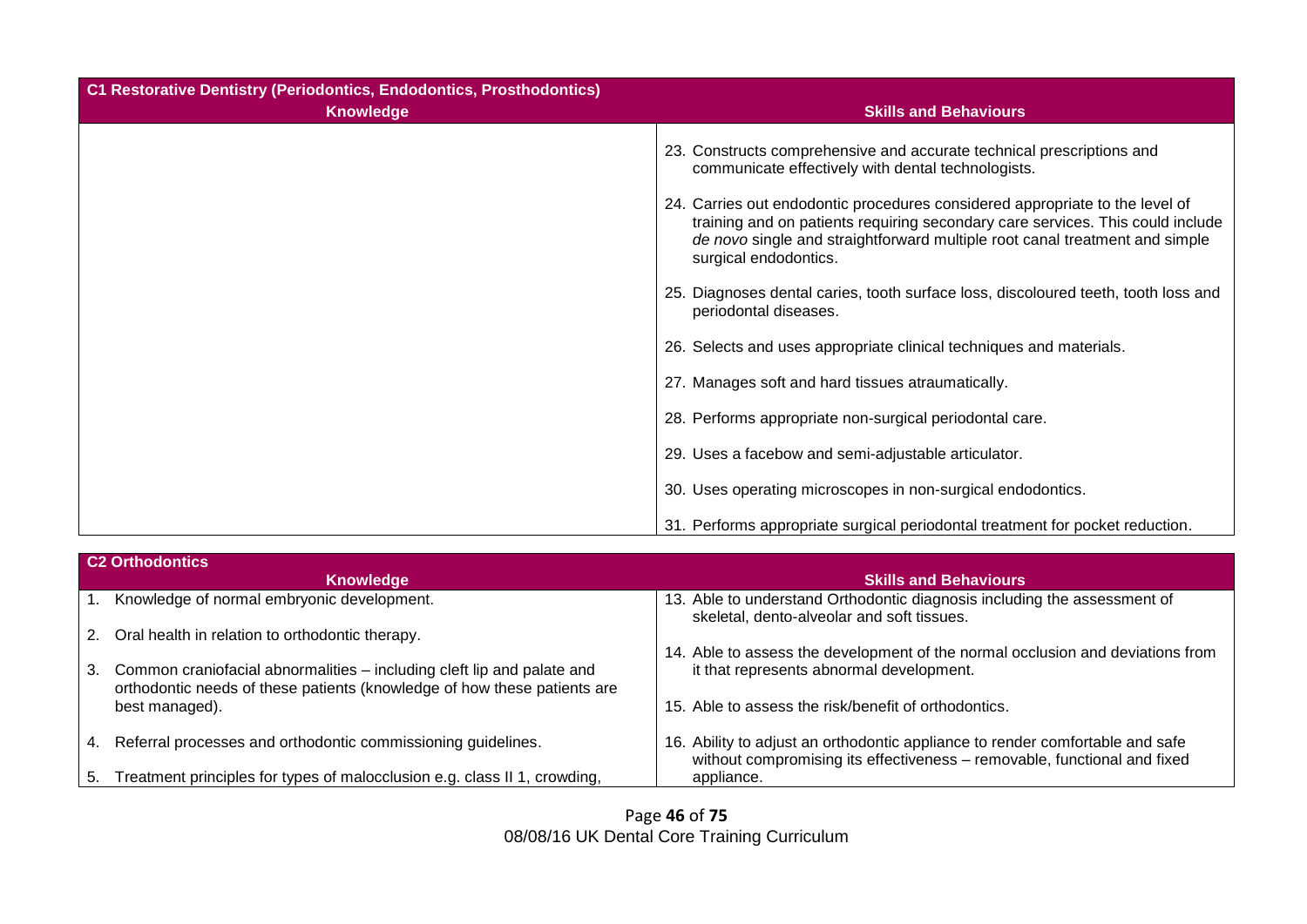| C1 Restorative Dentistry (Periodontics, Endodontics, Prosthodontics)                                                  |                                                                                                               |
|-----------------------------------------------------------------------------------------------------------------------|---------------------------------------------------------------------------------------------------------------|
| <b>Knowledge</b>                                                                                                      | <b>Skills and Behaviours</b>                                                                                  |
| ectopic canine etc.<br>6. Surgical treatment for severe malocclusion.                                                 | 17. Able to bond/rebond a fixed retainer to repair and undertake initial placement.                           |
| 7. Anchorage devices.                                                                                                 | 18. Able to adjust a removable retainer appliance.                                                            |
| Ideal occlusal goals – static and dynamic.<br>8.                                                                      | 19. Able to design a removable orthodontic appliance to treat cross bite (with<br>displacement) or to retain. |
| 9. Complications of orthodontics in adults.<br>10. Common complications of orthodontics and iatrogenic damage.        | 20. Able to make appropriate Orthodontic referrals – at the appropriate time.                                 |
| 11. Retention Protocols.                                                                                              | 21. Able to interpret radiographs to accurately locate impacted teeth, using<br>parallax techniques.          |
| 12. Knowledge and use of Awareness of Peer Assessment Rating (PAR) and<br>Index of Orthodontic Treatment Need (IOTN). | 22. Able to assess an impacted tooth and can give treatment options to a patient<br>in broad terms.           |
|                                                                                                                       | 23. Able to undertake exposure of superficially impacted teeth.                                               |
|                                                                                                                       | 24. Able to place separators for orthodontic bands and paediatric stainless steel<br>crowns.                  |
|                                                                                                                       | 25. Able to communicate the risk involved with orthodontic extractions.                                       |
|                                                                                                                       | 26. Able to discuss patients Index of Treatment Need (IOTN) accurately.                                       |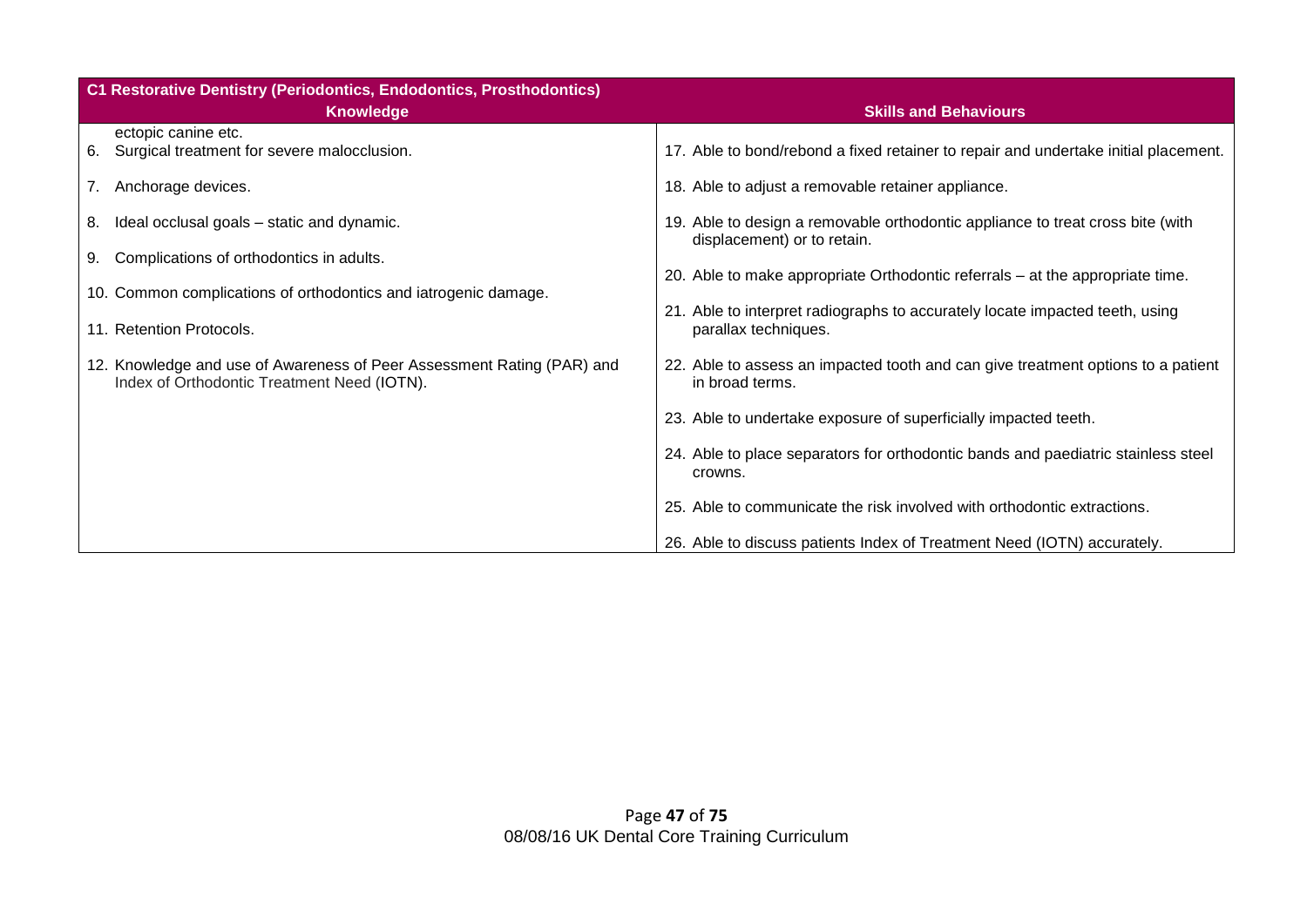|    | <b>C3 Oral Surgery</b>                                                                                                                           |                                                                                                                                                                                                                |  |
|----|--------------------------------------------------------------------------------------------------------------------------------------------------|----------------------------------------------------------------------------------------------------------------------------------------------------------------------------------------------------------------|--|
|    | <b>Knowledge</b>                                                                                                                                 | <b>Skills and Behaviours</b>                                                                                                                                                                                   |  |
|    | 1. Diagnosis of common mucosal diseases.                                                                                                         | 26. Able to take a detailed medical, surgical and social history focussed on<br>presenting complaint.                                                                                                          |  |
|    | 2. Understands when mucosal biopsy in primary care is appropriate.                                                                               | 27. Able to undertake routine extractions.                                                                                                                                                                     |  |
| 3. | Knows a variety of incisional/excisional biopsy techniques and when to use<br>each technique.                                                    | 28. Able to remove retained roots including raising an appropriate<br>mucoperiosteal flap independently.                                                                                                       |  |
| 4. | Knowledge of dental & oral pathology.                                                                                                            | 29. Has excellent manual dexterity.                                                                                                                                                                            |  |
| 5. | Understands the basis of pain and anxiety management.                                                                                            | 30. Able to demonstrate skills around inpatient management.                                                                                                                                                    |  |
|    | 6. Has a working knowledge of clinical medicine and relevance to surgery.                                                                        | 31. Able to assess impacted third molars.                                                                                                                                                                      |  |
| 7. | Knowledge of surgical procedures and techniques.                                                                                                 | 32. Able to surgically remove third molars.                                                                                                                                                                    |  |
| 8. | Knows the origin and management of dental infections.                                                                                            | 33. Able to recognise when to undertake surgical extractions as a starting point.                                                                                                                              |  |
|    | 9. Knows what investigations are required for teeth that require extraction.                                                                     | 34. Able to treat/drain infection intraoral and/or remove tooth.                                                                                                                                               |  |
|    | 10. Able to describe common indications for tooth extraction.                                                                                    | 35. Able to use instruments safely and appropriately.                                                                                                                                                          |  |
|    | 11. Able to describe the pharmacology and therapeutics of analgesia.                                                                             |                                                                                                                                                                                                                |  |
|    | 12. Describe the anatomy of mouth, jaws, teeth and supporting structures<br>relevant to the operation.                                           | 36. Able to carry out techniques under local anaesthesia, or sedation.<br>37. Able to undertake surgical exposure or transplantation of unerupted tooth,<br>including techniques of exposure and bone removal. |  |
|    | 13. Recognises the importance of basic science in understanding health and<br>disease.                                                           | 38. Able to formulate a treatment plan including aftercare.                                                                                                                                                    |  |
|    | 14. Knows when to submit tissue for pathological examination.                                                                                    | 39. Able to undertake techniques for tooth splintage.                                                                                                                                                          |  |
|    | 15. Understands sensitivity and specificity of diagnostic tests.                                                                                 | 40. Able to undertake intra-oral suturing technique.                                                                                                                                                           |  |
|    | 16. Describes complications associated with removal (and retention) of impacted<br>teeth.                                                        | 41. Able to resist pressure from patient or carer to provide inappropriate<br>treatment e.g. extraction of tooth that does not warrant such.                                                                   |  |
|    | 17. Understands indications for removal of impacted wisdom teeth including<br>National Institute for Health and Care Excellence (NICE)/ Scottish | 42. Able to institute aftercare and review.                                                                                                                                                                    |  |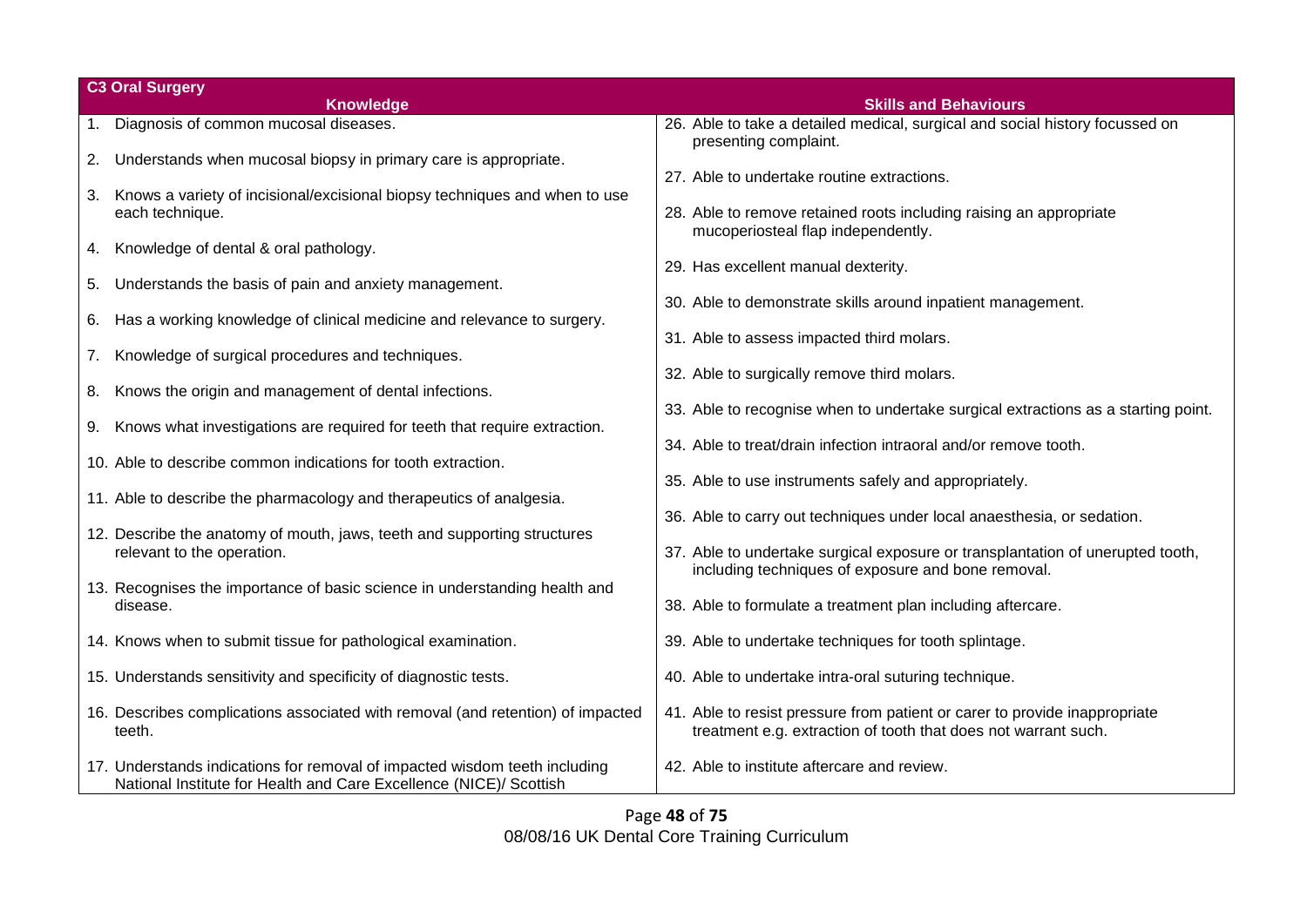| <b>C3 Oral Surgery</b>                                                                                                                                                                                                                                                                                                                                                                                                                                                                    |                                                                                                                                                                                                                                                                                                                                                                                                                                                                                                                                                                                                                                                                                                                            |
|-------------------------------------------------------------------------------------------------------------------------------------------------------------------------------------------------------------------------------------------------------------------------------------------------------------------------------------------------------------------------------------------------------------------------------------------------------------------------------------------|----------------------------------------------------------------------------------------------------------------------------------------------------------------------------------------------------------------------------------------------------------------------------------------------------------------------------------------------------------------------------------------------------------------------------------------------------------------------------------------------------------------------------------------------------------------------------------------------------------------------------------------------------------------------------------------------------------------------------|
| <b>Knowledge</b>                                                                                                                                                                                                                                                                                                                                                                                                                                                                          | <b>Skills and Behaviours</b>                                                                                                                                                                                                                                                                                                                                                                                                                                                                                                                                                                                                                                                                                               |
| Intercollegiate Guidelines Network (SIGN) guidelines.                                                                                                                                                                                                                                                                                                                                                                                                                                     | 43. Able to surgically remove a fractured tooth: Use techniques of bone removal<br>and tooth division.                                                                                                                                                                                                                                                                                                                                                                                                                                                                                                                                                                                                                     |
| 18. Understands potential complications and how to manage them.                                                                                                                                                                                                                                                                                                                                                                                                                           |                                                                                                                                                                                                                                                                                                                                                                                                                                                                                                                                                                                                                                                                                                                            |
|                                                                                                                                                                                                                                                                                                                                                                                                                                                                                           | 44. Able to explain potential complications to the patient.                                                                                                                                                                                                                                                                                                                                                                                                                                                                                                                                                                                                                                                                |
| 19. Understands relevant pharmacology and therapeutics of postoperative<br>analgesia prescribed.                                                                                                                                                                                                                                                                                                                                                                                          | 45. Able to provide appropriate emergency care.                                                                                                                                                                                                                                                                                                                                                                                                                                                                                                                                                                                                                                                                            |
| 20. Able to explain why and when to leave a retained root.                                                                                                                                                                                                                                                                                                                                                                                                                                | 46. Able to undertake extra oral suturing.                                                                                                                                                                                                                                                                                                                                                                                                                                                                                                                                                                                                                                                                                 |
| 21. Understands immunocompromised states and their relevance to treatment.                                                                                                                                                                                                                                                                                                                                                                                                                | 47. Able to take a mucosal biopsy of a simple lesion.                                                                                                                                                                                                                                                                                                                                                                                                                                                                                                                                                                                                                                                                      |
| 22. Knows when it is appropriate to biopsy.                                                                                                                                                                                                                                                                                                                                                                                                                                               | 48. Able to handle soft tissue appropriately.                                                                                                                                                                                                                                                                                                                                                                                                                                                                                                                                                                                                                                                                              |
| 23. Understands the place and practice of surgical endodontics.<br>24. Knows when it is appropriate to biopsy.<br>25. Able to explain:<br>Signs and symptoms.<br>÷,<br>Differential diagnosis.<br>Potential complications.<br>Aetiological factors and differential diagnosis.<br>Investigations.<br>$\blacksquare$<br>Possible relationship to systemic disease.<br>$\blacksquare$<br>Relevant pharmacology and therapeutics.<br>$\overline{\phantom{a}}$<br>Signs of malignant disease. | 49. In the management of Infection able to:<br>a. Recognise the relevance of early involvement of microbiologist.<br>b. Treatment/drain infection intra-orally<br>Recognise airway risk.<br>C.<br>d. Recognise difference between local and spreading infection.<br>e. Recognise signs of systemic sepsis.<br>Recognise infection as an early indicator of immunosuppression e.g.<br>diabetes.<br>50. Able to undertake Intravenous cannulation.<br>51. Able to undertake emergency admission of patients.<br>52. Take into account any systemic factors likely to have a bearing on treatment.<br>53. Use all appropriate investigations (e.g. radiographic, sensitivity and vitality<br>tests to diagnose oral problems. |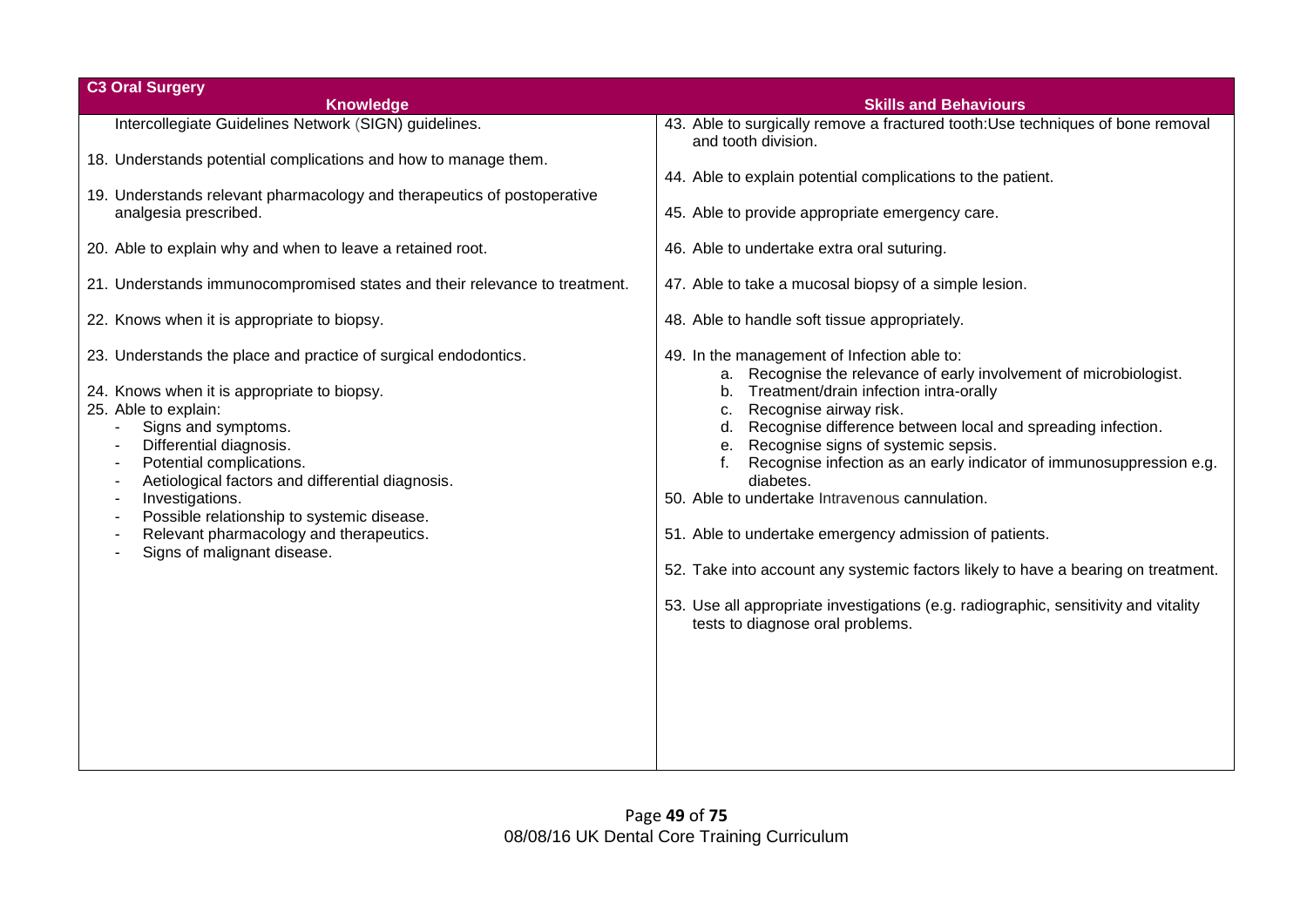| <b>C4 Paediatric Dentistry</b> |                                                                        |                                                                                  |
|--------------------------------|------------------------------------------------------------------------|----------------------------------------------------------------------------------|
|                                | <b>Knowledge</b>                                                       | <b>Skills and Behaviours</b>                                                     |
|                                | 1. Current evidence based guidelines relevant to Paediatric dentistry. | Appropriately manages child behaviour.<br>8.                                     |
| 2.                             | Dental development abnormalities and management techniques.            | Diagnoses complications associated with the developing dentition.<br>9.          |
| 3.                             | Behavioural management techniques.                                     | 10. Applies knowledge of children's rights to the clinical situation.            |
| 4.                             | Inhalation sedation.                                                   | 11. Describes and applies the principles of child protection procedures.         |
| 5.                             | Dental eruption dates.                                                 | 12. Able to undertake restorative treatment and place stainless steel crowns.    |
| 6.                             | Recognises presentation of child physical abuse.                       | 13. Able to provide good pain control.                                           |
|                                | 7. The management of non-vital immature permanent teeth.               | 14. Able to restore traumatised teeth with open/closed apices.                   |
|                                |                                                                        | 15. Able to undertake root canal treatment of a single root canal.               |
|                                |                                                                        | 16. Able to undertake appropriate treatment planning for children.               |
|                                |                                                                        | 17. Able to extract primary and permanent teeth.                                 |
|                                |                                                                        | 18. Able to provide treatment under Inhalation sedation (supervised).            |
|                                |                                                                        | 19. Able to provide care under General Anaesthetic (Supervised).                 |
|                                |                                                                        | 20. Demonstrate acute management/treatment of trauma to primary teeth.           |
|                                |                                                                        | 21. Demonstrate Acute Management/treatment of trauma to permanent teeth.         |
|                                |                                                                        | 22. Demonstrate Orthodontic extrusion of traumatised teeth.                      |
|                                |                                                                        | 23. Demonstrates restoration of teeth with crown, crown/root and root fractures. |
|                                |                                                                        | 24. Recognises dental anomalies and management techniques.                       |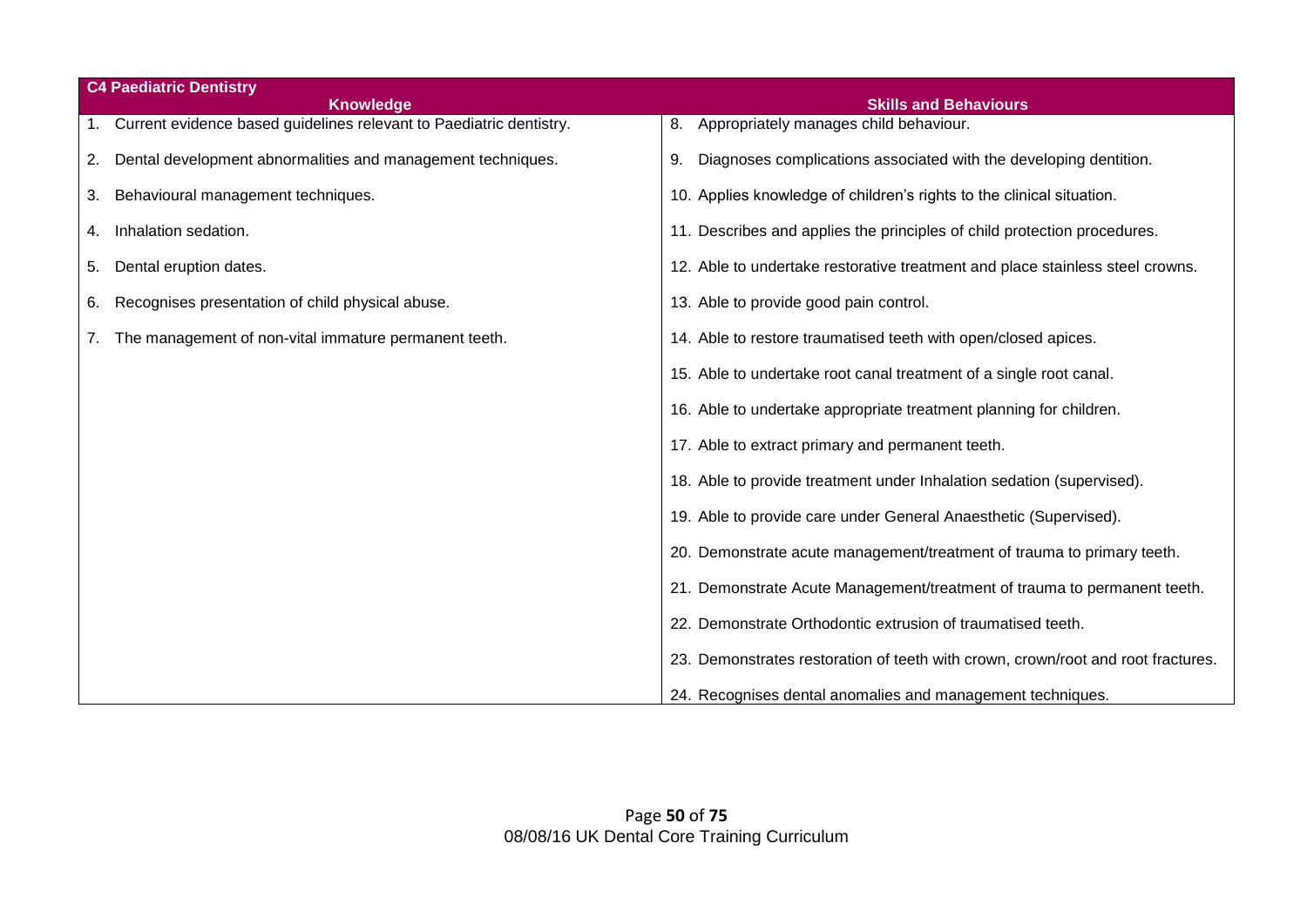|          | C5 Special Care Dentistry / Behavior management and Anxiolysis                          |                                                                                                                                                                                                                       |  |
|----------|-----------------------------------------------------------------------------------------|-----------------------------------------------------------------------------------------------------------------------------------------------------------------------------------------------------------------------|--|
|          | <b>Knowledge</b>                                                                        | <b>Skills and Behaviours</b>                                                                                                                                                                                          |  |
|          | 1. Knows common mental health problems.                                                 | 13. Able to manage and deliver oral health care, and oral health promotion<br>programmes.                                                                                                                             |  |
|          | 2. Awareness of anxiety management techniques.                                          | 14. Able to use behaviour management techniques required to provide oral care                                                                                                                                         |  |
| 3.<br>4. | Awareness of behaviour management techniques.<br>Understanding of behavioural sciences. | for people who have a physical, sensory, intellectual, mental, medical,<br>emotional or social impairment or disability and able to provide<br>comprehensive oral care using the most appropriate treatment modality. |  |
|          | 5. Awareness of Sedation guidelines and protocols.                                      |                                                                                                                                                                                                                       |  |
| 6.       | Knowledge of appropriate selection of treatment techniques.                             | 15. Able to administer Inhalation Sedation safely and competently under<br>supervision.                                                                                                                               |  |
| 7.       | Understands / knows how to deal with a patient who cannot consent.                      | 16. Able to undertake cannulation.                                                                                                                                                                                    |  |
| 8.       | Understanding of how social history/ medical history impacts provision of<br>care.      | 17. Able to administer sedation.                                                                                                                                                                                      |  |
| 9.       | Knowledge of General Anaesthetic treatment modalities.                                  | 18. Demonstrates patience when undertaking patient care.                                                                                                                                                              |  |
|          | 10. Knowledge of Cognitive Behavioural Therapy.                                         | 19. Able to modify patient's behaviour with positive outcome and acceptance.                                                                                                                                          |  |
|          |                                                                                         | 20. Able to treatment plan for special care patients recognising appropriate                                                                                                                                          |  |
|          | 11. Knowledge of Hypnosis.                                                              | compromise.                                                                                                                                                                                                           |  |
|          | 12. Knowledge of Psychology as it relates to behaviour modifications and<br>change.     |                                                                                                                                                                                                                       |  |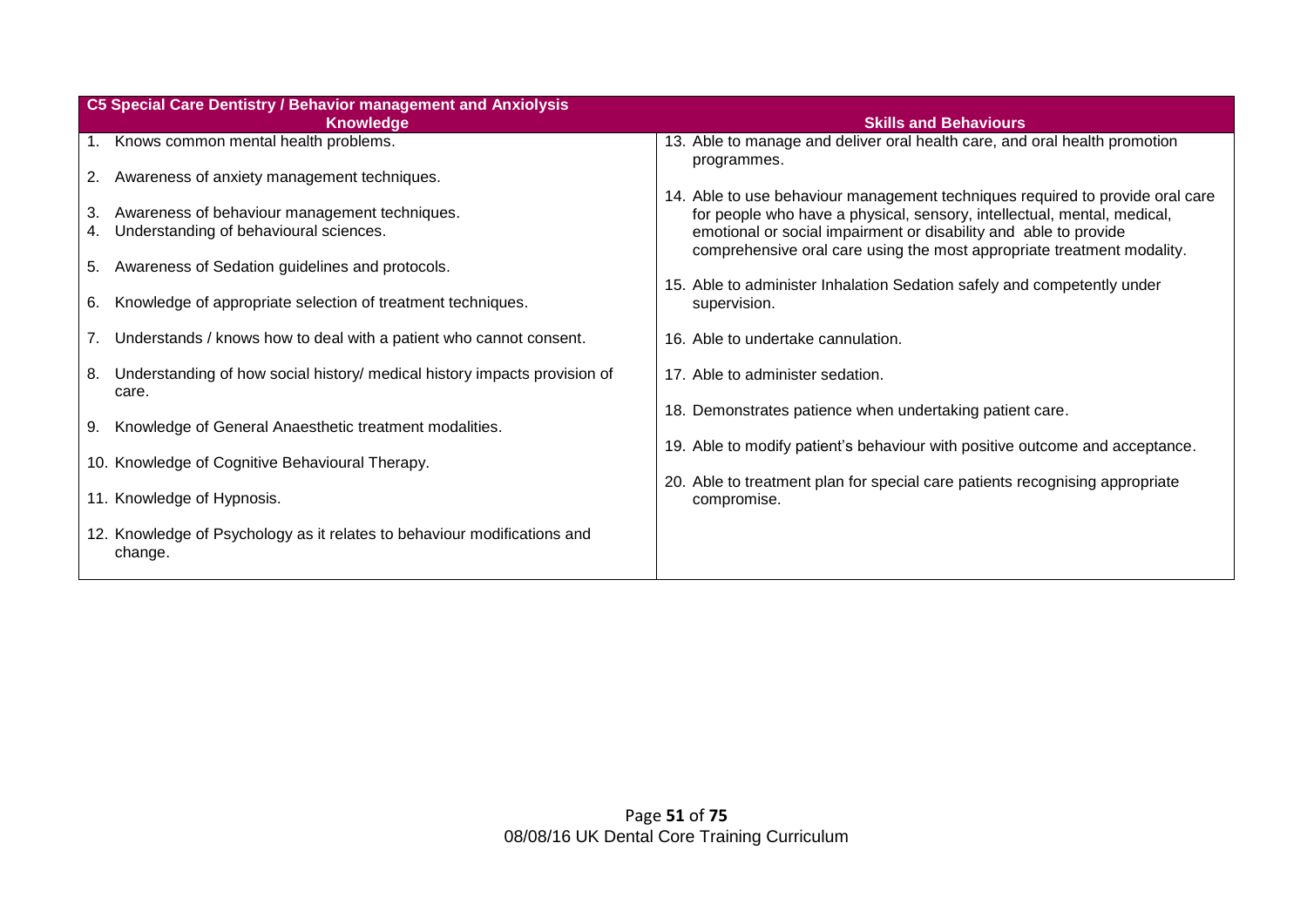|    | <b>C6 Oral Medicine</b>                                                                                                                                                                                                     |                                                                                                                                                                                     |  |
|----|-----------------------------------------------------------------------------------------------------------------------------------------------------------------------------------------------------------------------------|-------------------------------------------------------------------------------------------------------------------------------------------------------------------------------------|--|
|    | <b>Knowledge</b>                                                                                                                                                                                                            | <b>Skills and Behaviours</b>                                                                                                                                                        |  |
|    | 1. Detailed knowledge of normal oral anatomy and physiology of relevance to<br>clinical practice.                                                                                                                           | 12. Able to elicit and record a clinical history of relevance to the practice of Oral<br>Medicine.                                                                                  |  |
| 2. | Knowledge of the underlying pathoaetiologies and natural histories of<br>conditions that fall within the scope of Oral Medicine practice (oral soft<br>tissues, salivary gland and non-odontogenic pain).                   | 13. Able to undertake clinical examination (intra-oral and extra-oral) of relevance<br>to the practice of Oral Medicine.                                                            |  |
| 3. | Knowledge of the differential diagnoses for clinical presentations involving the<br>scope of Oral Medicine practice.                                                                                                        | 14. Able to synthesize information from different sources to inform clinical<br>decision-making.                                                                                    |  |
|    | 4. Understands that oral presentations can prompt consideration of involvement<br>beyond the orofacial tissues (physical and mental health).                                                                                | 15. Able to diagnose and initiate management of patients with simple conditions<br>involving the orofacial tissues.                                                                 |  |
| 5. | Understands that oral presentations can prompt consideration of iatrogenic<br>factors.                                                                                                                                      | 16. Able to recognise situations where delay in care has the potential to lead to<br>adverse outcomes (such as malignancy, vesiculobullous disease and<br>trigeminal neuralgia).    |  |
| 6. | Understands the day-to-day impact of the condition on a patient with<br>consideration of symptoms and the psychology of illness.                                                                                            | 17. Able to liaise effectively and work with other healthcare practitioners in a<br>timely way in the best interests of the patient.                                                |  |
| 7. | Understands the role of clinical photography in patient care (including for<br>diagnosis, longitudinal care and referral).                                                                                                  | 18. Able to keep high quality clinical records including effective letter-writing<br>skills.                                                                                        |  |
| 8. | Understands the relevance and use of focused investigations/tests for<br>diagnosis and monitoring including phlebotomy, microbiology, tissue<br>pathology (mucosal & minor salivary gland biopsy) and radiological imaging. | 19. Able to interpret features captured by clinical photography with recognition of<br>the associated limitations.                                                                  |  |
| 9. | Understands that patient lifestyle choices contribute to adverse oral health                                                                                                                                                | 20. Able to request and interpret investigations/tests to an appropriate time frame<br>with insight into when to seek advice.                                                       |  |
|    | outcomes and how lifestyle choices may be modified.<br>10. Understand management options with consideration of the overall<br>circumstances and views of the patient, the balance of risk/benefit and                       | 21. Able to undertake diagnostic incisional and excisional oral soft tissue<br>biopsies.                                                                                            |  |
|    | factors that will influence concordance with topical and other treatments.                                                                                                                                                  | 22. Able to advise patients on lifestyle choices and work with other healthcare<br>practitioners where patient choice increases the risk of an adverse outcome.                     |  |
|    | 11. Understands how to recognise the outcomes of management.                                                                                                                                                                | 23. Able to explain conditions and first-line management options to patients in<br>ways that are understandable with recognition that many conditions are<br>chronic and incurable. |  |

Page **52** of **75** 08/08/16 UK Dental Core Training Curriculum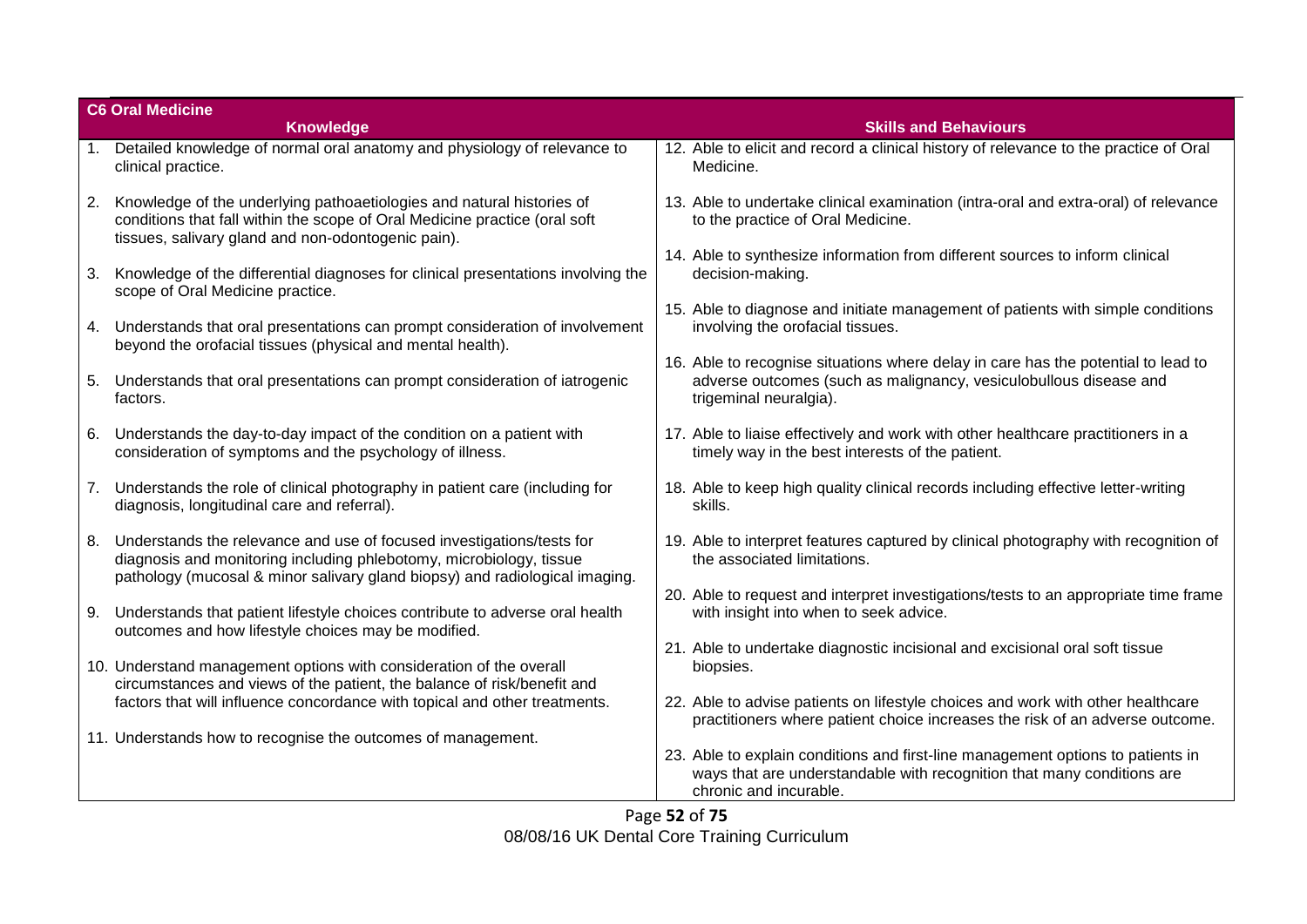| C6 Oral Medicine<br><b>Knowledge</b> | <b>Skills and Behaviours</b>                                                                                                                 |
|--------------------------------------|----------------------------------------------------------------------------------------------------------------------------------------------|
|                                      | 24. Able to support patients in achieving high concordance with interventions<br>including topical treatments over extended periods of time. |
|                                      | 25. Able to recognise when different treatment choices should be offered and<br>how this can be achieved.                                    |
|                                      | 26. Able to recognise the circumstances where on-going review, shared-care,<br>referral or discharge is appropriate.                         |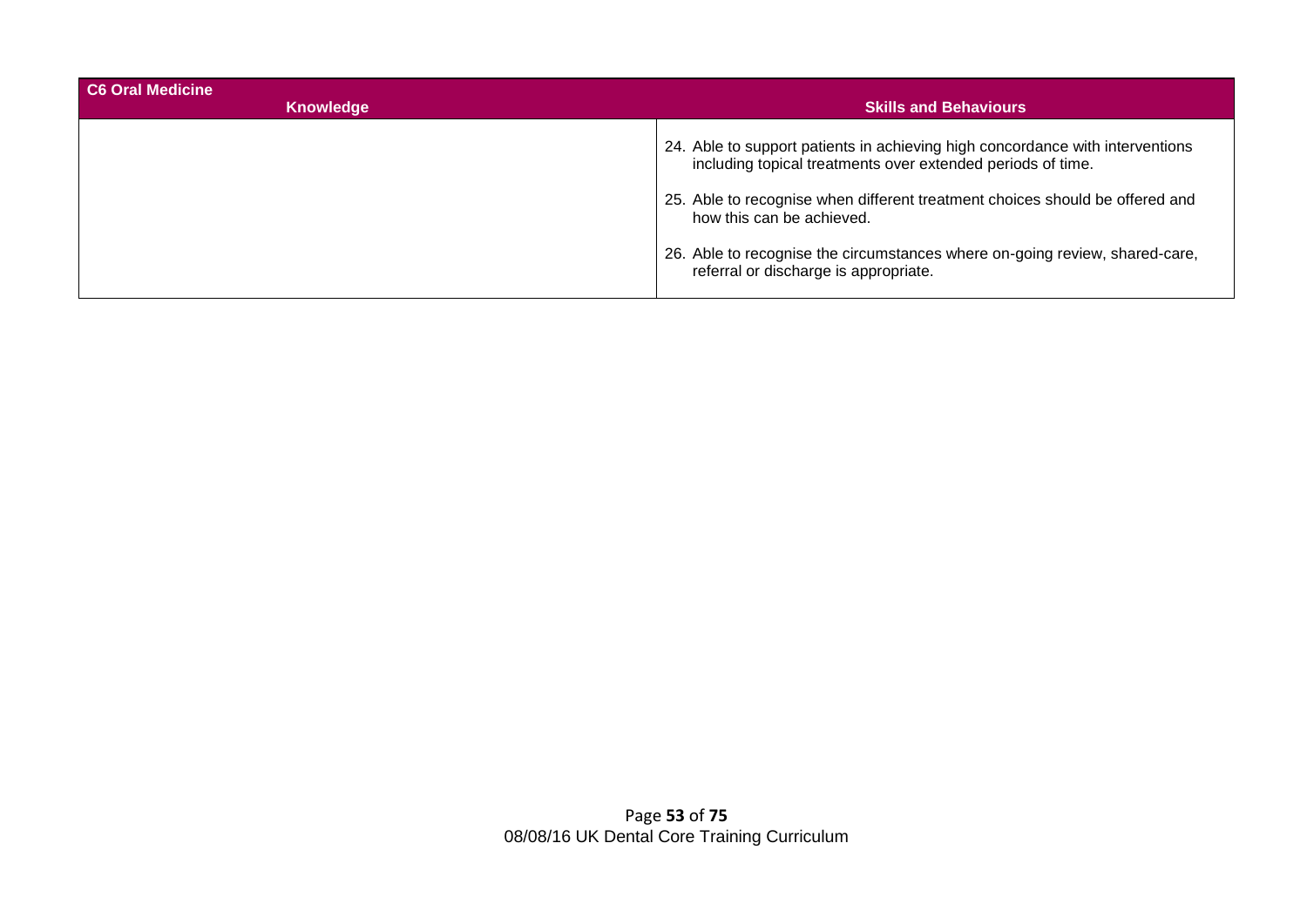|    | <b>C7 Oral and Maxillofacial Pathology</b><br><b>Knowledge</b>                                                                                         | <b>Skills and Behaviours</b>                                                                                                                                                                                        |
|----|--------------------------------------------------------------------------------------------------------------------------------------------------------|---------------------------------------------------------------------------------------------------------------------------------------------------------------------------------------------------------------------|
|    | 1. Understands the pathology laboratory workflow including accurate record<br>keeping and the importance of accurate patient and clinical information. | 12. Is able to recognise when important information is missing and take<br>appropriate action.                                                                                                                      |
|    | 2. Understands the importance of different types of biopsy.                                                                                            | 13. Able to liaise with clinical staff with good technical communication relevant to<br>pathology.                                                                                                                  |
|    | 3. Knowledge of normal head and neck, oral and dental anatomy, terminology<br>for macroscopy and orientation of specimens.                             | 14. Able to distinguish incisional and excisional biopsy specimens appropriately.                                                                                                                                   |
|    | 4. Understands principles of tissue processing, embedding and section cutting<br>and staining, including decalcification.                              | 15. Able to describe routine diagnostic specimens macroscopically at cut up, able<br>to trim sections appropriately, able to orientate them correctly for processing<br>and separate out those for decalcification. |
|    | 5. Understands importance and methods of working in a quality assured and<br>regulated environment.                                                    | 16. Able to answer telephone queries about pathology specimens.                                                                                                                                                     |
|    | 6. Understands the importance of clinic-pathological correlation in accurate<br>diagnosis.                                                             | 17. Able to follow standard operating procedures, raise non-conformances and<br>adapt procedures with other members of the team.                                                                                    |
|    | 7. Understands the role of radiology in accurate diagnosis of bone specimens.                                                                          | 18. Requests clinical information appropriately.                                                                                                                                                                    |
| 8. | Understands of the pathogenesis of oral disease including cysts, traumatic<br>and inflammatory and immune mediated mucosal disease, potentially        | 19. Is able to request/access radiographs when appropriate.                                                                                                                                                         |
|    | malignant and malignant mucosal disease, salivary gland disease and bone<br>disease.                                                                   | 20. Is able to recognise histologically normal oral tissues and simple pathological<br>changes.                                                                                                                     |
|    | 9. Knowledge of how biopsy specimens are reported and reports issued.<br>Understands the importance of timely issuing of biopsy reports.               | 21. Is able to draft reports on simple pathological specimens and code them<br>appropriately.                                                                                                                       |
|    | 10. Understand clinician's requirements for cancer reporting and the role of<br>pathology in cancer management.                                        | 22. Is able to show good organisational and time management skills to ensure<br>timely issuing of biopsy reports.                                                                                                   |
|    | 11. Understand IT systems required for pathology practice.                                                                                             | 23. Is able to recognise such specimens and take appropriate action to ensure<br>rapid turnaround.                                                                                                                  |
|    |                                                                                                                                                        | 24. Able to access and use systems as relevant locally such as laboratory<br>information management system (LIMS), EPR, PACS, Mobile Device<br>Managers (MDM) software and Cancer systems.                          |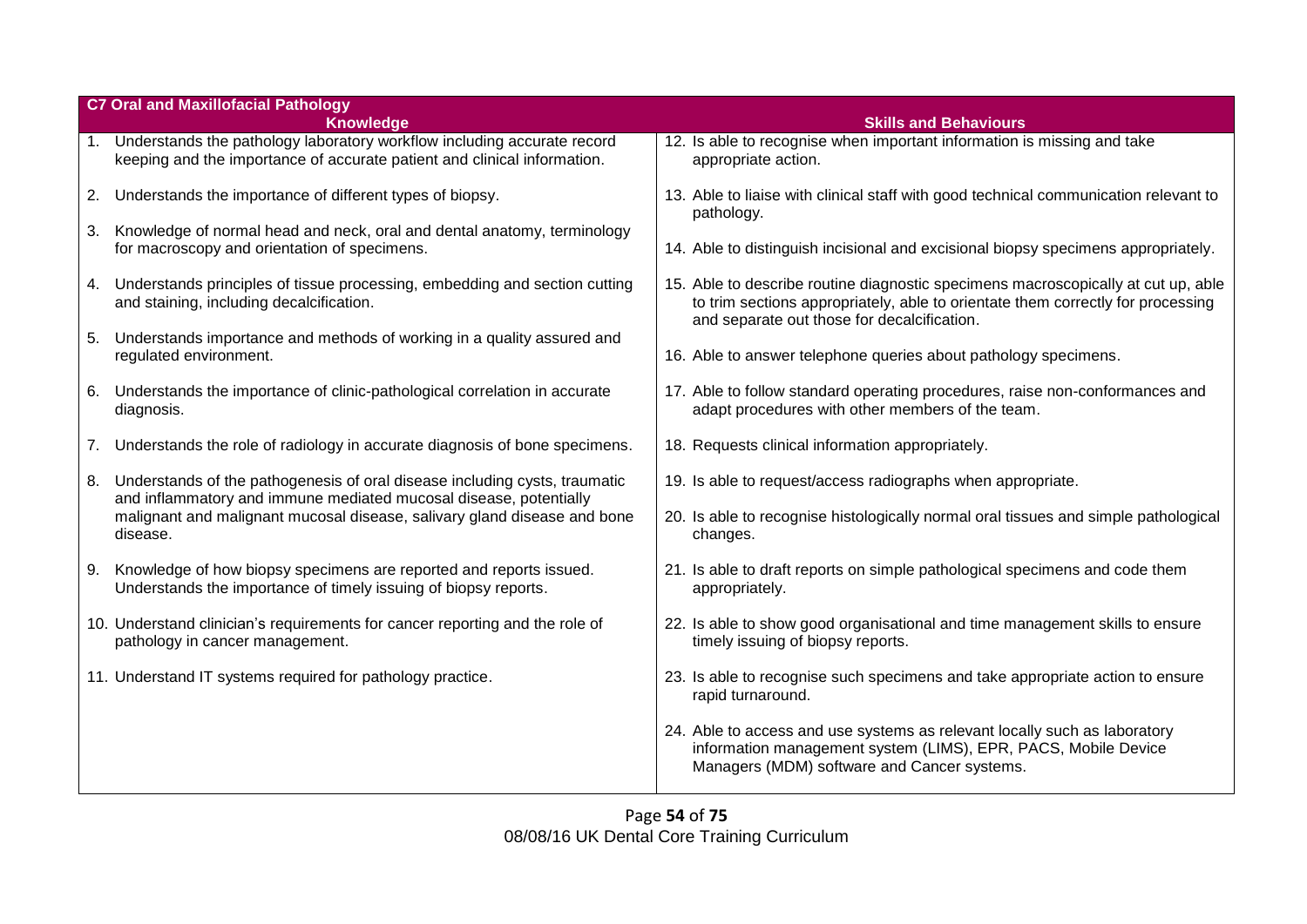|    | <b>C8 Dental and Maxillofacial Radiology</b>                                                                      |                                                                         |
|----|-------------------------------------------------------------------------------------------------------------------|-------------------------------------------------------------------------|
|    | <b>Knowledge</b>                                                                                                  | <b>Skills and Behaviours</b>                                            |
|    | 1. Understands legislation relating to the use of lionising radiation.                                            | 10. Able to complete a radiography request to a high standard.          |
|    | 2. Understanding Imaging types and equipment.                                                                     | 11. Able to report plain films.                                         |
|    | 3. Understanding of different imaging modalities.                                                                 | 12. Able to provide Clinical Correlation of imaging findings.           |
|    | 4. Knows when to request imaging.                                                                                 | 13. Able to interpret different investigations correctly.               |
|    | 5. Knows how images are interpreted.                                                                              | 14. Able to take a systematic approach.                                 |
| 6. | Understands the importance of ultrasound investigations in the diagnosis of<br>head and neck soft tissue lesions. | 15. Ability to critically analyse imaging results and draw conclusions. |
| 7. | Understands use of PACS.                                                                                          | 16. Able to take plain radiographs safely.                              |
|    |                                                                                                                   | 17. Able to use equipment appropriately.                                |
| 8. | Understand when specialist radiology opinion is desirable.                                                        | 18. Ability to use electronic patient records and PACS systems.         |
| 9. | Understands limitations of imaging tests                                                                          |                                                                         |
|    |                                                                                                                   | 19. Able to write high quality reports.                                 |
|    |                                                                                                                   | 20. Able to interpret plain film radiographs.                           |
|    |                                                                                                                   | 21. Able to grade diagnostic usefulness of images.                      |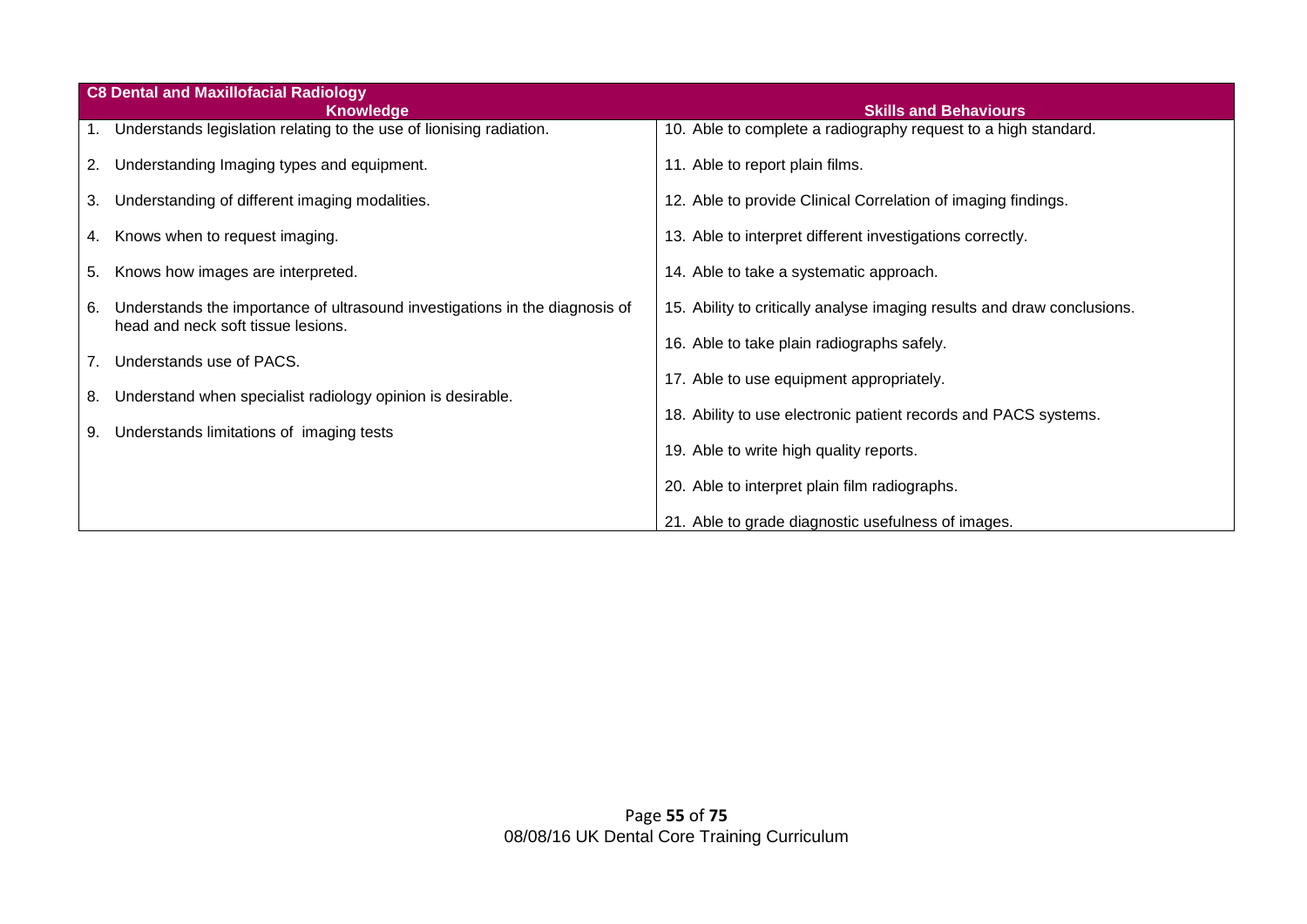|    | <b>C9 Oral Microbiology</b>                                                                                                                          |    |                                                                                                                                                                |
|----|------------------------------------------------------------------------------------------------------------------------------------------------------|----|----------------------------------------------------------------------------------------------------------------------------------------------------------------|
|    | <b>Knowledge</b>                                                                                                                                     |    | <b>Skills and Behaviours</b>                                                                                                                                   |
|    | Aetiology and pathogenesis of orofacial infection including bacterial, fungal<br>and viral disease.                                                  | 8. | Ability to liaise with microbiologists and laboratory staff regarding appropriate<br>sampling methods and specimen transport to facilitate accurate diagnosis. |
| 2. | Understand the role of diagnostic microbiology investigations in the diagnosis<br>and management of orofacial infection.                             | 9. | Appropriate interpretation of microbiology results and communication with<br>microbiologists when required.                                                    |
| 3. | Have a basic understanding of the processing of specimens from infection<br>(DCT 2/3).                                                               |    | 10. Appropriate prescribing based on nature of infection and patient factors.                                                                                  |
| 4. | Antimicrobials used in the management of orofacial infection including<br>antibacterial, antifungals and antivirals.                                 |    | Apply knowledge of infectious agents to adopt and promote safe infection<br>control procedures.                                                                |
|    |                                                                                                                                                      |    | 12. Know how to respond to accidental exposures to infectious agents including                                                                                 |
| 5. | Knowledge of principles of antimicrobial stewardship including adherence to<br>local/national guidelines and role of clinical governance activities. |    | undertaking risk assessment and liaising with appropriate experts.                                                                                             |
|    |                                                                                                                                                      |    | 13. Ensure the principles of decontamination are applied to instruments,                                                                                       |
| 6. | Knowledge of potential infectious agents and routes of infection in the<br>practice of dentistry.                                                    |    | equipment and clinical environment and participate in quality management<br>systems.                                                                           |
|    | Understand the scientific principles of decontamination.                                                                                             |    |                                                                                                                                                                |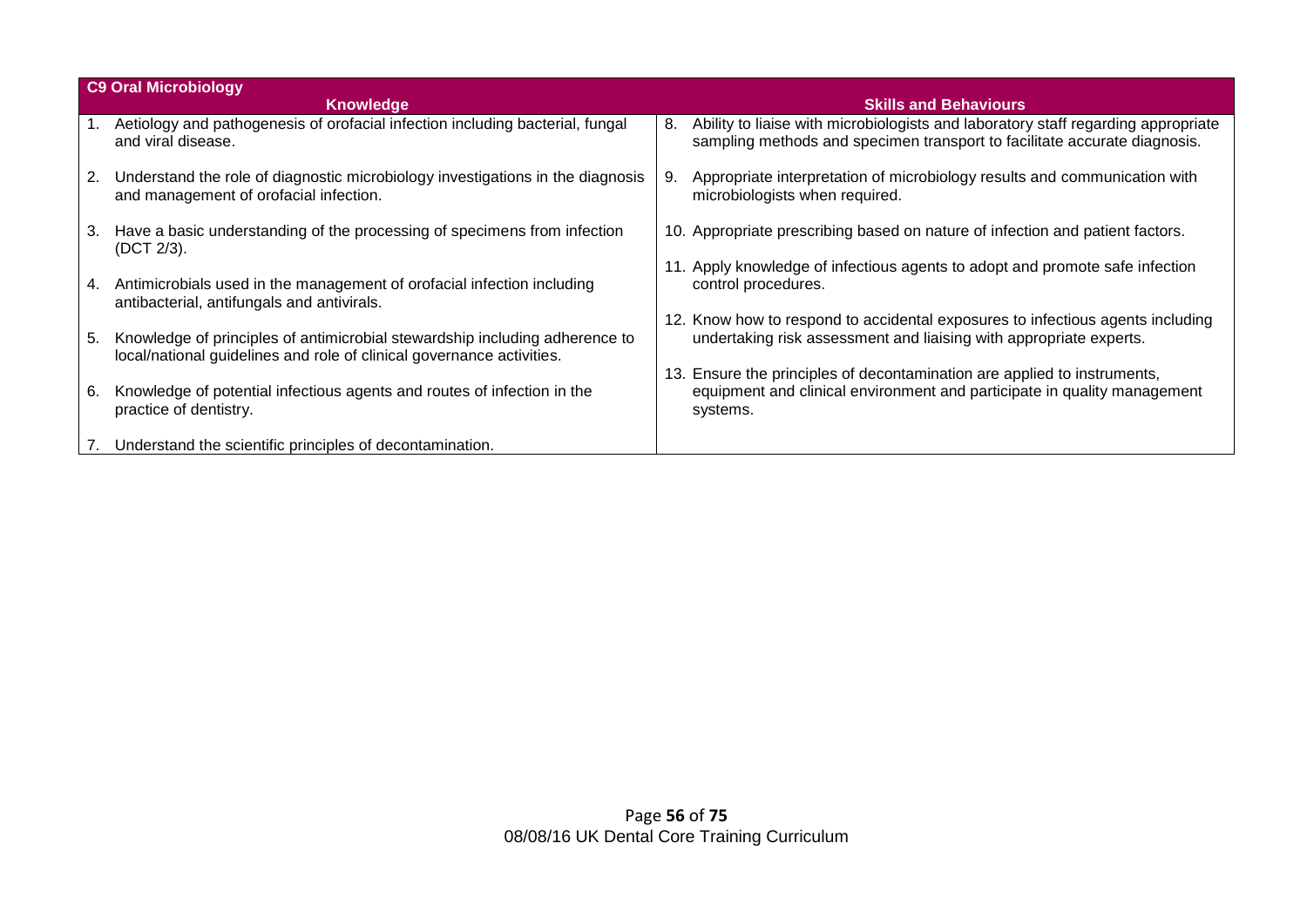|    | <b>C10 Dental Public Health &amp; Epidemiology</b>                                                                                                                                                        |                                                                                           |                                                                    |
|----|-----------------------------------------------------------------------------------------------------------------------------------------------------------------------------------------------------------|-------------------------------------------------------------------------------------------|--------------------------------------------------------------------|
|    | <b>Knowledge</b>                                                                                                                                                                                          | <b>Skills</b>                                                                             | <b>Behaviours</b>                                                  |
|    | 1. Understand public health surveys and dental<br>epidemiology surveys within the relevant country.                                                                                                       | 20. Able to construct a persuasive argument.<br>21. Able to critically appraise research. | 28. Analytical.                                                    |
| 2. | Understands community based prevention.                                                                                                                                                                   | 22. Able to negotiate and influence.                                                      | 29. Shows non-judgemental style.                                   |
| 3. | Understanding of policy development.                                                                                                                                                                      | 23. Able to undertake Data analysis.                                                      | 30. Shows that a trainee can take account of an<br>overall vision. |
| 4. | Understands local authority structure and<br>function.                                                                                                                                                    | 24. Able to Conduct surveys/epidemiological.                                              |                                                                    |
| 5. | Understands legal framework relevant to<br>dentistry and public health.                                                                                                                                   | 25. Demonstrates ability to translate knowledge to<br>patient care.                       |                                                                    |
| 6. | Knows structures of the NHS within the relevant<br>country.                                                                                                                                               | 26. Demonstrates ability to take a population<br>approach.                                |                                                                    |
| 7. | Knowledge of Oral health needs assessment<br>processes.                                                                                                                                                   | 27. Ability to be trained/calibrated in order to<br>undertake epidemiological surveys.    |                                                                    |
| 8. | Aware of Data sources e.g. Adult Dental Health<br>(ADH)/Child Dental Health (CDH) surveys.                                                                                                                |                                                                                           |                                                                    |
|    | 9. Knowledge of Population demographics of<br>locality and country.                                                                                                                                       |                                                                                           |                                                                    |
|    | 10. Awareness of cultural diversity.                                                                                                                                                                      |                                                                                           |                                                                    |
|    | 11. Knowledge of Screening and prevention<br>programmes in the relevant countries.                                                                                                                        |                                                                                           |                                                                    |
|    | 12. Knowledge of 'delivering better oral health'<br>document.                                                                                                                                             |                                                                                           |                                                                    |
|    | 13. Understands the relationship between life cycle<br>and oral health.                                                                                                                                   |                                                                                           |                                                                    |
|    | 14. Understands inequality (population based).                                                                                                                                                            |                                                                                           |                                                                    |
|    | 15. Knowledge of current guidelines for<br>commissioning provision of service.<br>16. Knowledge of current guidelines for prevention.<br>17. Understanding of population wide and targeted<br>approaches. |                                                                                           |                                                                    |
|    | 18. Understanding of health systems and<br>collaborative working for health within the<br>relevant country.                                                                                               |                                                                                           |                                                                    |
|    | 19. Understanding of statistical analysis.                                                                                                                                                                |                                                                                           |                                                                    |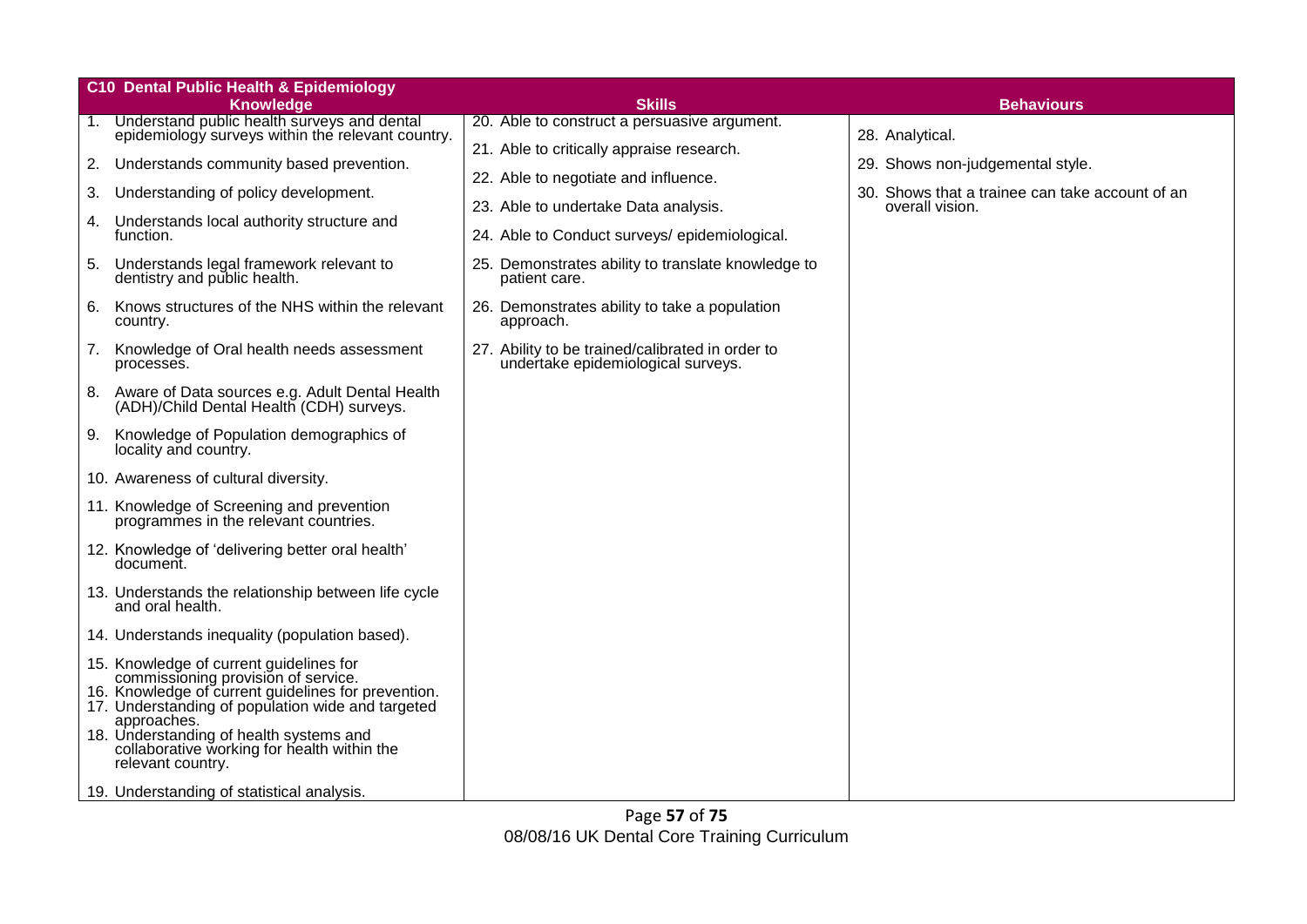## **Section 5: Assessment of Dental Core Trainees**

### 5 .1 Learning in the workplace

#### **5.1.1 The Timeline for assessments**

There are two kinds of assessment in the DCT programme:

- Those that are made of the trainee's performance in the workplace over time the formative assessment using multiple inputs over the training placement to evidence progress and competence. These are specific to the needs of the trainee and the placement.
- The summative assessments made at defined time points during training and reviewed by a formal process which is consistently applied across all HEE local teams/Deaneries against a quality management framework.

This brief description highlights the key steps and expected timeline.

- **The Initial Appraisal meeting** with the Educational Supervisor is a key meeting and discussion which underpins the process of training. This should take place as soon as possible after the start of the placement and certainly within the first month. The meeting should result in a clear learning agreement and PDP with SMART objectives
- **The early review meeting** with the Educational Supervisor should take place at 3 months after the start of training and should use the trainees PDP, Portfolio and objectives as a framework to assess progress made in the first three months.
- **The Interim Review of Competence Progression (RCP)** at 6 months is a summative assessment of all the evidence accumulated to date and allows a decision to be made regarding progress of the trainee at that point.
- **The end of placement review (Final)** will take place at or around the tenth month of training and will result in a Certificate of Achievement following a summative assessment of all the evidence of progress during the placement.
- **The Certificate of Achievement (Outcomes of DCT1, 2 and 3)** At the end of each Dental Core Training year trainees will receive a Certificate of Achievement which is formal acknowledgement of the trainee's attainments during their training. The certificate will list the specified outcomes that have been met and define the areas of development for outcomes that were specified in the learning agreement but not yet acquired during this year of training. Outcomes that were planned but not achieved through lack of opportunity rather than lack of competence will also be identified.

#### **5.1.2. Assessments in the workplace**

Trainees will need to complete an early stage self-assessment at the start of their placement, which will support them in constructing an effective and realistic PDP. This will form the basis of the initial appraisal meeting with the educational supervisor.

Over the duration of the placement, trainees should accumulate at least 24 SLEs in each 12 month period. These must be varied according to the learning opportunities outlined above and should capture the breadth of training experiences. The assessments should be of different types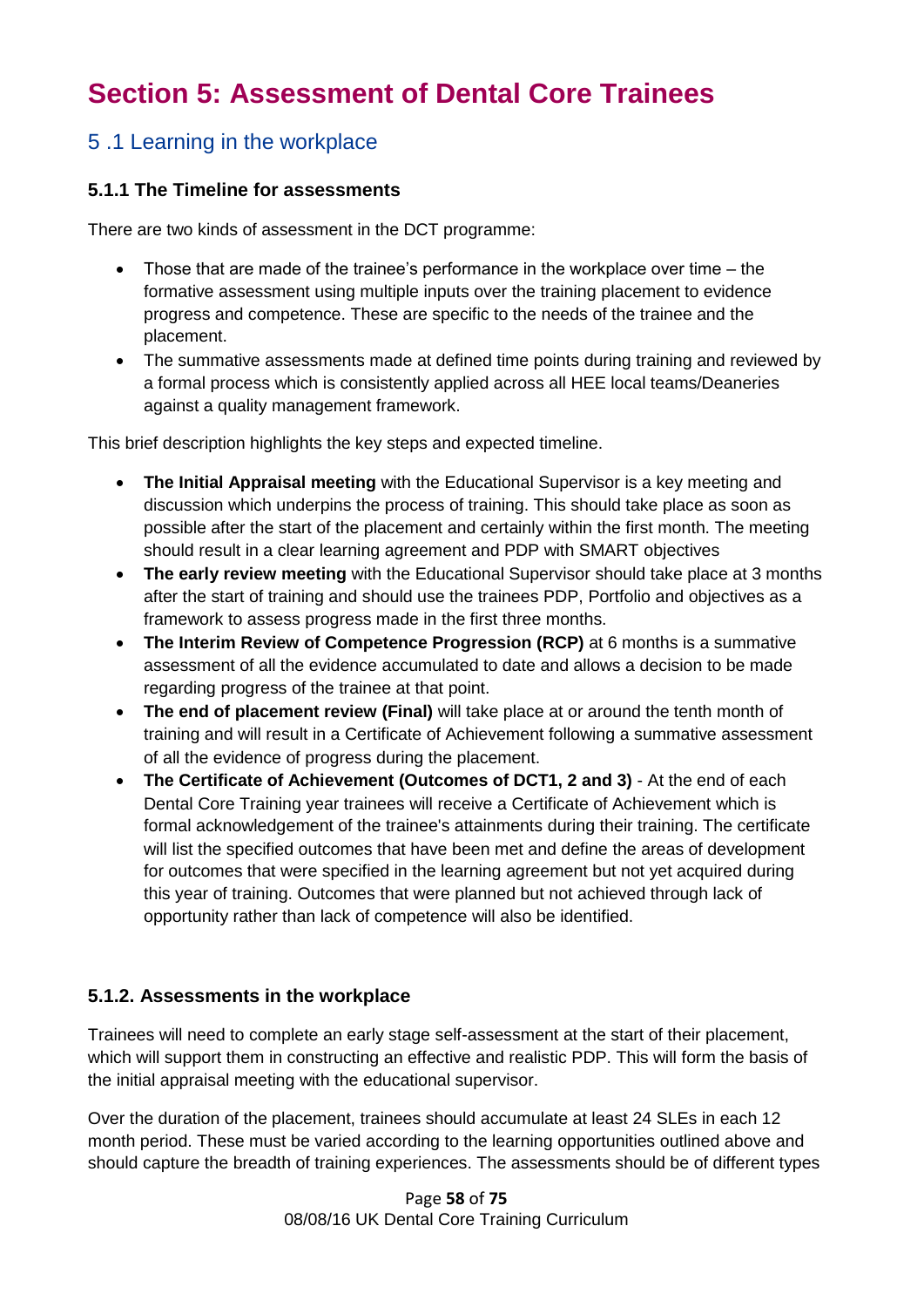for example (Clinical Based Discussion, mini Clinical Evaluation exercise, Direct Observation Procedure and patient questionnaires) and should be undertaken with as many different trainers as is practical. Trainees and trainers should work together to ensure these are accumulated throughout the period of training and not bunched together prior to RCP review. A minimum of one multi source feedback would be expected to be undertaken in the last 6 months of each DCT training year. A SLE related to developing the learning of others would also be expected.

Trainees should not simply complete 24 assessments as a tick box exercise. In order to gain the best learning and development from each post, trainees should expect to carry out a MINIMUM of 24 assessments and trainers should encourage them to exceed this figure significantly during a 12 month period when opportunities arise. This will inevitably strengthen the final record of attainments within the Certificate of Achievement at the end of the training placement.

#### **5.1.3. Review of competence progression (RCP)**

RCP represents a formal process by which a panel assesses evidence provided by the trainee relating to his/her progress in the training programme and makes judgements on progress against the expected learning outcomes of DCT.

The RCP process is applicable to all trainees and is aimed at ensuring that the required competences are being gained at an appropriate rate and through appropriate experience.

The reviews are not in themselves a means or tool of assessment but have been designed to:

- provide a means whereby the evidence of the outcome of formal assessment (e.g. SLEs and other assessment strategies) is coordinated and recorded to provide a coherent record of a trainee's progress
- make judgements about the competences acquired by a trainee at the relevant level, provided adequate documentation has been presented
- make recommendations about the development of further competencies during the remainder of that year of the training programme (Interim RCP panel)
- provide a final statement of the trainee's successful attainment of the curricular competencies, areas of development and completion of the training programme. This will enable recommendations to be made regarding the trainee's future PDP and further training requirements (Final RCP panel)

A Certificate of Achievement will be awarded by the Final RCP panel which will detail the progress made and define the areas of development for outcomes set for that year of training but not yet acquired during this period of training.

There are two types of RCP Review each with its own Panel composition – an Interim Review at six months and a Final Review at ten/eleven months. Reviews may be undertaken at other times in exceptional circumstances at the request of the Training Programme Director/ Associate Dean for DCT or the trainee.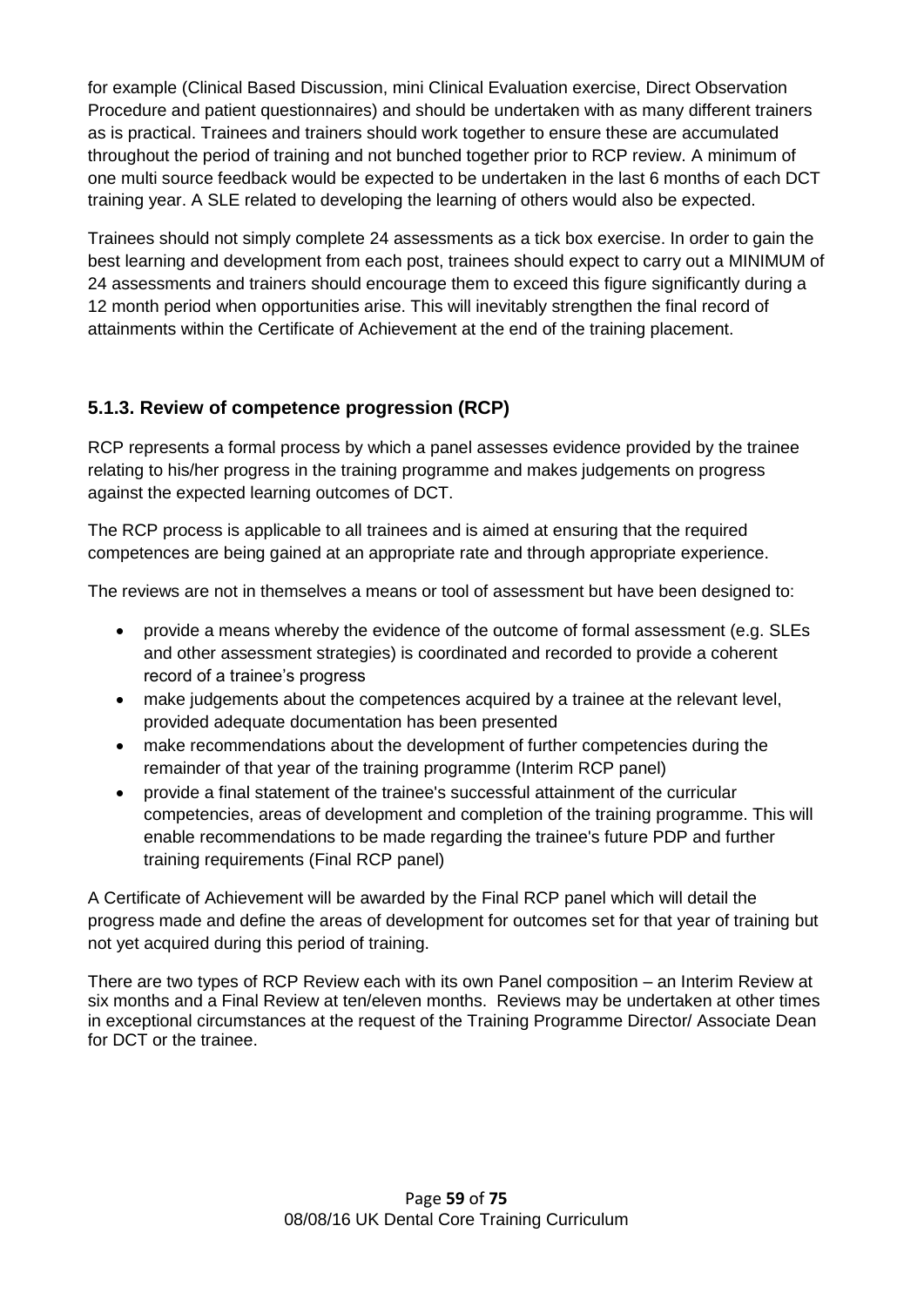#### **The RCP Panels**

The purpose of the RCP Panel is to consider and approve the adequacy of the evidence and documentation provided by the trainee which, as a minimum, must consist of a review of the trainee's educational portfolio including a structured report from the educational supervisor documenting assessments (as required by the appropriate section of the DCT curriculum) and other achievements. Evidence should also include a current PDP, CPD log, involvement in audit, multisource feedback outcomes and patient feedback.

#### **A. Interim RCP Panel**

Interim RCP Panels will have a local composition and should consist of at least the following **two** panel members:

- Local HEE/Deanery TPD (or equivalent) for DCT
- Senior clinical trainer from the same Deanery**/** HEE local team
- Educational Supervisor from the trainee's programme in attendance where practical

#### **B. Final RCP Panel**

Final RCP Panels should have an element of externality and should consist of at least **three** of the following four panel members:

- HEE local team/Deanery Training Programme Director (TPD) (or equivalent) for DCT
- Senior clinical trainer from the same Deanery/HEE local team
- TPD/Lead for DCT or equivalent from another HEE local team/Deanery
- Lay member
- Educational Supervisor from the trainee's programme in attendance where practical

All members of RCP panels (including the lay member and those acting as external members) must be trained in equality and diversity issues and in the RCP process. This training should be kept-up-to date and should be refreshed every three years.

#### **How the RCP Panels work**

RCP Panels will be convened by the HEE local team/Deanery and will normally be chaired by the HEE local team/Deanery TPD (or equivalent) for DCT.

The RCP Panels will review and assess the evidence which should be provided by the trainee at least 2 weeks in advance of the RCP Panel meeting. Outcomes and recommendations will be recorded on the appropriate RCP Panel Outcome Form. In the case of the Final RCP Panel a Certificate of Achievement will be issued if appropriate.

If the trainee has supplied incomplete or no information, the RCP panel will be unable to make any statement about progress or otherwise. If this occurs, the trainee should be given the opportunity to supply the panel with the required documentation by a designated date.

Once the required documentation has been received, the panel may then consider it and issue an appropriate outcome. This should take place "virtually" if practicable. Alternatively, if no information is subsequently provided a Certificate of Achievement may not be awarded.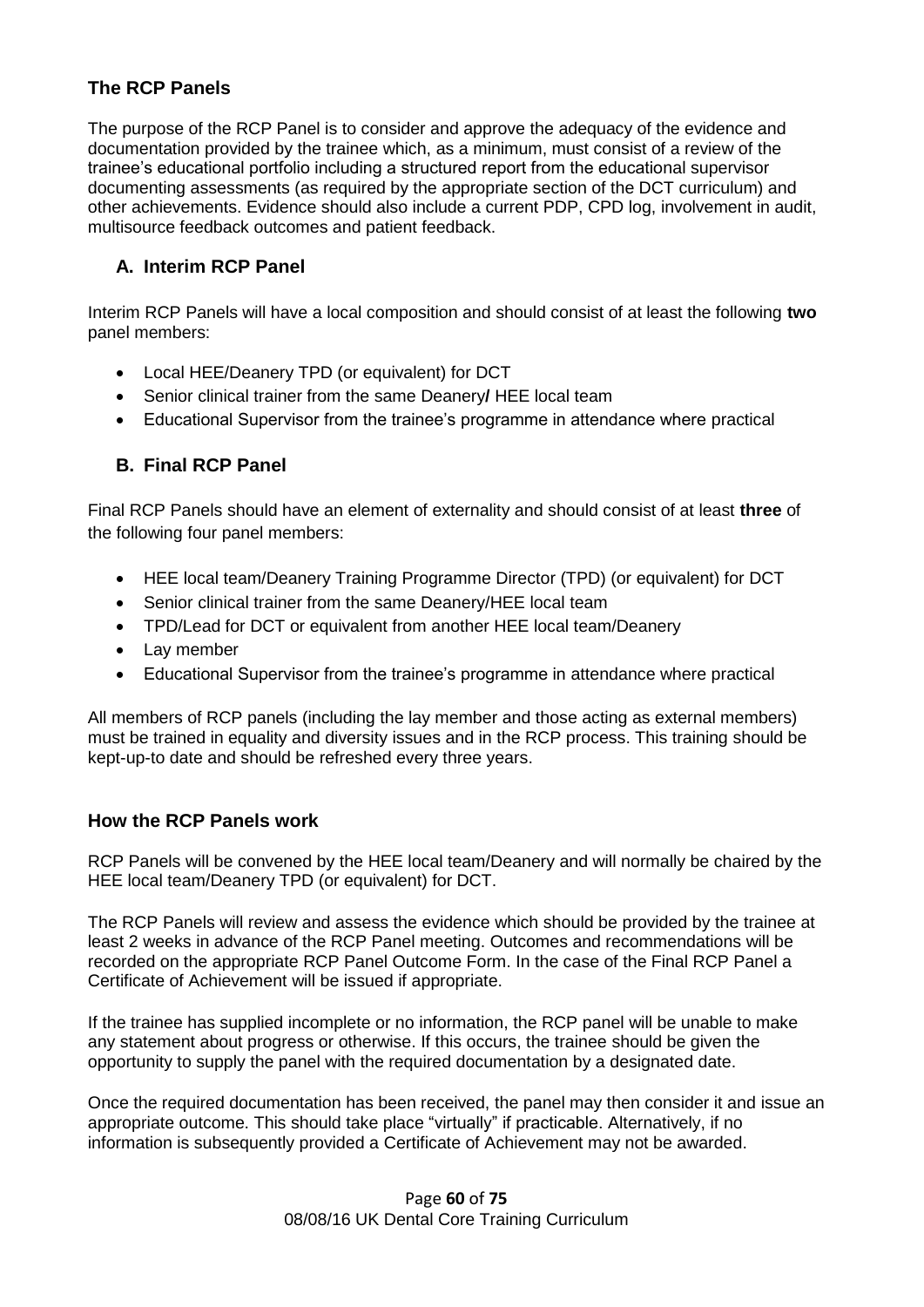Trainees should **not** normally attend the RCP Panel review but should receive feedback from HEE/Deanery TPD (or equivalent) for DCT as soon as is practicable.

Trainees may also request the opportunity to meet with the panel chair or panel representative after the review has been completed to discuss any recommendations for further development and training in the future.

For operational purposes a panel may review trainees from more than one training location at a sitting.

#### **Evidence for RCP Panels**

The following evidence may be appropriate for a trainee to provide to an RCP Panel for review:

- Educational portfolio
- Structured Educational Supervisor report
- Trainee assessment form
- Clinical activity log
- Audit activity
- Evidence of completed SLEs
- Teaching and research involvement
- Personal Development Plan (PDP)
- Continuing Professional Development (CPD) log
- Multi-source feedback (for the Final RCP review)
- Patient feedback (for the Final RCP review)
- Trainee Assessment form

#### **RCP Indicative Outcomes within DCT**

Interim Review Panels may record the following Outcomes:

| 1. | Predefined competencies being demonstrated at an appropriate rate                                                                                                                  |
|----|------------------------------------------------------------------------------------------------------------------------------------------------------------------------------------|
| 2. | Development required with specific recommendations regarding the development of<br>further competencies during the remainder of that year of the training programme being<br>made. |
| 5. | Incomplete evidence provided                                                                                                                                                       |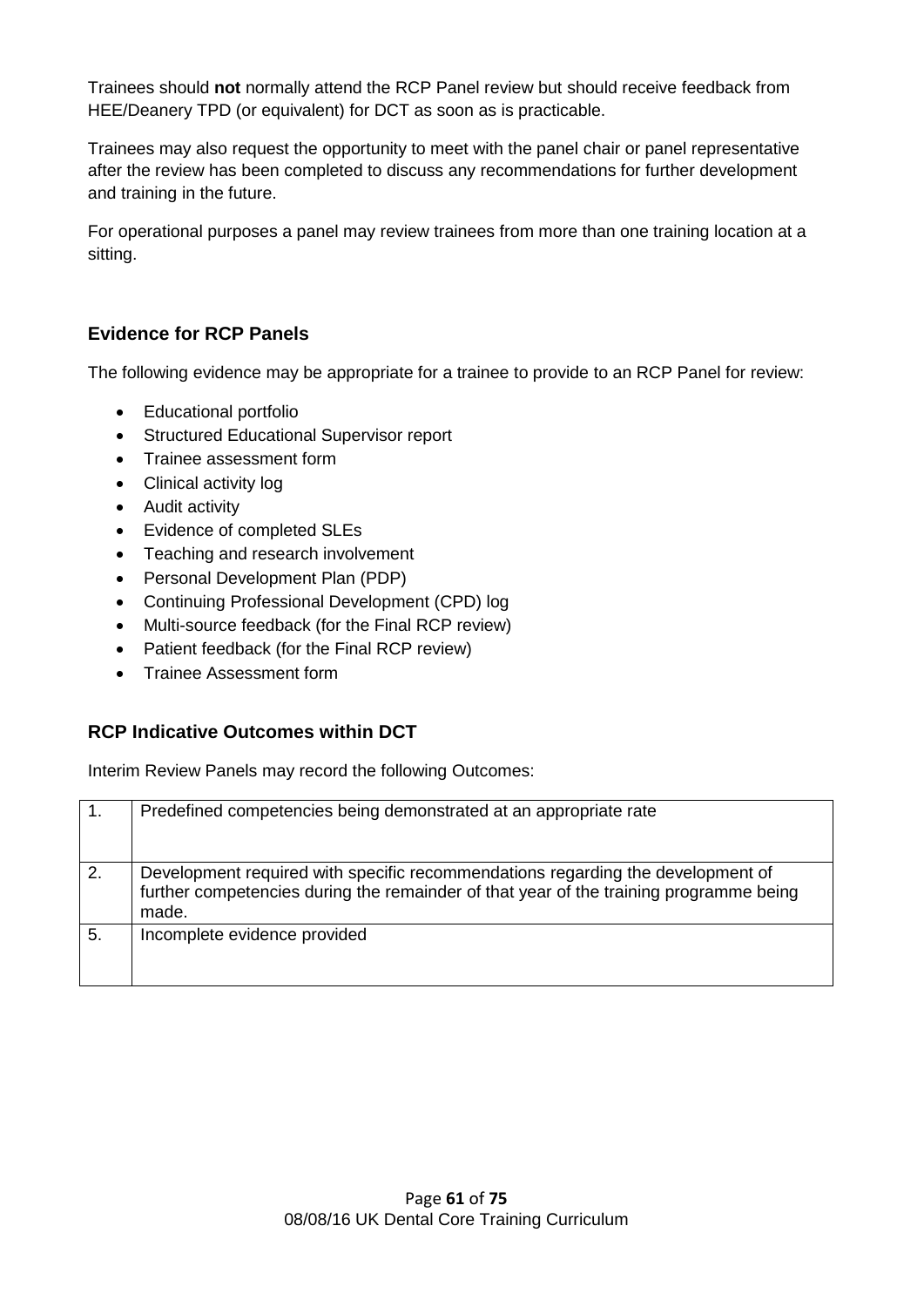Final Review Panels may record the following Outcomes:

|    | Predefined competencies successfully demonstrated                                         |
|----|-------------------------------------------------------------------------------------------|
|    |                                                                                           |
|    |                                                                                           |
| 2. | Development required with specific recommendations regarding competencies that were       |
|    |                                                                                           |
|    | specified in the original learning agreement but not yet demonstrated during this year of |
|    |                                                                                           |
|    | training.                                                                                 |
| 5. | Incomplete evidence provided                                                              |
|    |                                                                                           |
|    |                                                                                           |

#### **Benchmark for the successful completion of a DCT placement**

- Completion of a minimum of 24 SLEs
- Completion of a clinical governance/quality improvement project (e.g. audit)
- Submission of a current PDP and progress against that PDP.
- Study Day attendance record and CPD log which is appropriate for GDC requirements
- Completed MSF
- Evidence of satisfactory patient feedback
- Evidence of formal sign-off of the trainee's period of training by the Educational **Supervisor**

#### **5.1.4. Additional progress checks**

In addition to the expected formal and documented meetings between trainee and supervisor, it is likely that in most placements there will also be informal "catch up" discussions over the placement between trainee and supervisor. This type of meeting is to be encouraged, as it allows for a more in depth understanding of trainees needs and is often a useful way to discuss issues such as career plans and aspirations.

Some of the Workplace based assessments (particularly CBD and Peer Assessment Tool (PAT) / Multi Source Feedback (MSF)) will generate a meeting for discussion with the supervisor and again are a useful opportunity to touch base on the broader aspects of progress as well as completing the SLE that is the trigger for the meeting.

#### **5.1.5. Responsibility**

Overall, the expectation of trainees is that they will drive their training against an agreed set of objectives and timeline in order to maximise their training opportunities and development. Clinical Supervisors, Educational Supervisors and members of the Deanery teams all have a role, but the primary responsibility for training progression sits with the individual trainee. Similarly, it will be expected that the trainee is able to adequately evidence outcomes against the agreed areas of the DCT curriculum at each of the formal reviews in the timeline.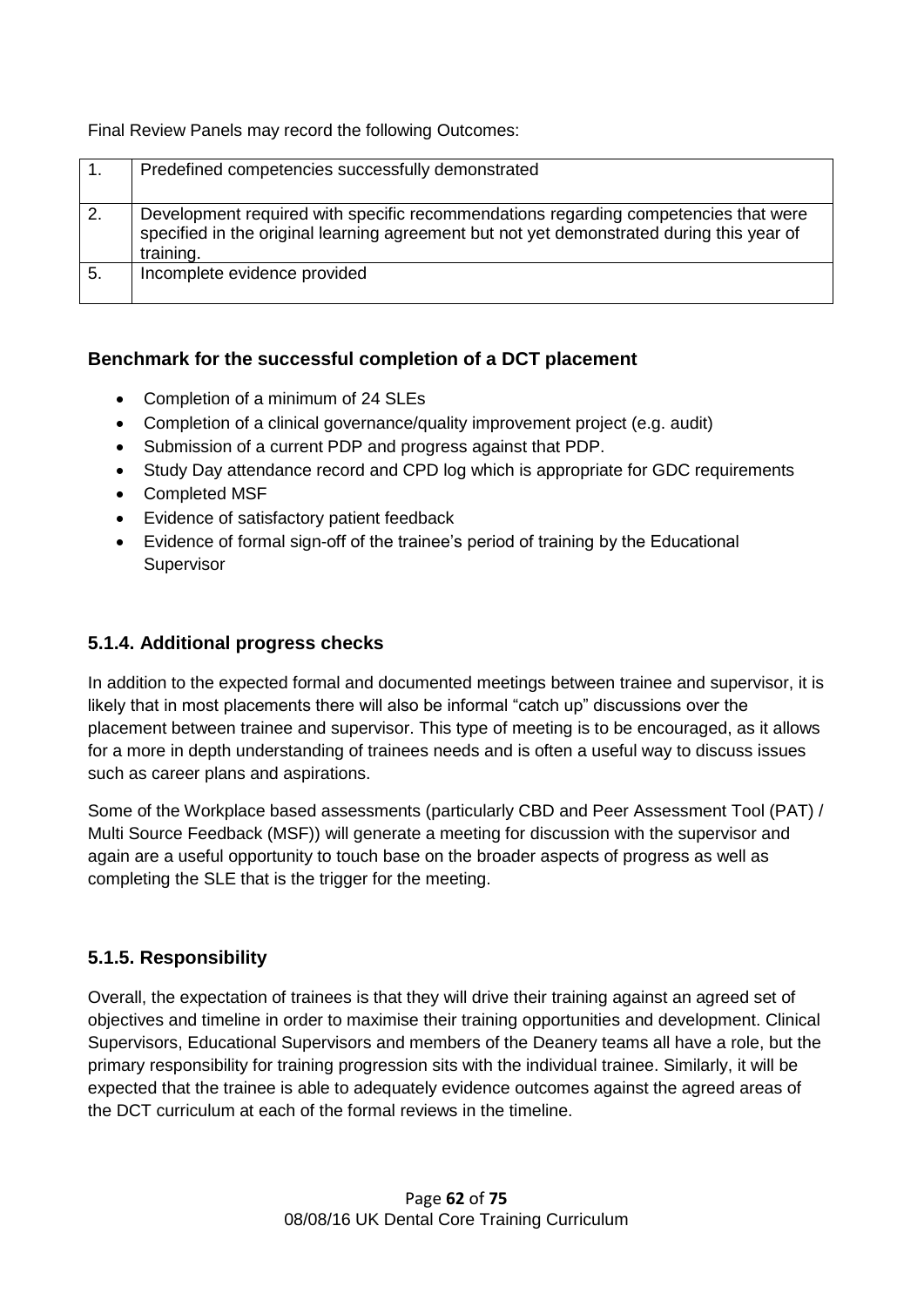## 5.2 Mandatory outcomes for DCT training with links to assessment types

| <b>Overarching outcomes</b>                                  | <b>Evidence</b>                     | <b>AII DCTs</b>                                                                                                                                                                                                                                                                                                                                                                                                                                                                                                                                                                                                                                   | <b>DCT 2/3</b>                                                                                                                                  |  |  |  |
|--------------------------------------------------------------|-------------------------------------|---------------------------------------------------------------------------------------------------------------------------------------------------------------------------------------------------------------------------------------------------------------------------------------------------------------------------------------------------------------------------------------------------------------------------------------------------------------------------------------------------------------------------------------------------------------------------------------------------------------------------------------------------|-------------------------------------------------------------------------------------------------------------------------------------------------|--|--|--|
|                                                              | 1. Professional behaviour and trust |                                                                                                                                                                                                                                                                                                                                                                                                                                                                                                                                                                                                                                                   |                                                                                                                                                 |  |  |  |
| 1.1 Acts professionally                                      | TAB, Mini CEX,<br><b>DOPS</b>       | Acts with professionalism in the workplace and in<br>$\bullet$<br>interactions with patients, their carers and relatives and<br>colleagues<br>Demonstrates punctuality and organisational skills<br>Participates actively in all aspects of training<br>$\bullet$<br>Works in partnership with others in an open and<br>$\bullet$<br>transparent manner, treats people as individuals and<br>respects their perspective/views on their own treatment<br>Deals with underperformance by colleagues<br>Takes personal responsibility for and is able to justify<br>٠<br>decisions and actions                                                       | Deals increasingly independently with queries from<br>patients and relatives                                                                    |  |  |  |
| 1.2 Delivers patient-<br>centred care and<br>maintains trust | Mini CEX,<br><b>DOPS</b>            | Prioritises the needs of patients above personal<br>$\bullet$<br>convenience without compromising personal safety or<br>safety of others<br>Ensures continuity of patient care is established and<br>that this is communicated clearly to patients and<br>relevant colleagues<br>Ensures that patients are an integral part of the<br>decision making of their care<br>Breaks bad news to patients or carer/relative effectively<br>٠<br>and compassionately and provides support, where<br>appropriate.<br>Recognises where patient's capacity is impaired and<br>$\bullet$<br>takes appropriate action in less straightforward<br>circumstances | Demonstrates increasing ability and effectiveness in<br>communicating more complicated information in<br>increasingly challenging circumstances |  |  |  |
| 1.3 Behaves in<br>accordance with ethical                    | TAB, Mini CEX,<br><b>DOPS</b>       | Practises in accordance with General Dental Council                                                                                                                                                                                                                                                                                                                                                                                                                                                                                                                                                                                               | Increases the breadth of procedures for which consent is                                                                                        |  |  |  |
| and legal requirements                                       |                                     | Standards for the Dental Team<br>Complies with all statutory regulatory and employment<br>$\bullet$                                                                                                                                                                                                                                                                                                                                                                                                                                                                                                                                               | taken                                                                                                                                           |  |  |  |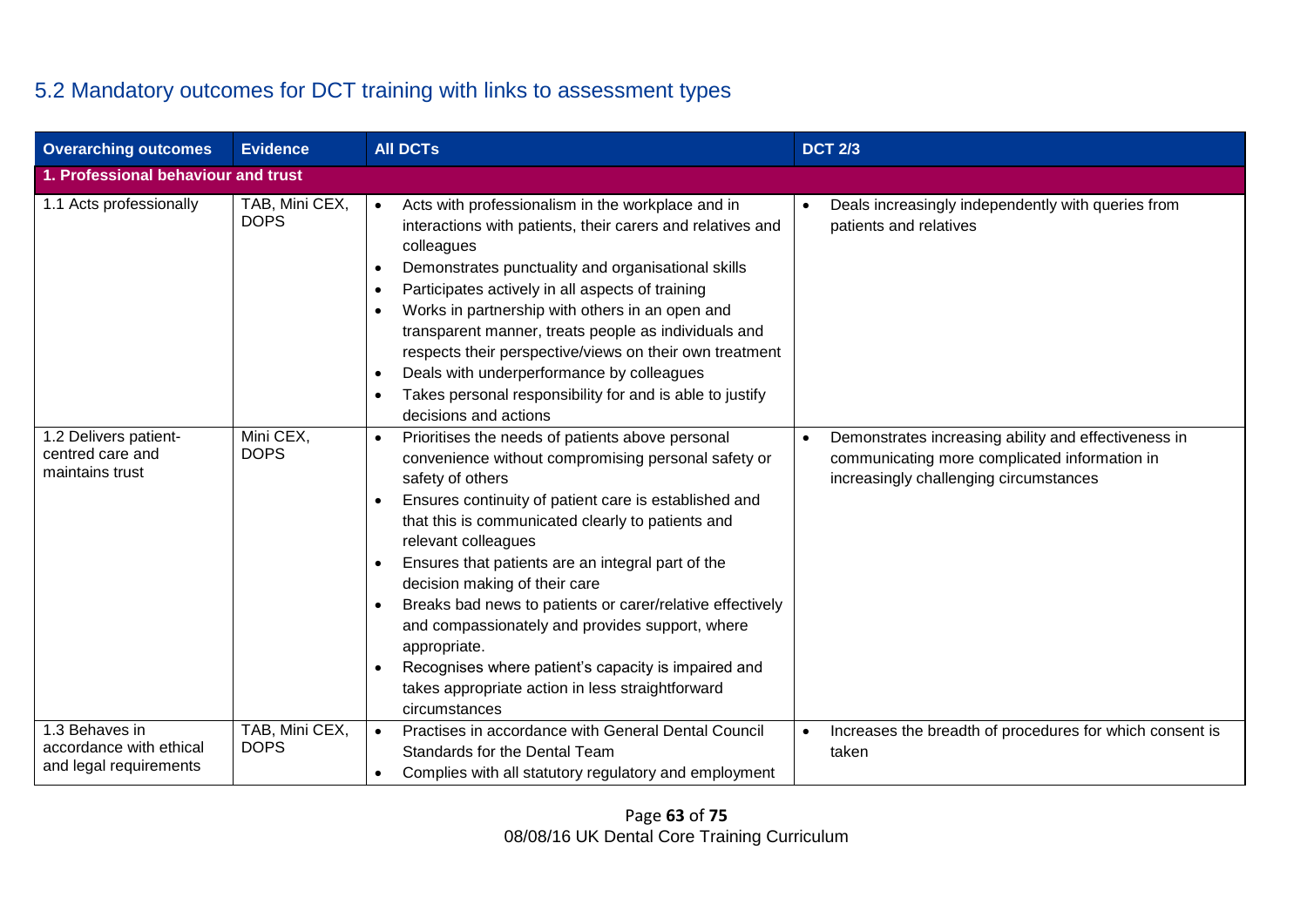| <b>Overarching outcomes</b>                        | <b>Evidence</b>          | <b>AII DCTs</b>                                                                                                                                                                                                                                                                                                                                                                                                                                                                                                                                                                                                                                                | <b>DCT 2/3</b>                                                                          |
|----------------------------------------------------|--------------------------|----------------------------------------------------------------------------------------------------------------------------------------------------------------------------------------------------------------------------------------------------------------------------------------------------------------------------------------------------------------------------------------------------------------------------------------------------------------------------------------------------------------------------------------------------------------------------------------------------------------------------------------------------------------|-----------------------------------------------------------------------------------------|
| 1.4 Keeps practice up to<br>date with learning and | Clinical teacher<br>form | requirements of a dental professional<br>Protects confidentiality of patient information<br>$\bullet$<br>Recognises many organisations and bodies that are<br>involved in dental education and the regulation of<br>dentistry<br>Obtains consent as appropriate in accordance with<br>professional, legal and employers requirements<br>Understands the relevant legal basis on which<br>$\bullet$<br>consenting practice is currently based<br>Knows how to safeguard/protect children, young adults<br>$\bullet$<br>and vulnerable adults according to legislation<br>Engages with learning opportunities with colleagues<br>$\bullet$<br>and peers/students | Delivers presentations at Regional/National/International<br>$\bullet$<br>meetings      |
| teaching                                           |                          | Participates in the assessment of healthcare<br>$\bullet$<br>professionals and provides constructive feedback<br>Reflects on feedback from learners and supervisors to<br>improve own teaching and training skills                                                                                                                                                                                                                                                                                                                                                                                                                                             | Makes contributions to peer reviewed publications or<br>$\bullet$<br>research projects  |
| 1.5 Engages in career<br>planning                  | PDP, CPD<br>evidence     | Maintains personal development e-portfolio by<br>$\bullet$<br>recording learning needs and personal reflection<br>including career development and planning<br>Complies with GDC requirements for Continuing<br>Professional Development (CPD)                                                                                                                                                                                                                                                                                                                                                                                                                 | Recognises personal learning needs, addresses these<br>proactively and sets SMART goals |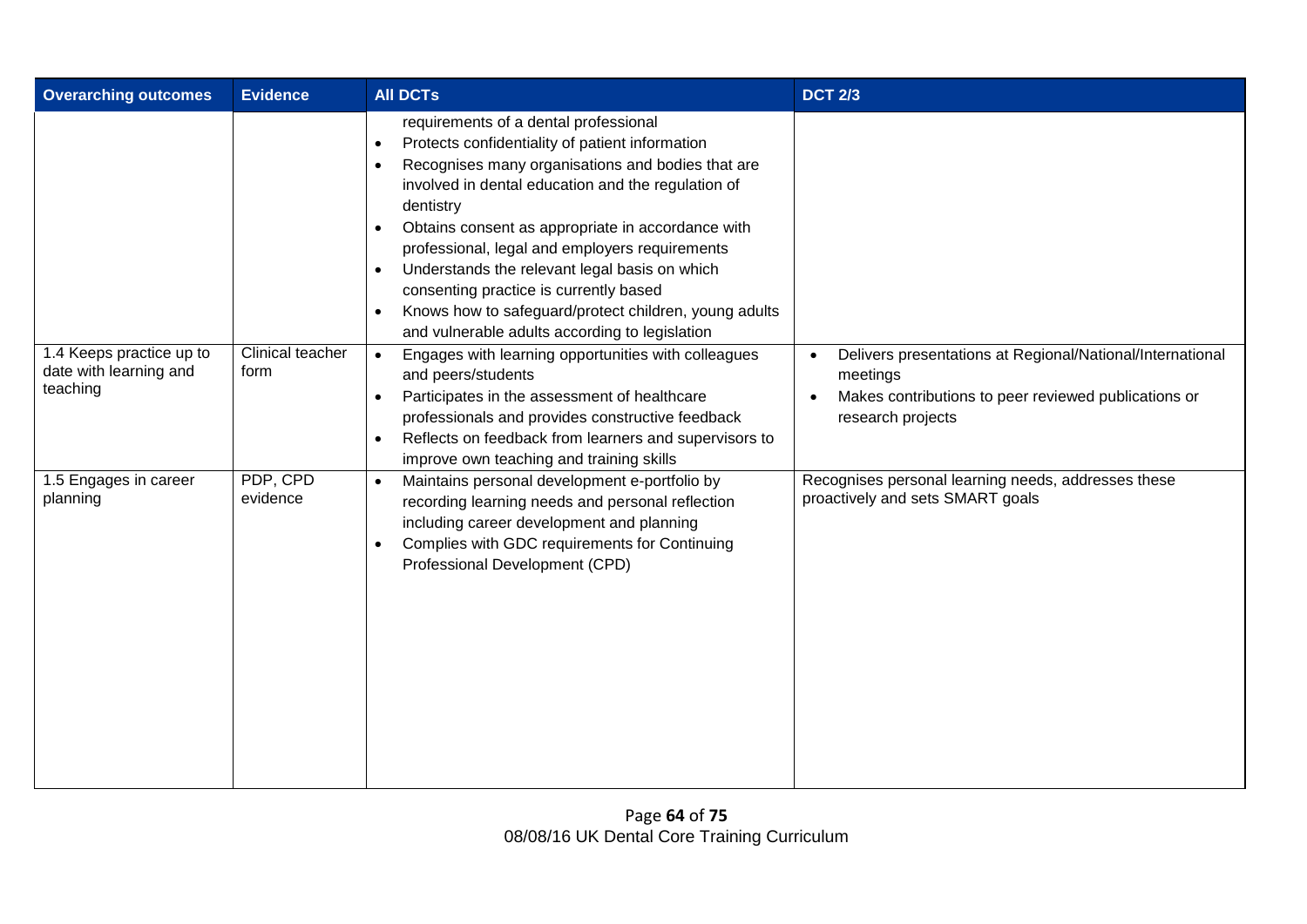| <b>Overarching outcomes</b>                          | <b>Evidence</b>                               | <b>AII DCTs</b>                                                                                                                                                                                                                                                                                                                                                                                                                                                                                                                                                            | <b>DCT 2/3</b>                                                                                                                                                                                                                                                         |  |  |  |  |
|------------------------------------------------------|-----------------------------------------------|----------------------------------------------------------------------------------------------------------------------------------------------------------------------------------------------------------------------------------------------------------------------------------------------------------------------------------------------------------------------------------------------------------------------------------------------------------------------------------------------------------------------------------------------------------------------------|------------------------------------------------------------------------------------------------------------------------------------------------------------------------------------------------------------------------------------------------------------------------|--|--|--|--|
|                                                      | 2. Communication, team working and leadership |                                                                                                                                                                                                                                                                                                                                                                                                                                                                                                                                                                            |                                                                                                                                                                                                                                                                        |  |  |  |  |
| 2.1 Communicates clearly<br>in a variety of settings | TAB, Mini CEX,<br><b>DOPS</b>                 | Communicates in an appropriate and effective manner<br>$\bullet$<br>and develops these skills (verbal, non-verbal, written<br>and electronic methods)<br>Demonstrates empathy and understanding when<br>communicating with others and dealing with<br>straightforward queries from patients, their carers and<br>relatives.<br>Demonstrates understanding of barriers to<br>communication.<br>Discusses with patients in an empathic manner, how<br>their expectations may or may not, be met<br>Uses a systematic approach to evaluate a patient's<br>$\bullet$<br>wishes | Deals independently with queries from patients and<br>relatives and other staff<br>Works with patients and colleagues to develop sustainable<br>individual care plans to manage patients' maxillofacial, oral<br>and dental treatment needs                            |  |  |  |  |
| 2.1 Works effectively as a<br>team member            | TAB, CBD                                      | Displays understanding of personal role within their<br>$\bullet$<br>team including supporting the team leader and listening<br>to the views of other healthcare professionals<br>Liaises with other dental care professionals<br>$\bullet$                                                                                                                                                                                                                                                                                                                                | Organises and allocates or receives work within their<br>$\bullet$<br>clinical team to optimise effectiveness                                                                                                                                                          |  |  |  |  |
| 2.2 Demonstrates<br>leadership skills                | <b>TAB</b>                                    | Acts as a role model and where appropriate a leader<br>$\bullet$<br>for students and other junior dentists, and assists and<br>educates colleagues including DCPs<br>Demonstrates a leadership role within the team in<br>$\bullet$<br>certain clinical situations, e.g. when supporting dental<br>students on clinics                                                                                                                                                                                                                                                     | Make decisions when dealing with complex situations.<br>$\bullet$<br>Delegates where appropriate and follow this through<br>$\bullet$<br>Demonstrates extended leadership role within the team by<br>$\bullet$<br>making decisions and dealing with complex situations |  |  |  |  |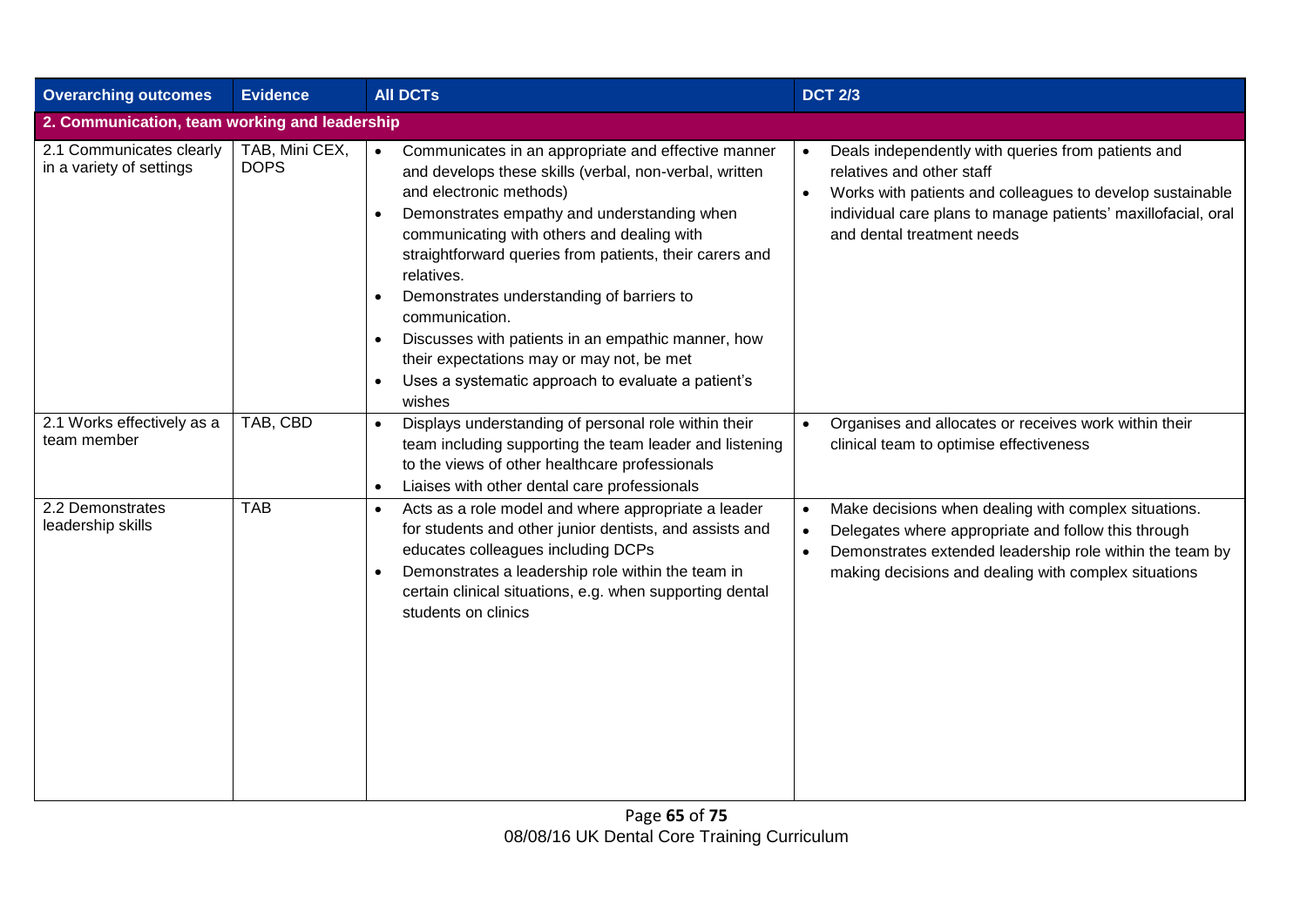| <b>Overarching outcomes</b>                                             | <b>Evidence</b>                | <b>AII DCTs</b>                                                                                                                                                                                                                                                                                                                                                       | <b>DCT 2/3</b>                                                                                                                                                                                                                                                                                                                        |  |  |  |  |
|-------------------------------------------------------------------------|--------------------------------|-----------------------------------------------------------------------------------------------------------------------------------------------------------------------------------------------------------------------------------------------------------------------------------------------------------------------------------------------------------------------|---------------------------------------------------------------------------------------------------------------------------------------------------------------------------------------------------------------------------------------------------------------------------------------------------------------------------------------|--|--|--|--|
|                                                                         | 3. Clinical safety and quality |                                                                                                                                                                                                                                                                                                                                                                       |                                                                                                                                                                                                                                                                                                                                       |  |  |  |  |
| 3.1 Recognises and<br>works within limits of<br>professional competence | TAB, CBD                       | Demonstrates resilience and perseverance when faced<br>with challenges<br>Delegates tasks appropriately and ensures they are<br>completed<br>Knows when to seek help and when to refer<br>$\bullet$<br>Deals with challenges and seeks advice when<br>necessary                                                                                                       | Shows an understanding on how to deal with challenges<br>$\bullet$<br>and seek assistance in a timely manner<br>Delegates tasks and ensures that they are completed on<br>$\bullet$<br>time and to the required standard<br>Organises handover and task allocation, anticipating<br>$\bullet$<br>problems for the next clinical team. |  |  |  |  |
| 3.2 Makes patient safety a<br>priority in clinical practice             | TAB, CBD                       | Delivers high quality care in accordance with<br>local/national guidelines<br>Recognises situations which might lead to complaint or<br>dissatisfaction.<br>Apologises for errors and takes steps to<br>prevent/minimise impact.<br>Recognises that fatigue and health problems in<br>$\bullet$<br>healthcare workers (including self) can compromise<br>patient care | Recognises fatigue/stress/illness in members of the clinical<br>team and seeks senior guidance to reduce this.                                                                                                                                                                                                                        |  |  |  |  |
| 3.3 Contributes to quality<br>improvement                               | Audit/QI form                  | Undertakes clinical audit, significant event analysis<br>$\bullet$<br>and/or peer review.                                                                                                                                                                                                                                                                             | Manages, analyses and presents at least one quality<br>improvement project and uses the results to improve<br>patient care.                                                                                                                                                                                                           |  |  |  |  |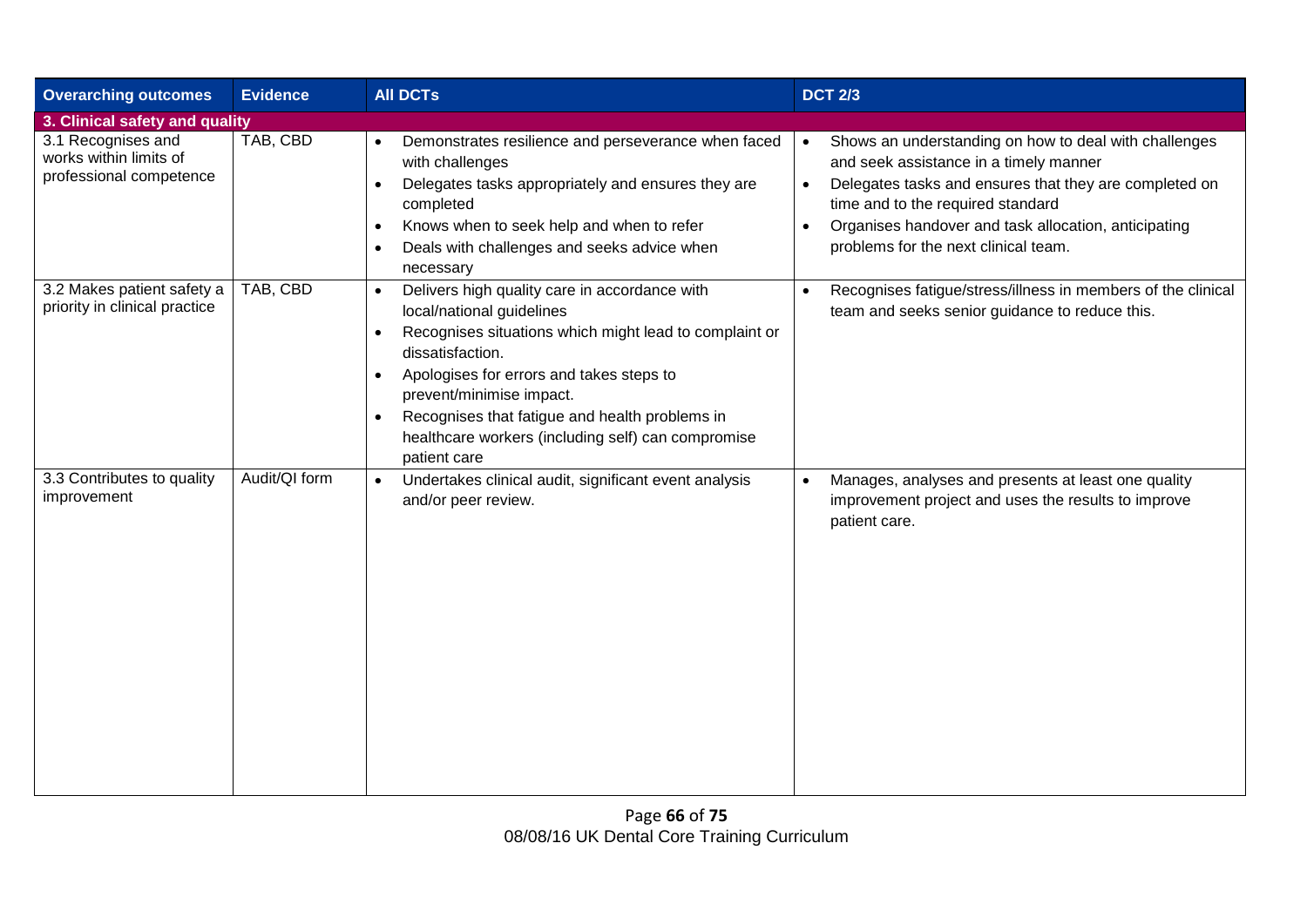| <b>Overarching outcomes</b>                                                  | <b>Evidence</b>        | <b>AII DCTs</b>                                                                                                                                                                                                                                                                                                                             | <b>DCT 2/3</b> |
|------------------------------------------------------------------------------|------------------------|---------------------------------------------------------------------------------------------------------------------------------------------------------------------------------------------------------------------------------------------------------------------------------------------------------------------------------------------|----------------|
| <b>4. Clinical Care</b>                                                      |                        |                                                                                                                                                                                                                                                                                                                                             |                |
| 4.1 Obtains history and<br>performs clinical<br>examination                  | CBD, DOPS,<br>Mini CEX | Obtains accurate patient history using all relevant<br>$\bullet$<br>sources of information including carers/family<br>Utilises existing patient records and other sources of<br>$\bullet$<br>evidence/information<br>Performs clinical examination of orofacial region<br>including cranial nerves                                          |                |
| 4.2 Requests relevant<br>investigations/special<br>tests and acts on them    | CBD, DOPS,<br>Mini CEX | Explains to patients the risks, possible outcomes and<br>$\bullet$<br>implications of investigation results and gains informed<br>consent<br>Understands diagnostic limitations of and<br>contraindications to common investigations<br>Requests and interprets necessary investigations to<br>confirm diagnosis                            |                |
| 4.3 Formulates differential<br>diagnosis and<br>treatment/management<br>plan | CBD, DOPS,<br>Mini CEX | Determines and documents differential diagnosis and<br>$\bullet$<br>establishes a problem list<br>Prioritises actions on the basis of the differential<br>$\bullet$<br>diagnosis and clinical risks<br>Communicates treatment/management plan as<br>appropriate                                                                             |                |
| 4.4 Prescribes safely                                                        | CBD, DOPS,<br>Mini CEX | Prescribes medicines correctly and accurately<br>$\bullet$<br>Prescribes safely for different patient groups<br>$\bullet$                                                                                                                                                                                                                   |                |
| 4.5 Performs clinical<br>procedures safely                                   | DOPS, CBD              | Explains the procedure to patients, including possible<br>$\bullet$<br>complications, and gains valid informed consent<br>Prescribes and/or administers appropriate analgesia<br>where relevant<br>Recognises, records and undertakes emergency<br>management of common dental conditions<br>Safely disposes of equipment, including sharps |                |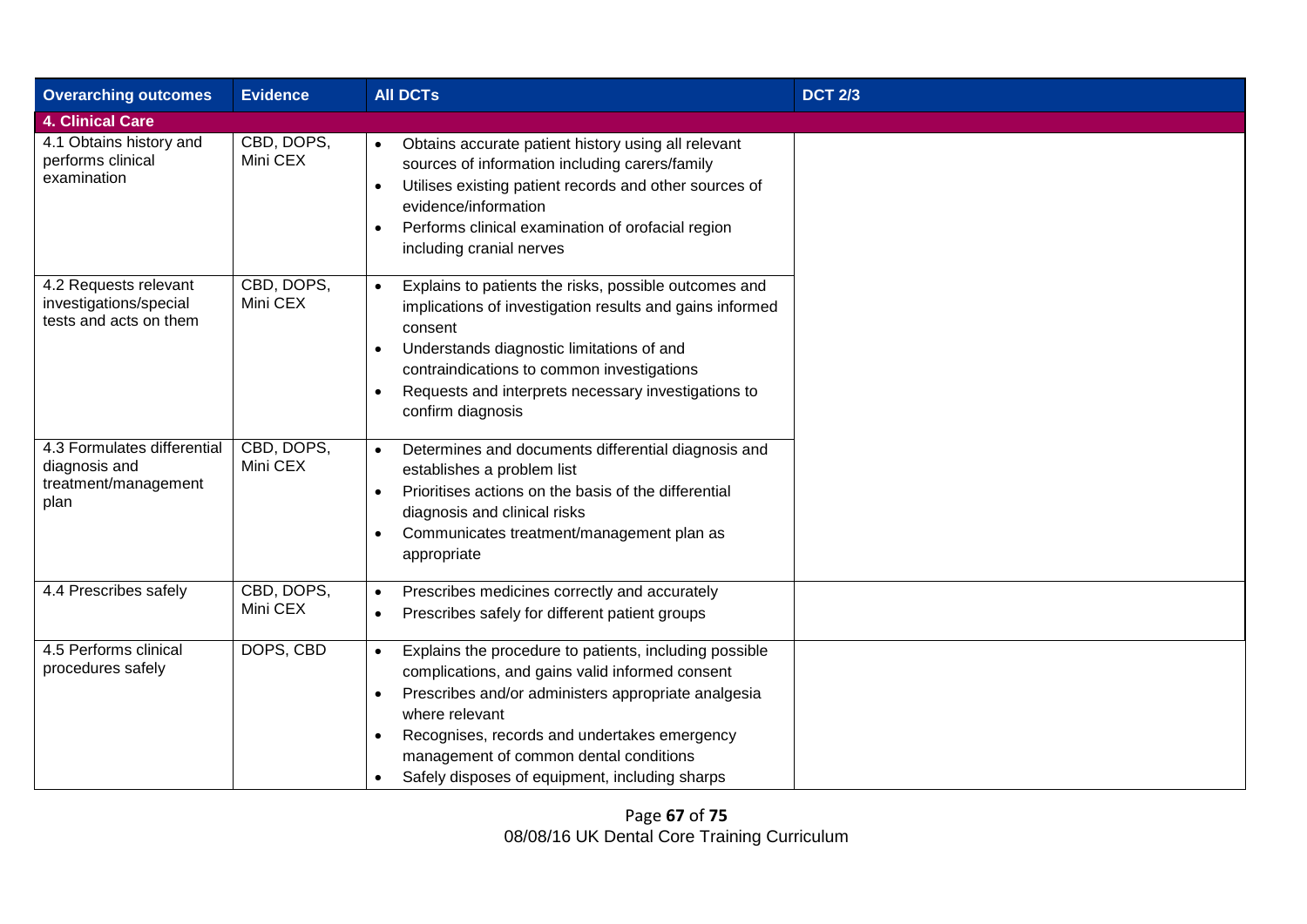| <b>Overarching outcomes</b>                       | <b>Evidence</b>          | <b>AII DCTS</b>                                                                                                                                                                                                                                                                                     | <b>DCT 2/3</b> |
|---------------------------------------------------|--------------------------|-----------------------------------------------------------------------------------------------------------------------------------------------------------------------------------------------------------------------------------------------------------------------------------------------------|----------------|
|                                                   |                          | Documents the procedure and gives instructions for<br>appropriate aftercare                                                                                                                                                                                                                         |                |
| 4.6 Is trained in managing<br>medical emergencies | <b>ILS Certificate</b>   | Knows where resuscitation equipment is located<br>Is trained to provide immediate adult life support                                                                                                                                                                                                |                |
| 4.7 Promotes general and<br>oral health           | Mini CEX,<br><b>DOPS</b> | Provides advice about the prevention of dental caries<br>and periodontal diseases<br>Discusses with patients the role alcohol plays in dental<br>disease and traumatic injury.<br>Discusses the role smoking and tobacco products play<br>in oral health and offers brief intervention and referral |                |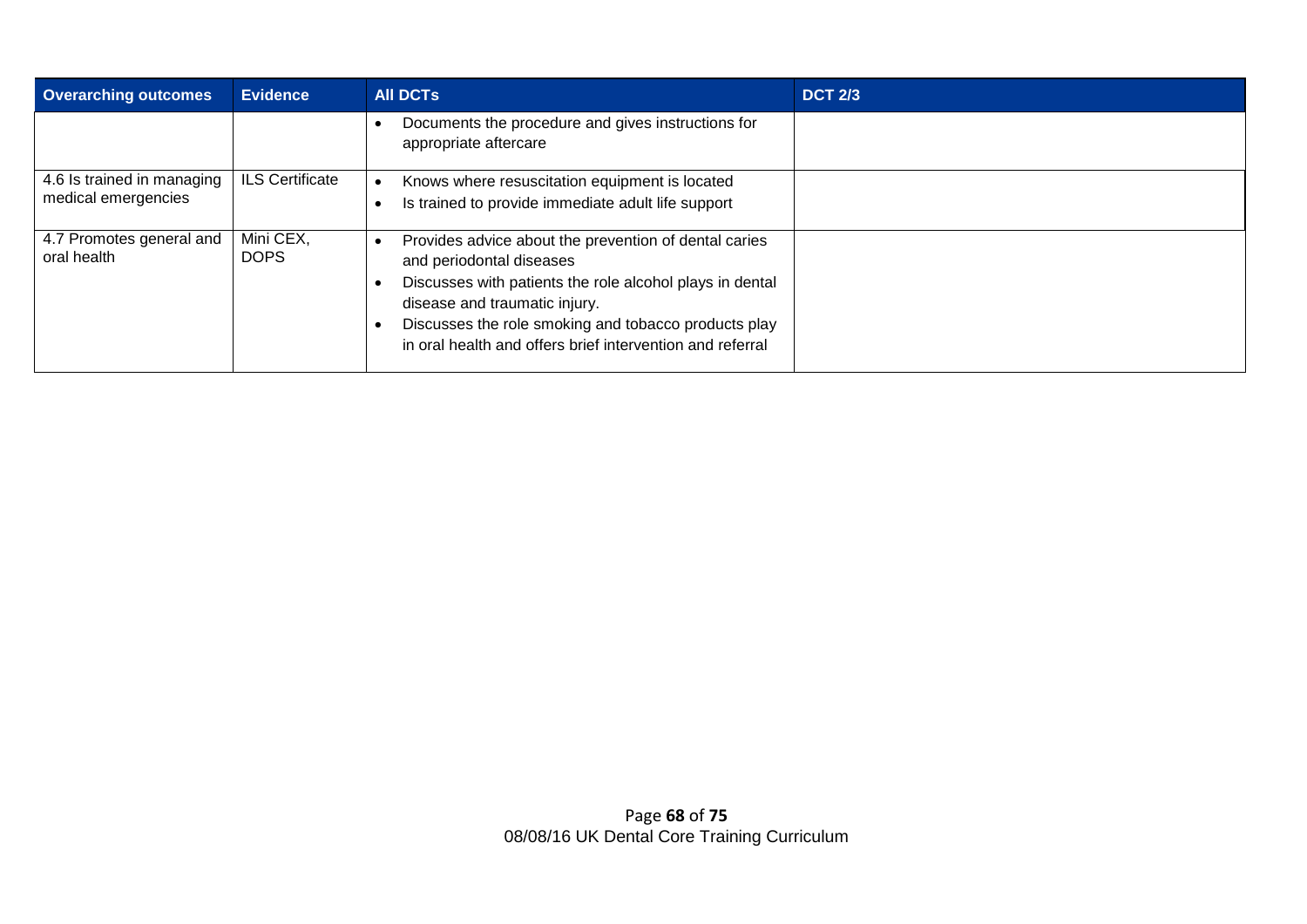## **Appendix 1**

#### **Routes Out of Dental Core Training – A selection of case studies**

#### **Introduction**

DCT is that period of voluntary postgraduate development which extends from the end of Dental Foundation Training (DFT), or equivalent, to the start of a career in general practice, specialist training, or many other possible career options. As such, it is a training period that has multiple entry points and endpoints and a varied duration of from one to three years.

The first year (DCT1) is designed to allow the recent dental graduate to build upon the knowledge, skills, attitudes and behaviours learnt and developed in dental school and dental foundation training. In addition, it gives the recent graduate the opportunity to decide upon their preferred career pathway.

The second and possibly, third year (DCT2/3) of postgraduate development and training is principally designed for those who express a keen desire to pursue dental specialty training. As such, the training is designed to be less "broad-based" than the DCT1 year; being more focused on specialty experience. It would also benefit those who aspire to become general dental practitioners with specific enhanced clinical skills.

#### **Case Studies**

Below are a number of case studies illustrating some of the common options taken by dentists leaving Dental Core Training.

#### **Case 1 – leaving after DCT1**

*"I graduated from Dental School in and started Foundation Training that September. For my second job, I wanted to return to my home so when the adverts came out at the beginning of February last year, I decided to try for Dental Core Training posts. I was offered and accepted a post in an OMFS Unit. Working there was a great experience and one I shall never forget. It also gave me time to think about my career options and to realise what I really wanted to do, which was to work in dental practice. Towards the end of my DCT1 year the opportunity came along to join a dental practice as an Associate near where I wanted to live. "* Commentary:

This illustrates a likely career outcome for many DCT1 trainees. They will return to dental practice with new knowledge and skills and enriched by their DCT1 experience.

#### **Case 2 – leaving after DCT2**

*"I did my DFT year in a practice in South London before getting one of my first-choice DCT1 job in OMFS.*

*The job really inspired me and ignited an interest in Oral Surgery. When the adverts for DCT2 posts came out, I had no hesitation in applying for all posts with an Oral Surgery focus. I was delighted to get an Oral Surgery post.*

*In this DCT2 post I have been able to complete a couple of audits and be a co-author on a case report with our two Oral Surgery Specialist Registrars. I have also applied for a couple of Oral Surgery StR posts but unfortunately didn't get short-listed. This experience made it very clear to me how competitive was entry into specialty training, at least in this discipline.* 

*Soon afterwards, a Trust Doctor post was advertised. I think having by then quite a lot of oral surgery experience helped me secure the job. It is part-time, but I have been offered two days a week working as an Associate in the practice where I did DFT. At the moment, it is the best of both worlds. I might try again for entry into specialty training in a few years' time."*

> Page **69** of **75** 08/08/16 UK Dental Core Training Curriculum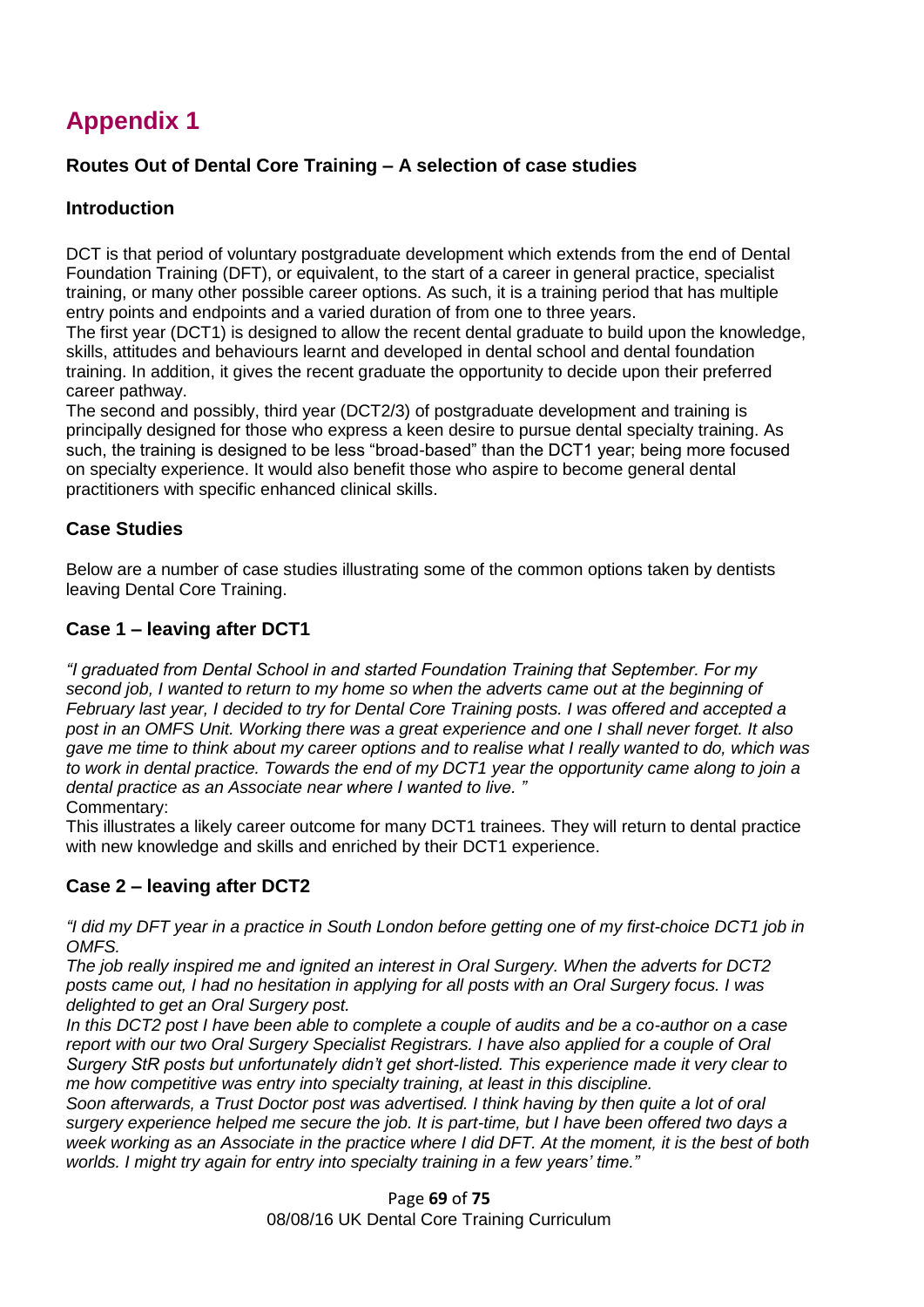Commentary: Whilst there are 13 different dental specialities recognised by the GDC, the majority have small numbers of trainees in post at any one time. It is calculated that on average per year, the number of dentists needed to enter specialty training in the UK is in the order of 100. In addition, some specialities are far more popular than others, and for these competition to enter is fierce.

This case study demonstrates that whilst this DCT2 failed to secure a place in specialty training, other employment opportunities arose for which the knowledge and experience gained from two years of core training was most beneficial to their application.

#### **Case 3 – leaving after DCT3**

*"I came into dentistry quite late. Before entering Dental School I had done a Batchelor of Science (BSc) in Health Care Sciences and worked for a couple of years in child social care. I knew from the outset from starting at dental school, I wanted to be a paediatric dentist. My Professor, who is also the specialty Training Programme Director, was very helpful in giving me advice and encouragement on what jobs to apply for and how best to prepare for applying for specialty training. One of the best tips in my DCT1 year was to study the application form for paediatric specialty training and make sure I spent the next 18 months to two years doing as much as possible to fulfil the requirements. Prior to starting specialty training, I did a DCT1 job at a dental school, mainly in restorative dentistry. I then did a DCT2 job in an OMFS unit and the most recent job was another DCT2 post, again in a dental hospital, in paediatric dentistry. The last job was particularly useful, as I was able to co-author a paper and get quite a lot of teaching experience with the undergraduates."*

Commentary: This trainee is clearly very focused with regard to their career ambition and has wisely sought and taken advice from an expert in the field who has up to date knowledge of specialty training. Core trainees who aspire to become specialists do need to understand the requirements for entry into training to not only be able to "tick all the boxes", but also demonstrate excellence across a range of clinical and non-clinical domains.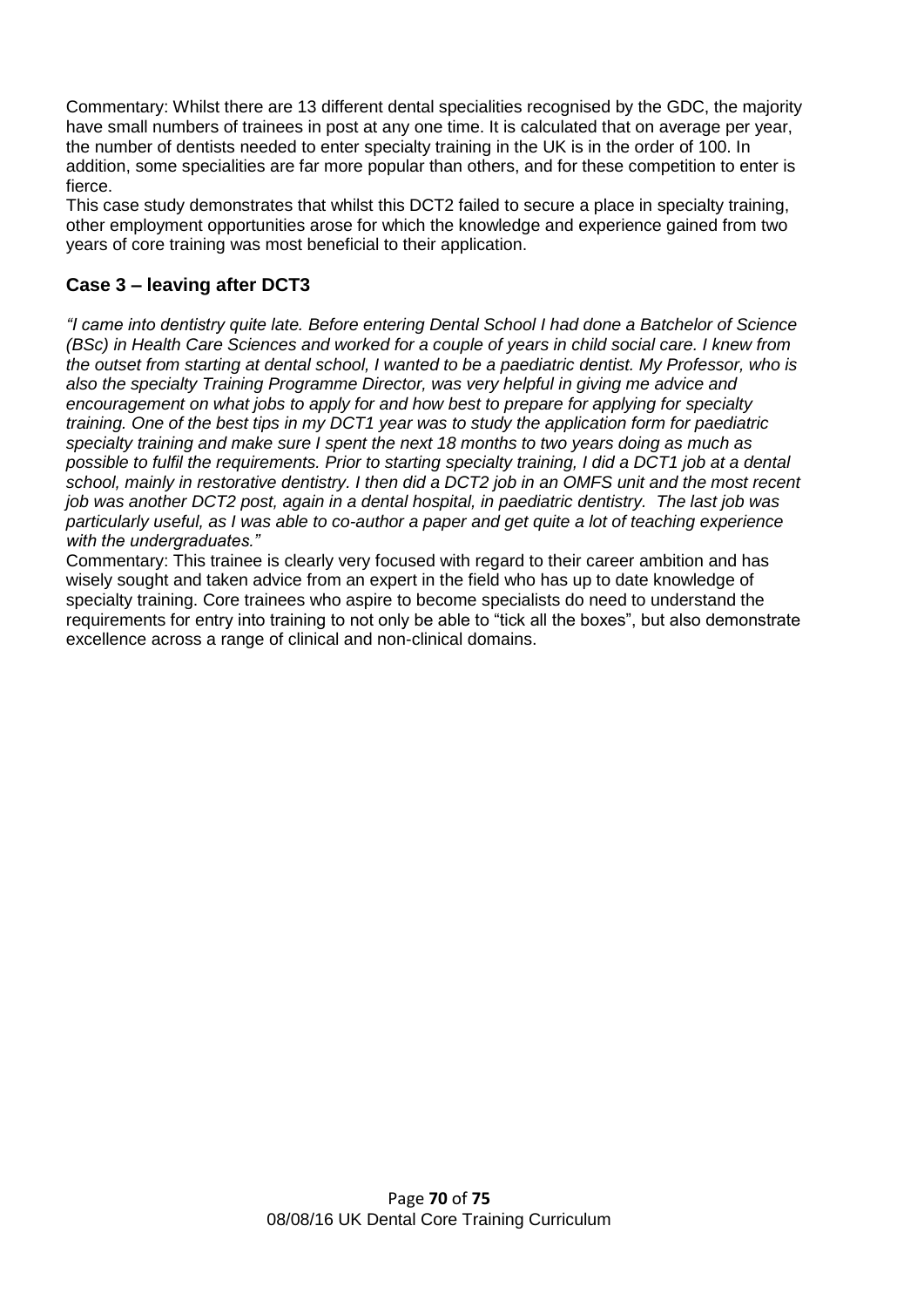# **Appendix 2**

#### Abbreviations and acronyms

| <b>ACS</b>     | <b>Advanced Card Systems</b>                          |
|----------------|-------------------------------------------------------|
| ADH            | <b>Adult Dental Health</b>                            |
| <b>BDA</b>     | <b>British Dental Association</b>                     |
| <b>BSc</b>     | <b>Batchelor of Science</b>                           |
| <b>CDH</b>     | <b>Child Dental Health</b>                            |
| <b>COPDEND</b> | UK Committee of Postgraduate Deans and Directors      |
| <b>CPA</b>     | <b>Consumer Protection Act</b>                        |
| <b>CPD</b>     | <b>Continuing Professional Development</b>            |
| CQC            | <b>Care Quality Commission</b>                        |
| <b>DCT</b>     | <b>Dental Core Training</b>                           |
| DFT            | <b>Dental Foundation Training</b>                     |
| <b>DMF</b>     | Dental and Maxillofacial Radiology                    |
| <b>EPR</b>     | <b>Electronic Patient Record</b>                      |
| GDC            | <b>General Dental Council</b>                         |
| <b>GDP</b>     | <b>General Dental Practices</b>                       |
| HEE            | <b>Health Education England</b>                       |
| <b>HSCNI</b>   | Health & Social Care Services in Northern Ireland     |
| <b>IOTN</b>    | <b>Index of Orthodontic Treatment Need</b>            |
| <b>LEP</b>     | local education provider                              |
| <b>LETBs</b>   | <b>Local Education and Training Boards</b>            |
| <b>LIMS</b>    | Laboratory Information Management System              |
| <b>MDM</b>     | <b>Mobile Device Managers</b>                         |
| MDT            | <b>Multidisciplinary Team</b>                         |
| <b>MFDS</b>    | Membership of the Faculty of Dental Surgery           |
| <b>MJDF</b>    | Membership of the Joint Dental Faculties              |
| <b>MSF</b>     | <b>Multisource Feedback</b>                           |
| NIMDTA         | Northern Ireland Medical and Dental Training Agency   |
| <b>NCAS</b>    | <b>National Clinical Assessment Service</b>           |
| NES.           | <b>NHS Education for Scotland</b>                     |
| <b>NICE</b>    | National Institute for Health and Care Excellence     |
| <b>NPSA</b>    | <b>National Patient Safety Agency</b>                 |
| <b>OMFS</b>    | Oral and Maxillofacial Surgery                        |
| <b>PACS</b>    | Picture Archiving and Communications System           |
| <b>PAR</b>     | <b>Peer Assessment Rating</b>                         |
| <b>PAT</b>     | <b>Peer Assessment Tool</b>                           |
| <b>PDP</b>     | <b>Personal Development Plan</b>                      |
| <b>PHE</b>     | <b>Public Health England</b>                          |
| <b>RCP</b>     | Review of Competence Progression                      |
| <b>SHO</b>     | <b>Senior House Officer</b>                           |
| <b>SIGN</b>    | Scottish Intercollegiate Guidelines Network           |
| <b>SJT</b>     | <b>Situational Judgement Test</b>                     |
| <b>SLE</b>     | <b>Supervised Learning Event</b>                      |
| <b>SMART</b>   | Specific, Measurable, Attainable, Relevant and Timely |
| <b>TAB</b>     | <b>Team Assessment of Behaviours</b>                  |
|                |                                                       |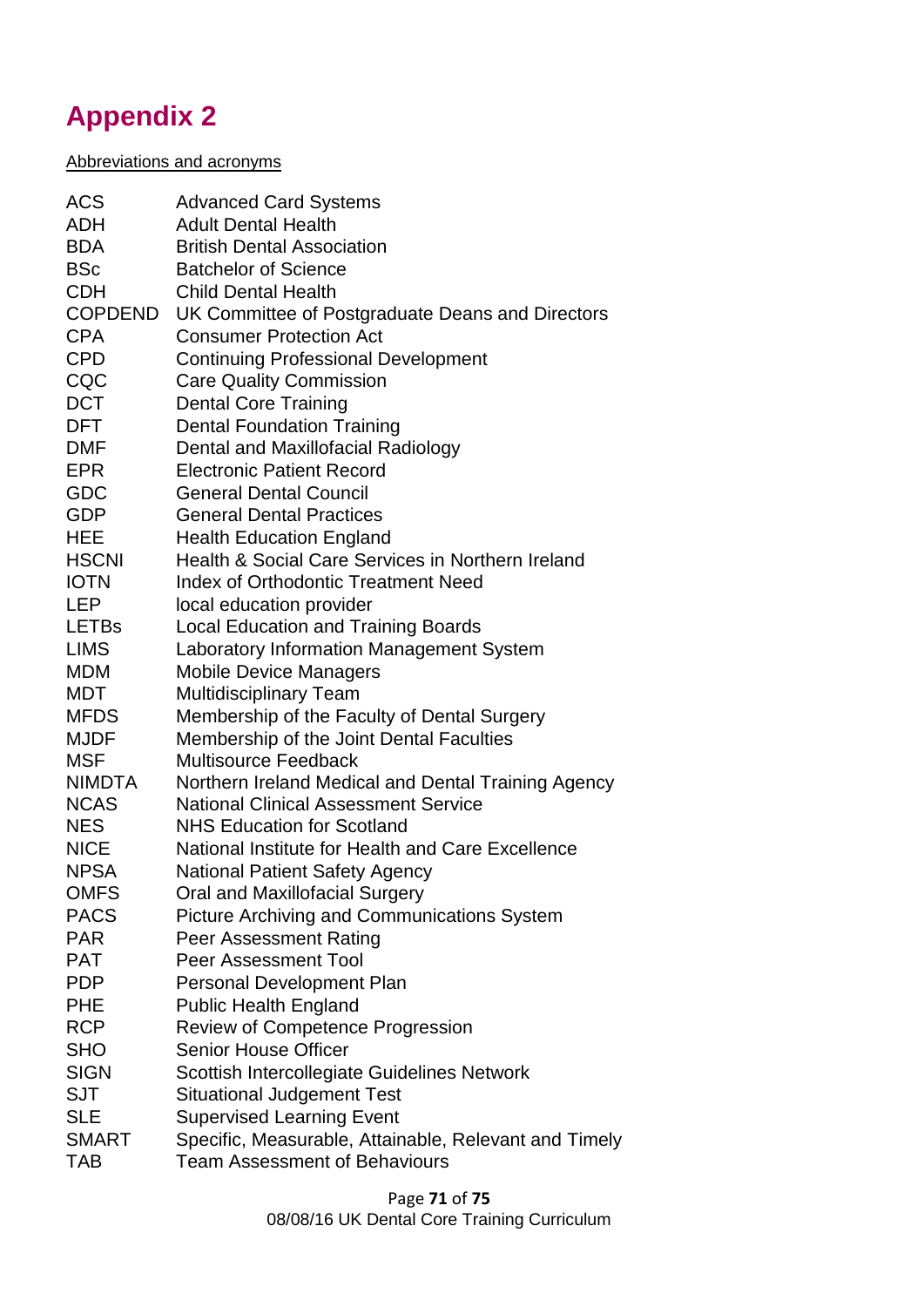| TPD.       | <b>Training Programme Director</b> |
|------------|------------------------------------|
| VT.        | <b>Dental Vocational Training</b>  |
| <b>WBA</b> | <b>Workplace Based Assessment</b>  |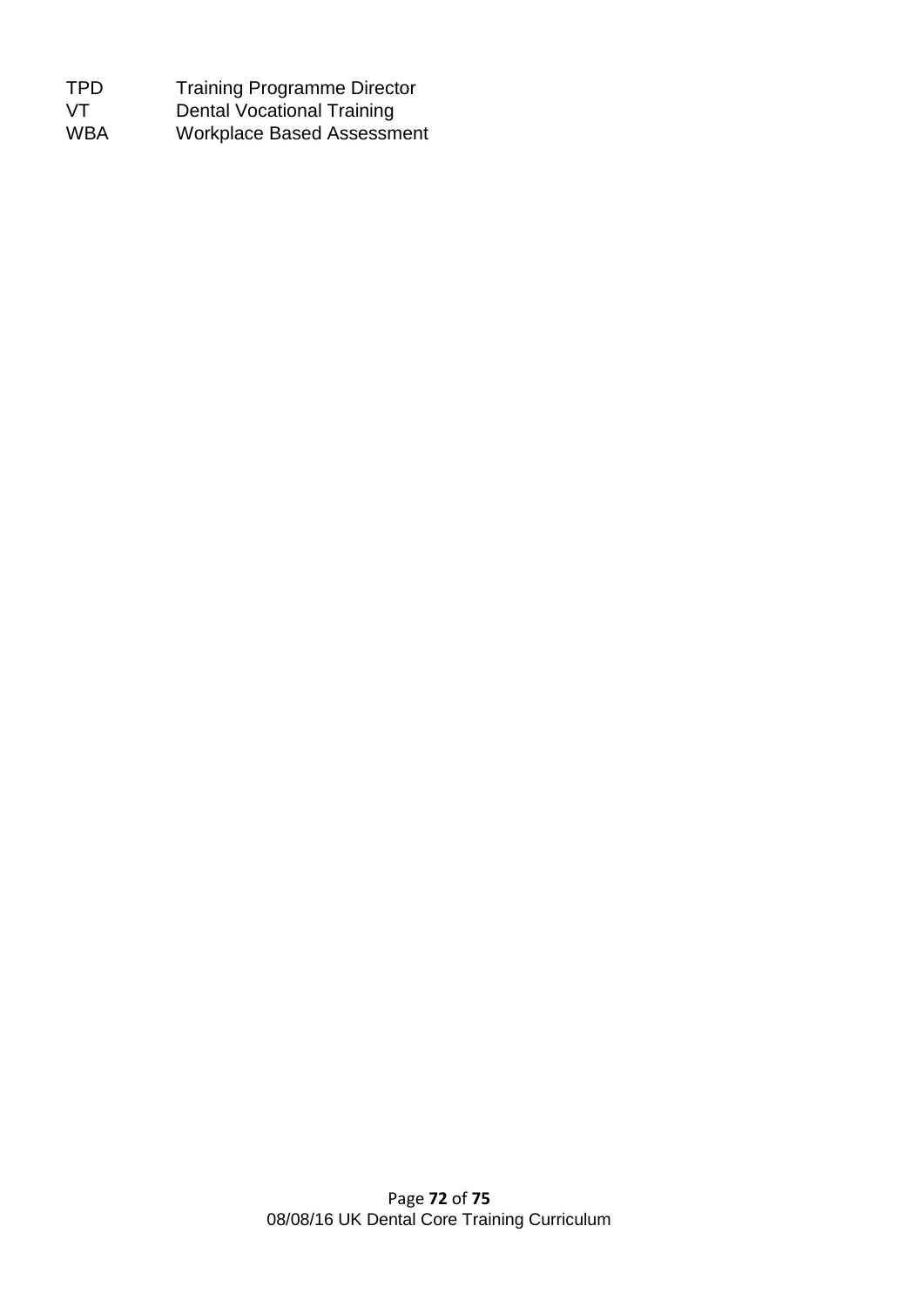# **Appendix 3**

# **Glossary**

## **Clinical governance**

Clinical governance is the system through which National Health Service (NHS) organisations are accountable for continuously monitoring and improving the quality of their care and services, and for safeguarding the high standard of care and services.

## **Clinical supervisor**

A Clinical Supervisor is an experienced clinician, appropriately trained in supervision skills, who oversees the work and training of a DCT on one or more sessions in the week or whilst the trainee is on-call. During a working week, the activities of a trainee will be overseen by one or several named Clinical Supervisors. The Clinical Supervisors will be expected, from time-to-time, to report on the progress of the trainee to the trainee's Educational Supervisor.

## **Deaneries/HEE local teams**

In England, the postgraduate dental dean and their staff are employed by Health Education England within local teams. In Scotland, Wales and Northern Ireland these are known as Deaneries.

#### **Dental trainer**

A dental trainer is an appropriately trained and experienced clinician who is responsible for educating and training a "dentist in training".

# **Dentist in training**

This is term for a dentist participating in an approved postgraduate training programme. These dentists are qualified and registered with the GDC but are developing their skills and competencies to a higher level.

# **Educational supervisor**

A named Educational supervisor is a trainer who is selected and appropriately trained to be responsible for the overall supervision and management of a specific dentist's educational progress during a placement or a series of placements. The named educational supervisor regularly meets with the dentist in training to help plan their training, review progress and achieve agreed learning outcomes. The named educational supervisor is responsible for the educational agreement, and for bringing together all relevant evidence to form a summative judgement about the dentist's progression at the end of a placement or a series of placements.

#### **Educators**

Individuals with a role in teaching, training, assessing and supervising learners. This includes:

**1a)** individuals recognised as having a trainer role

Page **73** of **75** 08/08/16 UK Dental Core Training Curriculum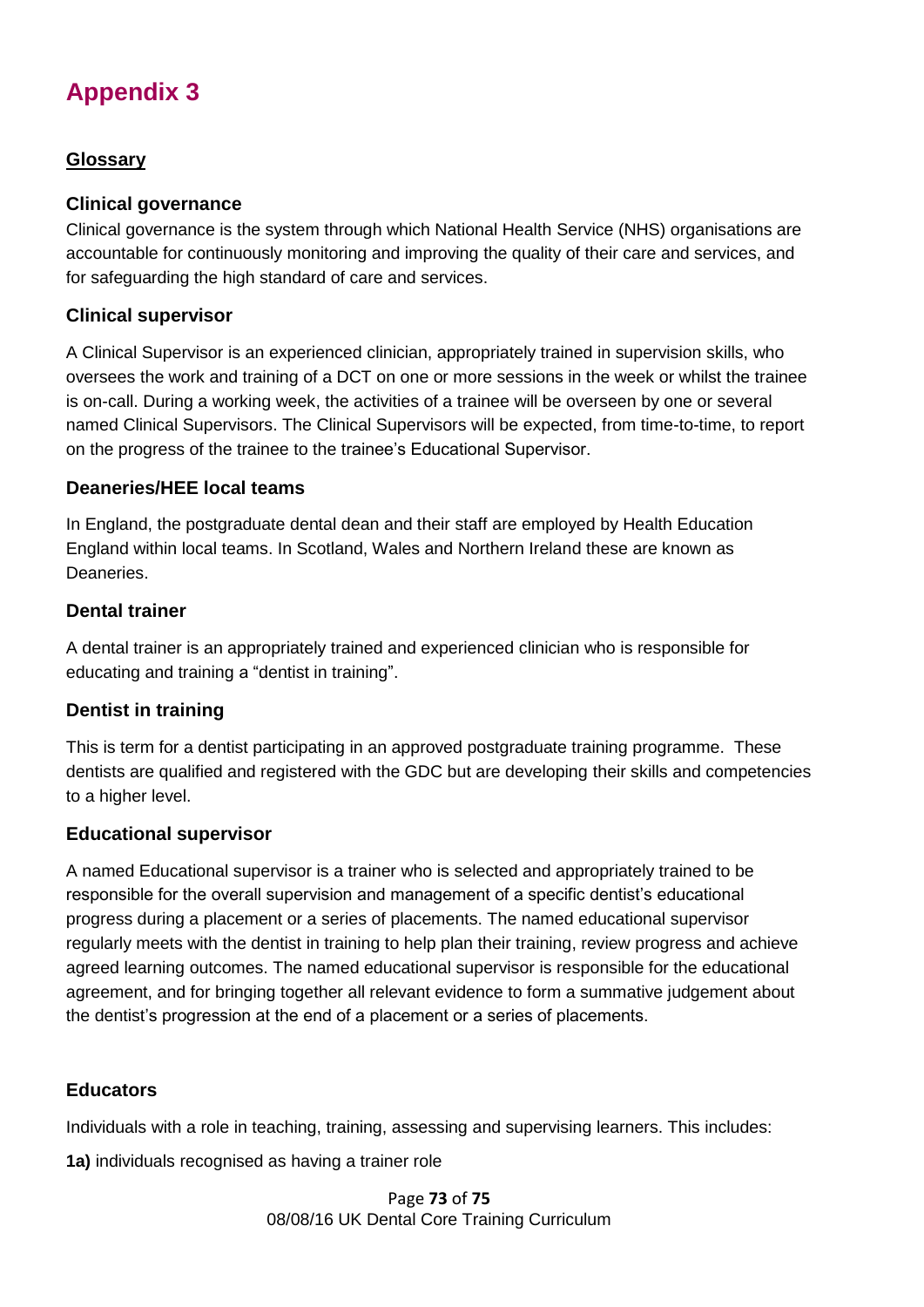**1b)** other dentists, doctors or healthcare professionals involved in education and training in the course of their daily clinical practice

**1c)** academic staff from a range of disciplines with a role in education and training.

Educators may also include patients and members of the public who have roles in dental teaching or training, and other people whose knowledge, experience or expertise is used in teaching or training.

#### **Learning outcomes**

The competences that a learner must acquire by the end of a period of education or training.

## **Placement**

A structured period of experience and learning in a particular specialty or area of practice in a health care setting.

## **Postgraduate Dean or Director**

In England, the roles of the postgraduate dean and deanery sit within HEE. In Northern Ireland, these roles are held by the Northern Ireland Medical and Dental Training Agency. In Scotland, the postgraduate deans and the Scotland Deanery are part of NHS Education for Scotland. In Wales, the postgraduate dean is part of the Wales Deanery (School of Postgraduate Medical and Dental Education), Cardiff University.

## **Training programme**

A formal alignment or rotation of posts that together comprise a programme of postgraduate training in a given specialty or subspecialty. A programme may deliver the compact elements of the curriculum.